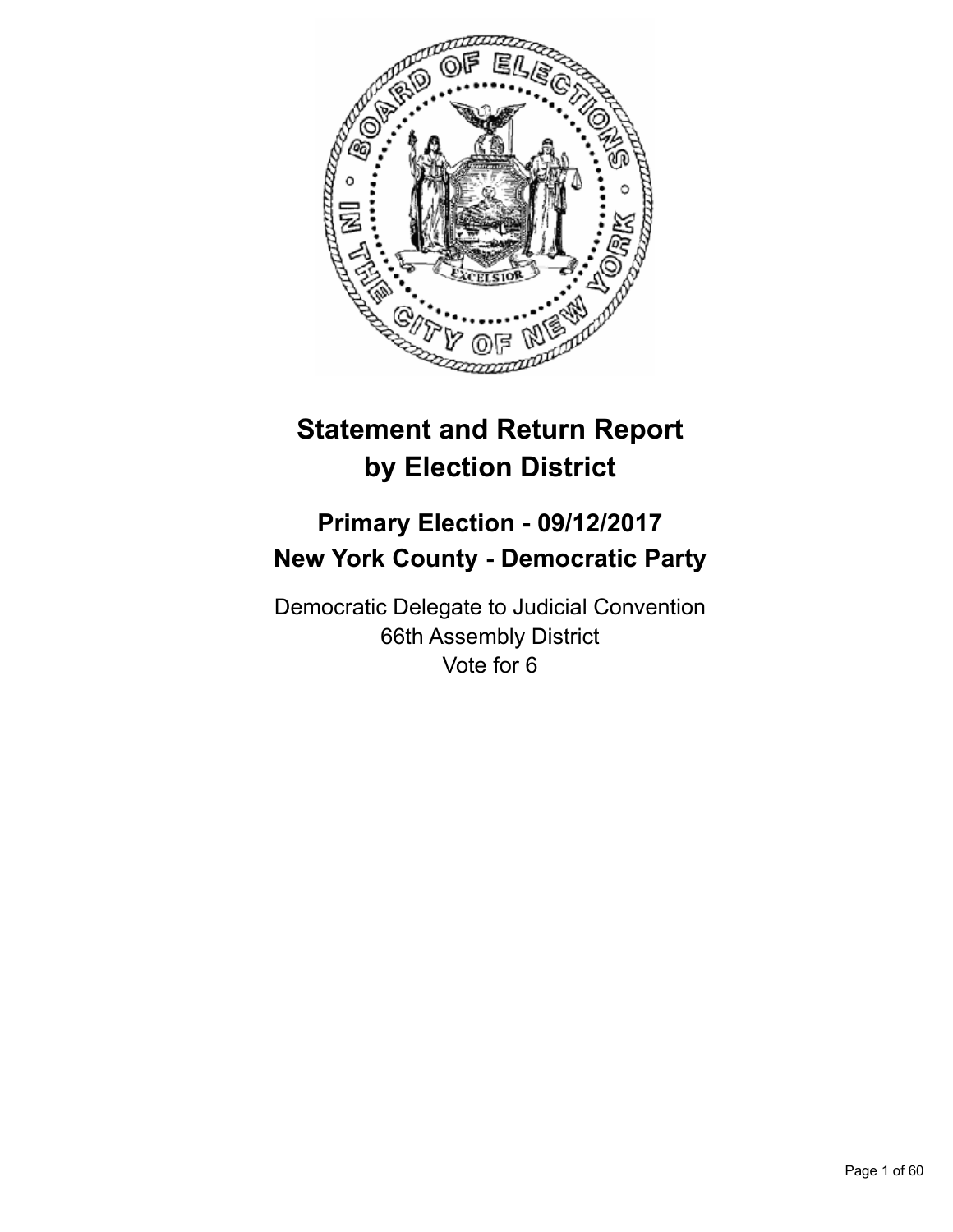

| <b>PUBLIC COUNTER</b>                                    | 72       |
|----------------------------------------------------------|----------|
| <b>MANUALLY COUNTED EMERGENCY</b>                        | 0        |
| <b>ABSENTEE / MILITARY</b>                               | 1        |
| <b>AFFIDAVIT</b>                                         | 1        |
| <b>Total Ballots</b>                                     | 74       |
| Less - Inapplicable Federal/Special Presidential Ballots | $\Omega$ |
| <b>Total Applicable Ballots</b>                          | 74       |
| <b>JEANNE KAZEL WILCKE</b>                               | 24       |
| <b>JENNIFER HOPPE</b>                                    | 25       |
| <b>MAUREEN REMACLE</b>                                   | 24       |
| <b>LORA TENENBAUM</b>                                    | 26       |
| NADINE K. HOFFMANN                                       | 27       |
| NORMA RAMIREZ                                            | 25       |
| <b>BARBARA RUETHER</b>                                   | 22       |
| ARTHUR Z. SCHWARTZ                                       | 21       |
| SHEILA R. RULE                                           | 23       |
| ALLEN N. ROSKOFF                                         | 16       |
| DENISSE M. FRAND                                         | 21       |
| REBECCA B. SCHWARTZ                                      | 26       |
| <b>Total Votes</b>                                       | 280      |
| Unrecorded                                               | 164      |

| PUBLIC COUNTER                                           | 58           |
|----------------------------------------------------------|--------------|
| <b>MANUALLY COUNTED EMERGENCY</b>                        | $\mathbf{0}$ |
| <b>ABSENTEE / MILITARY</b>                               | 14           |
| <b>AFFIDAVIT</b>                                         | $\Omega$     |
| <b>Total Ballots</b>                                     | 72           |
| Less - Inapplicable Federal/Special Presidential Ballots | 0            |
| <b>Total Applicable Ballots</b>                          | 72           |
| <b>JEANNE KAZEL WILCKE</b>                               | 21           |
| <b>JENNIFER HOPPE</b>                                    | 27           |
| <b>MAUREEN REMACLE</b>                                   | 22           |
| <b>LORA TENENBAUM</b>                                    | 30           |
| NADINE K. HOFFMANN                                       | 28           |
| <b>NORMA RAMIREZ</b>                                     | 25           |
| <b>BARBARA RUETHER</b>                                   | 18           |
| <b>ARTHUR Z. SCHWARTZ</b>                                | 17           |
| <b>SHEILA R. RULE</b>                                    | 14           |
| ALLEN N. ROSKOFF                                         | 14           |
| DENISSE M. FRAND                                         | 14           |
| REBECCA B. SCHWARTZ                                      | 22           |
| <b>Total Votes</b>                                       | 252          |
| Unrecorded                                               | 180          |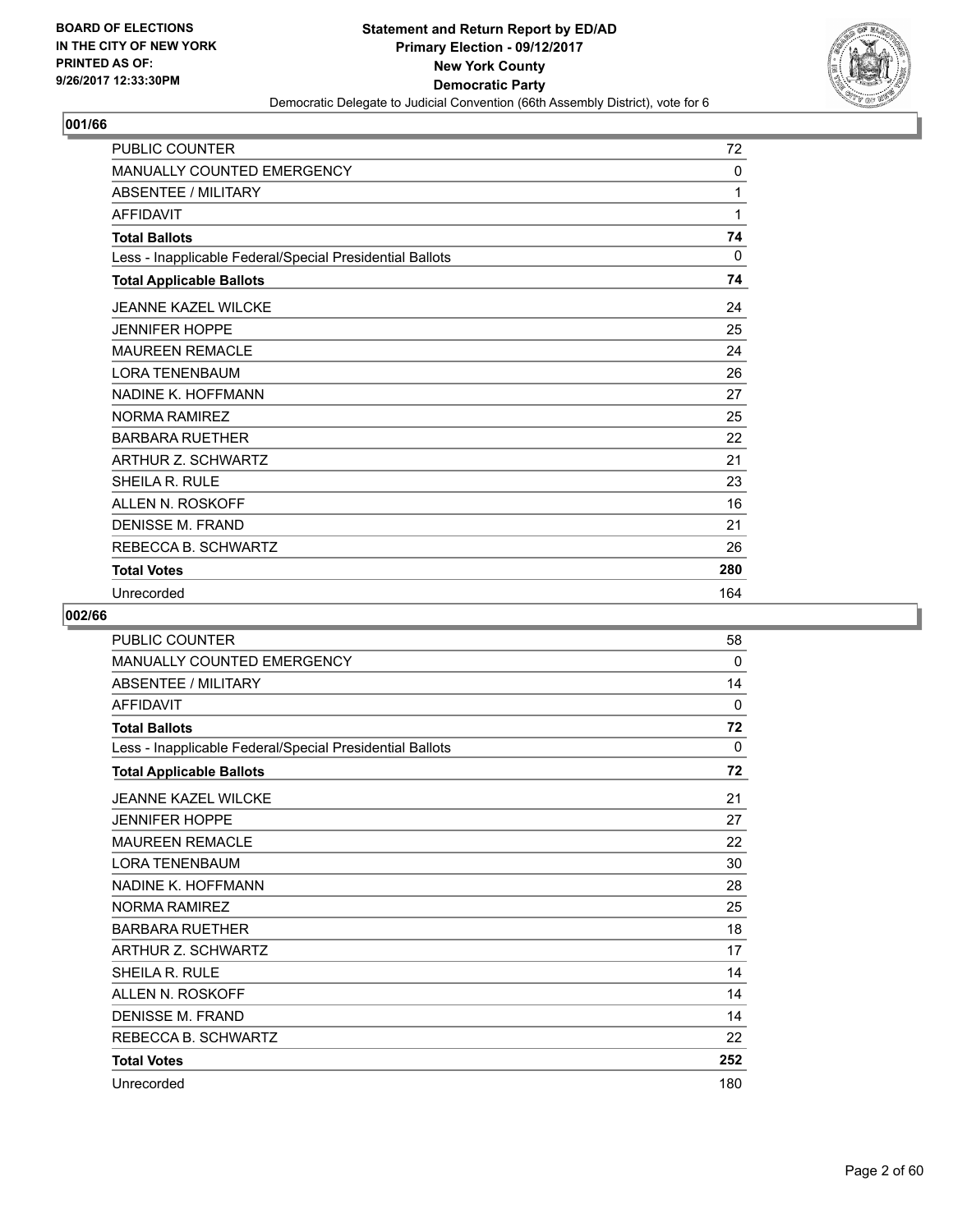

| <b>PUBLIC COUNTER</b>                                    | 80           |
|----------------------------------------------------------|--------------|
| <b>MANUALLY COUNTED EMERGENCY</b>                        | $\mathbf{0}$ |
| <b>ABSENTEE / MILITARY</b>                               | 1            |
| <b>AFFIDAVIT</b>                                         | $\Omega$     |
| <b>Total Ballots</b>                                     | 81           |
| Less - Inapplicable Federal/Special Presidential Ballots | 0            |
| <b>Total Applicable Ballots</b>                          | 81           |
| <b>JEANNE KAZEL WILCKE</b>                               | 25           |
| <b>JENNIFER HOPPE</b>                                    | 33           |
| <b>MAUREEN REMACLE</b>                                   | 32           |
| <b>LORA TENENBAUM</b>                                    | 27           |
| NADINE K. HOFFMANN                                       | 28           |
| <b>NORMA RAMIREZ</b>                                     | 34           |
| <b>BARBARA RUETHER</b>                                   | 19           |
| ARTHUR Z. SCHWARTZ                                       | 11           |
| SHEILA R. RULE                                           | 23           |
| ALLEN N. ROSKOFF                                         | 12           |
| <b>DENISSE M. FRAND</b>                                  | 16           |
| REBECCA B. SCHWARTZ                                      | 18           |
| <b>Total Votes</b>                                       | 278          |
| Unrecorded                                               | 208          |

| <b>PUBLIC COUNTER</b>                                    | 51           |
|----------------------------------------------------------|--------------|
| <b>MANUALLY COUNTED EMERGENCY</b>                        | $\mathbf{0}$ |
| <b>ABSENTEE / MILITARY</b>                               | 1            |
| <b>AFFIDAVIT</b>                                         | $\Omega$     |
| <b>Total Ballots</b>                                     | 52           |
| Less - Inapplicable Federal/Special Presidential Ballots | 0            |
| <b>Total Applicable Ballots</b>                          | 52           |
| <b>JEANNE KAZEL WILCKE</b>                               | 21           |
| <b>JENNIFER HOPPE</b>                                    | 23           |
| <b>MAUREEN REMACLE</b>                                   | 18           |
| <b>LORA TENENBAUM</b>                                    | 27           |
| NADINE K. HOFFMANN                                       | 26           |
| <b>NORMA RAMIREZ</b>                                     | 23           |
| <b>BARBARA RUETHER</b>                                   | 8            |
| <b>ARTHUR Z. SCHWARTZ</b>                                | 13           |
| SHEILA R. RULE                                           | 10           |
| <b>ALLEN N. ROSKOFF</b>                                  | 8            |
| <b>DENISSE M. FRAND</b>                                  | 5            |
| REBECCA B. SCHWARTZ                                      | 12           |
| UNATTRIBUTABLE WRITE-IN (WRITE-IN)                       | 6            |
| <b>Total Votes</b>                                       | 200          |
| Unrecorded                                               | 112          |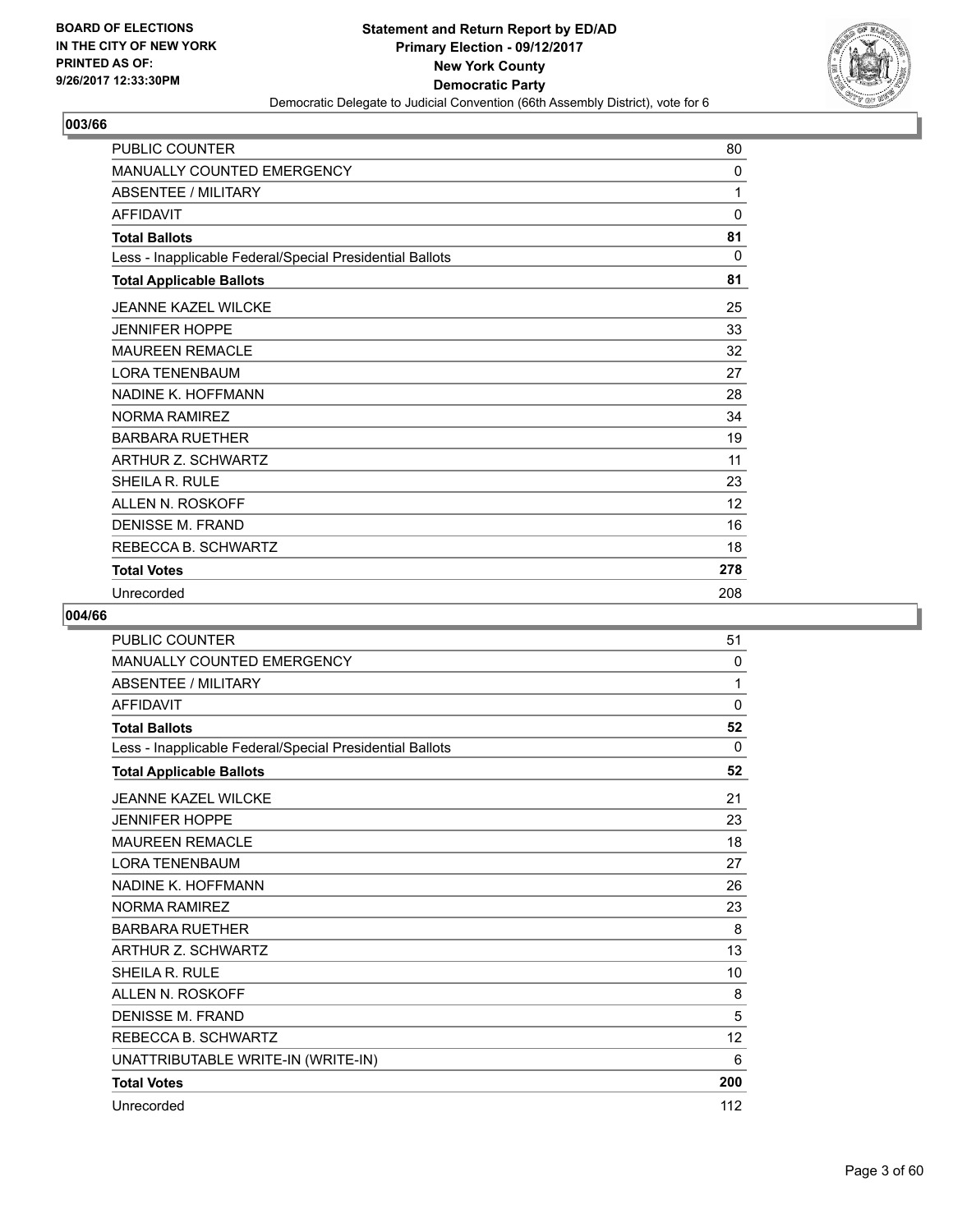

| <b>PUBLIC COUNTER</b>                                    | 59             |
|----------------------------------------------------------|----------------|
| <b>MANUALLY COUNTED EMERGENCY</b>                        | 0              |
| <b>ABSENTEE / MILITARY</b>                               | $\overline{2}$ |
| <b>AFFIDAVIT</b>                                         | 0              |
| <b>Total Ballots</b>                                     | 61             |
| Less - Inapplicable Federal/Special Presidential Ballots | $\Omega$       |
| <b>Total Applicable Ballots</b>                          | 61             |
| <b>JEANNE KAZEL WILCKE</b>                               | 21             |
| <b>JENNIFER HOPPE</b>                                    | 23             |
| <b>MAUREEN REMACLE</b>                                   | 21             |
| <b>LORA TENENBAUM</b>                                    | 22             |
| NADINE K. HOFFMANN                                       | 28             |
| <b>NORMA RAMIREZ</b>                                     | 23             |
| <b>BARBARA RUETHER</b>                                   | 12             |
| ARTHUR Z. SCHWARTZ                                       | 10             |
| SHEILA R. RULE                                           | 12             |
| ALLEN N. ROSKOFF                                         | 13             |
| DENISSE M. FRAND                                         | 9              |
| REBECCA B. SCHWARTZ                                      | 16             |
| <b>Total Votes</b>                                       | 210            |
| Unrecorded                                               | 156            |

| <b>PUBLIC COUNTER</b>                                    | 71  |
|----------------------------------------------------------|-----|
| <b>MANUALLY COUNTED EMERGENCY</b>                        | 0   |
| <b>ABSENTEE / MILITARY</b>                               | 1   |
| <b>AFFIDAVIT</b>                                         | 0   |
| <b>Total Ballots</b>                                     | 72  |
| Less - Inapplicable Federal/Special Presidential Ballots | 0   |
| <b>Total Applicable Ballots</b>                          | 72  |
| <b>JEANNE KAZEL WILCKE</b>                               | 26  |
| <b>JENNIFER HOPPE</b>                                    | 30  |
| <b>MAUREEN REMACLE</b>                                   | 24  |
| <b>LORA TENENBAUM</b>                                    | 31  |
| NADINE K. HOFFMANN                                       | 29  |
| <b>NORMA RAMIREZ</b>                                     | 28  |
| <b>BARBARA RUETHER</b>                                   | 20  |
| ARTHUR Z. SCHWARTZ                                       | 20  |
| SHEILA R. RULE                                           | 17  |
| ALLEN N. ROSKOFF                                         | 17  |
| DENISSE M. FRAND                                         | 14  |
| REBECCA B. SCHWARTZ                                      | 24  |
| <b>Total Votes</b>                                       | 280 |
| Unrecorded                                               | 152 |
|                                                          |     |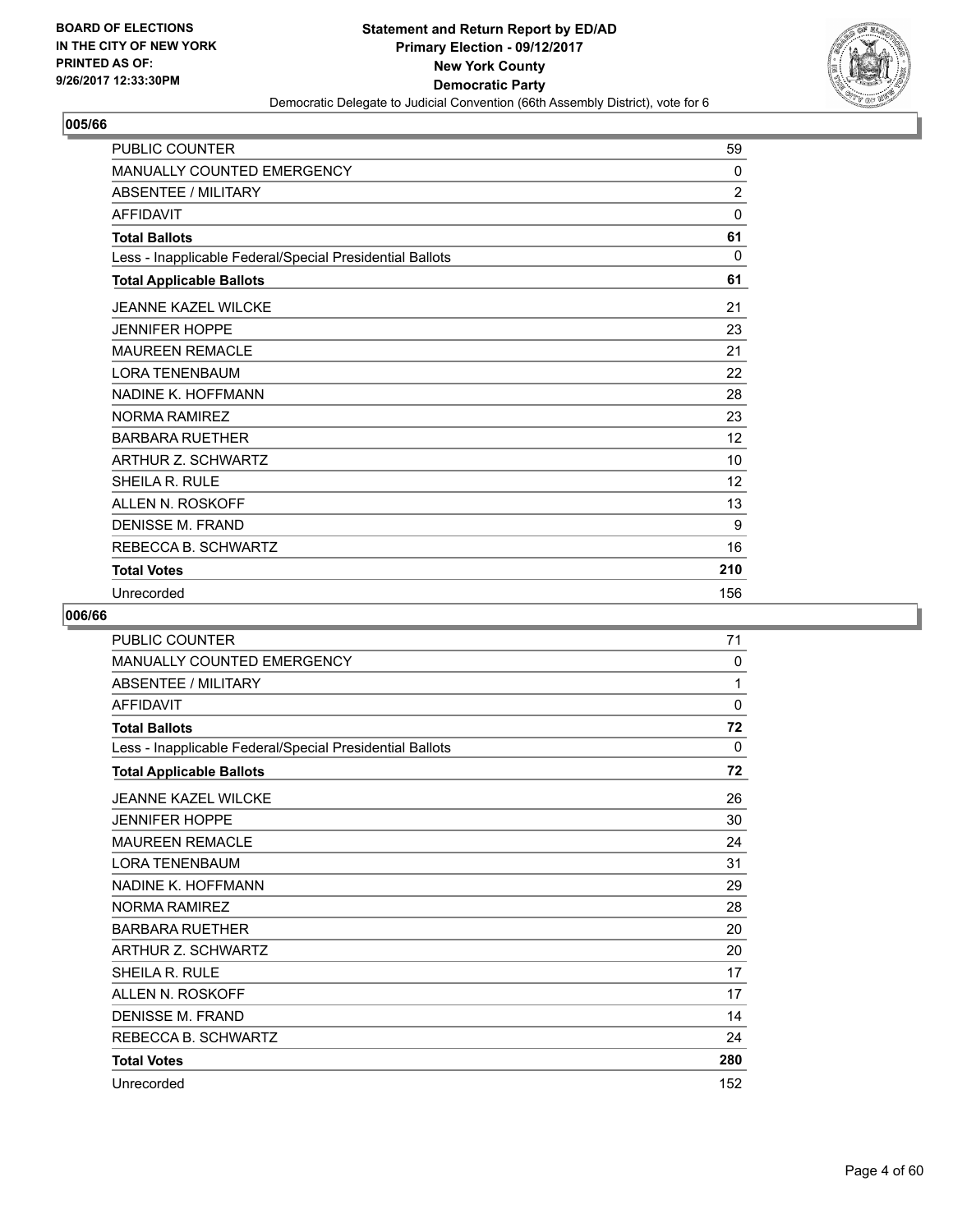

| <b>PUBLIC COUNTER</b>                                    | 77           |
|----------------------------------------------------------|--------------|
| MANUALLY COUNTED EMERGENCY                               | 0            |
| <b>ABSENTEE / MILITARY</b>                               | 4            |
| <b>AFFIDAVIT</b>                                         | $\mathbf{0}$ |
| <b>Total Ballots</b>                                     | 81           |
| Less - Inapplicable Federal/Special Presidential Ballots | $\mathbf{0}$ |
| <b>Total Applicable Ballots</b>                          | 81           |
| <b>JEANNE KAZEL WILCKE</b>                               | 24           |
| <b>JENNIFER HOPPE</b>                                    | 24           |
| <b>MAUREEN REMACLE</b>                                   | 23           |
| <b>LORA TENENBAUM</b>                                    | 26           |
| NADINE K. HOFFMANN                                       | 30           |
| <b>NORMA RAMIREZ</b>                                     | 25           |
| <b>BARBARA RUETHER</b>                                   | 15           |
| ARTHUR Z. SCHWARTZ                                       | 18           |
| SHEILA R. RULE                                           | 19           |
| ALLEN N. ROSKOFF                                         | 14           |
| <b>DENISSE M. FRAND</b>                                  | 11           |
| REBECCA B. SCHWARTZ                                      | 12           |
| DANIEL ALTERMAN (WRITE-IN)                               | 1            |
| DAVID GLOVIN (WRITE-IN)                                  | 1            |
| MARK BADER (WRITE-IN)                                    | 1            |
| RICK LANDMAN (WRITE-IN)                                  | 1            |
| THOMAS MERRILL (WRITE-IN)                                | 1            |
| VINCENT HANBY (WRITE-IN)                                 | 1            |
| <b>Total Votes</b>                                       | 247          |
| Unrecorded                                               | 239          |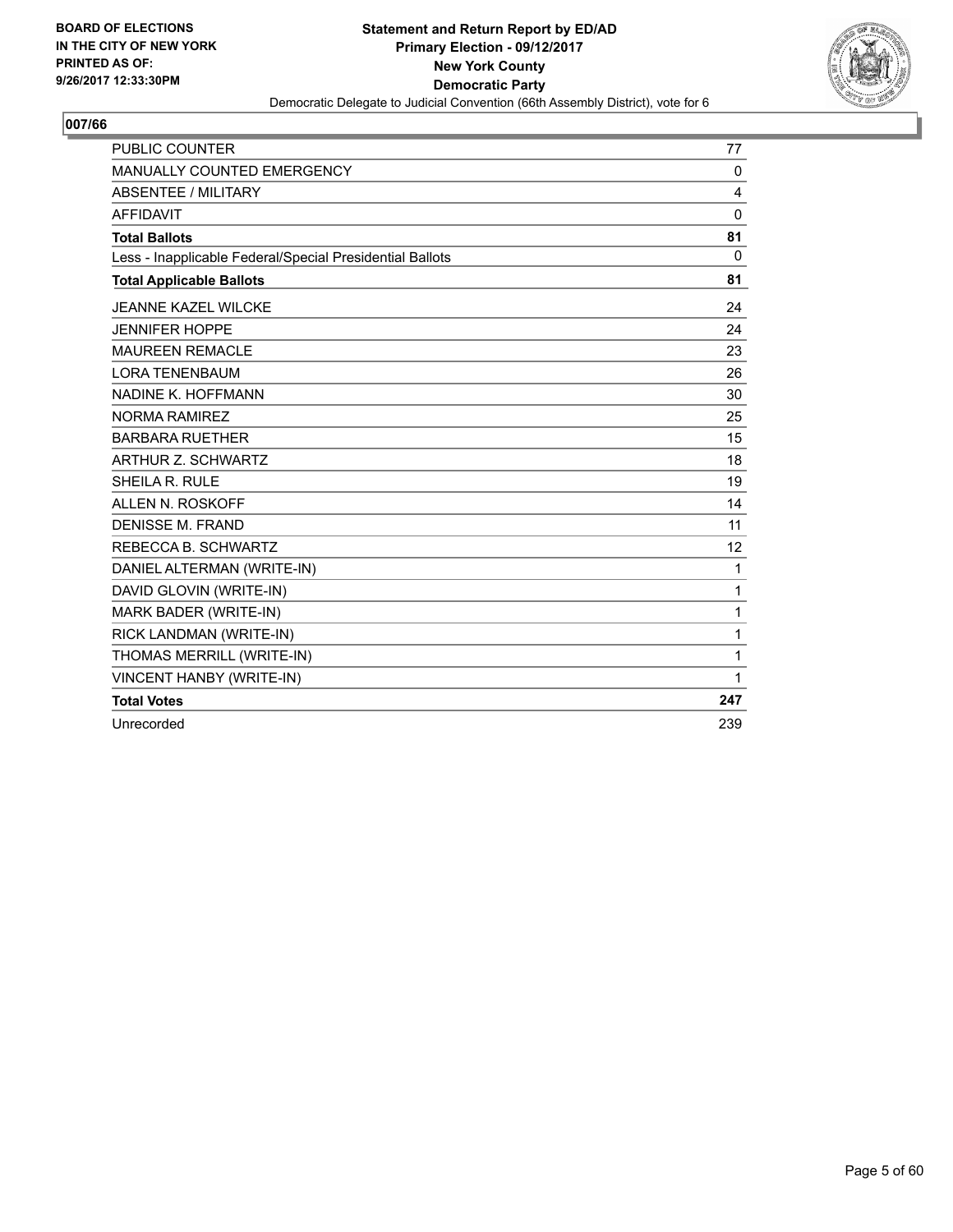

| <b>PUBLIC COUNTER</b>                                    | 206 |
|----------------------------------------------------------|-----|
| <b>MANUALLY COUNTED EMERGENCY</b>                        | 0   |
| <b>ABSENTEE / MILITARY</b>                               | 6   |
| <b>AFFIDAVIT</b>                                         | 1   |
| <b>Total Ballots</b>                                     | 213 |
| Less - Inapplicable Federal/Special Presidential Ballots | 0   |
| <b>Total Applicable Ballots</b>                          | 213 |
| JFANNE KAZEL WII CKE                                     | 60  |
| <b>JENNIFER HOPPE</b>                                    | 76  |
| <b>MAUREEN REMACLE</b>                                   | 58  |
| <b>LORA TENENBAUM</b>                                    | 67  |
| NADINE K. HOFFMANN                                       | 62  |
| <b>NORMA RAMIREZ</b>                                     | 77  |
| <b>BARBARA RUETHER</b>                                   | 58  |
| ARTHUR Z. SCHWARTZ                                       | 65  |
| <b>SHEILA R. RULE</b>                                    | 66  |
| <b>ALLEN N. ROSKOFF</b>                                  | 63  |
| <b>DENISSE M. FRAND</b>                                  | 51  |
| REBECCA B. SCHWARTZ                                      | 64  |
| ELISSA KRAUSS (WRITE-IN)                                 | 1   |
| <b>Total Votes</b>                                       | 768 |
| Unrecorded                                               | 510 |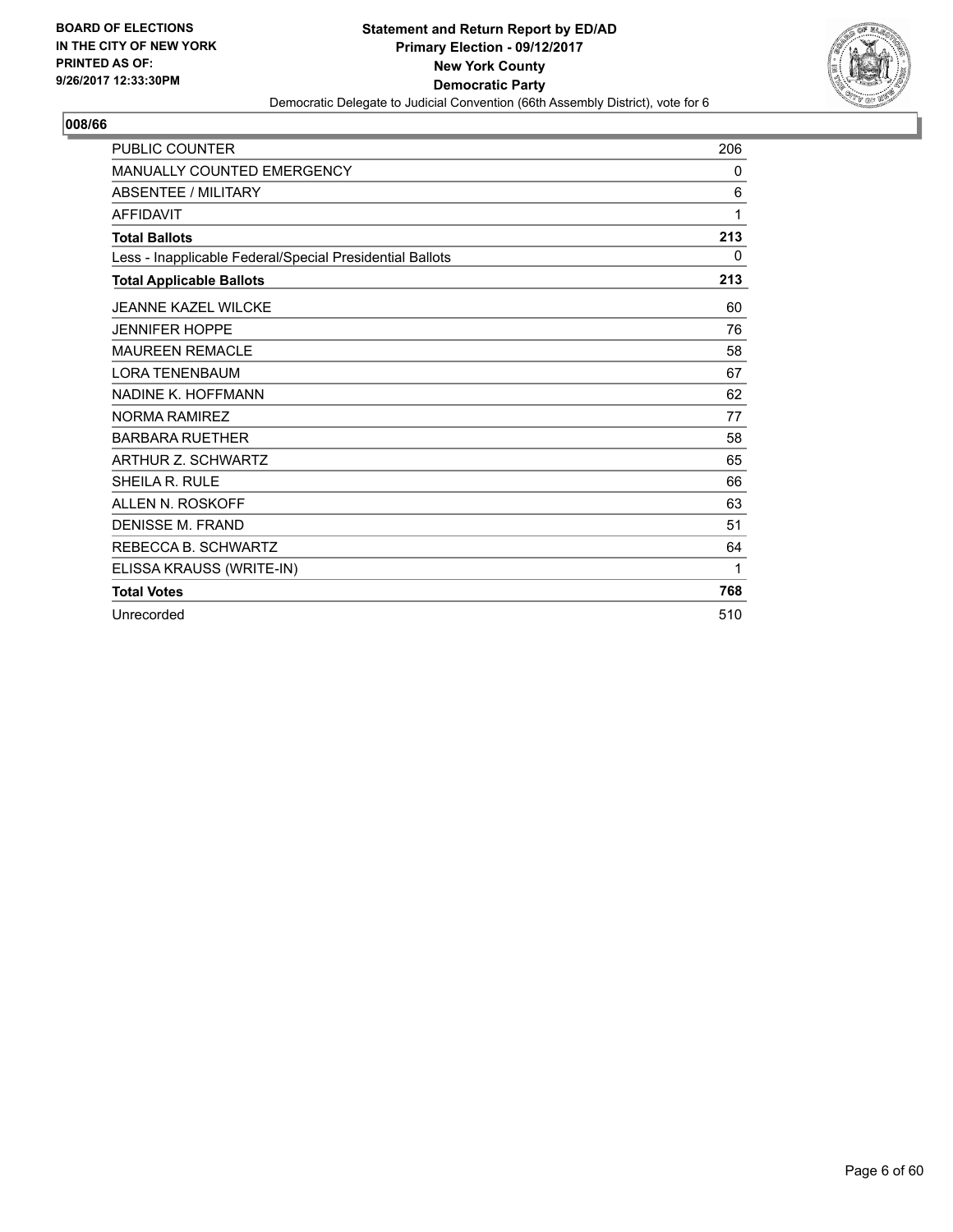

| <b>PUBLIC COUNTER</b>                                    | 91       |
|----------------------------------------------------------|----------|
| <b>MANUALLY COUNTED EMERGENCY</b>                        | 0        |
| <b>ABSENTEE / MILITARY</b>                               | 4        |
| <b>AFFIDAVIT</b>                                         | 1        |
| <b>Total Ballots</b>                                     | 96       |
| Less - Inapplicable Federal/Special Presidential Ballots | $\Omega$ |
| <b>Total Applicable Ballots</b>                          | 96       |
| <b>JEANNE KAZEL WILCKE</b>                               | 22       |
| <b>JENNIFER HOPPE</b>                                    | 29       |
| <b>MAUREEN REMACLE</b>                                   | 18       |
| <b>LORA TENENBAUM</b>                                    | 25       |
| NADINE K. HOFFMANN                                       | 31       |
| <b>NORMA RAMIREZ</b>                                     | 29       |
| <b>BARBARA RUETHER</b>                                   | 18       |
| <b>ARTHUR Z. SCHWARTZ</b>                                | 15       |
| <b>SHEILA R. RULE</b>                                    | 25       |
| ALLEN N. ROSKOFF                                         | 10       |
| <b>DENISSE M. FRAND</b>                                  | 16       |
| REBECCA B. SCHWARTZ                                      | 25       |
| JED BRICKNER (WRITE-IN)                                  | 1        |
| LINDSAY HOLCOMB (WRITE-IN)                               | 1        |
| NORA BRICKNER (WRITE-IN)                                 | 1        |
| <b>Total Votes</b>                                       | 266      |
| Unrecorded                                               | 310      |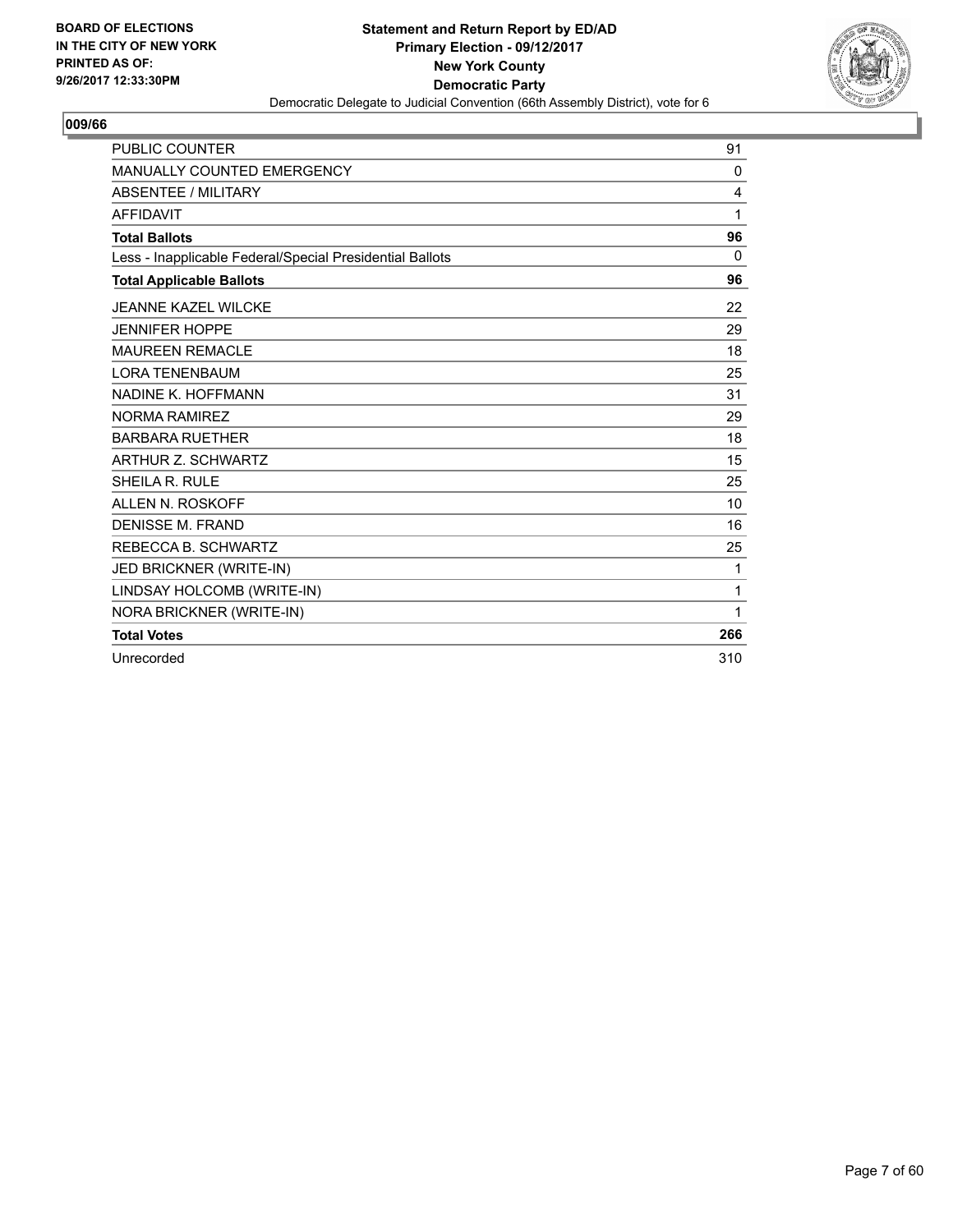

| <b>PUBLIC COUNTER</b>                                    | 93           |
|----------------------------------------------------------|--------------|
| <b>MANUALLY COUNTED EMERGENCY</b>                        | $\mathbf{0}$ |
| <b>ABSENTEE / MILITARY</b>                               | 1            |
| <b>AFFIDAVIT</b>                                         | 0            |
| <b>Total Ballots</b>                                     | 94           |
| Less - Inapplicable Federal/Special Presidential Ballots | 0            |
| <b>Total Applicable Ballots</b>                          | 94           |
| <b>JEANNE KAZEL WILCKE</b>                               | 42           |
| <b>JENNIFER HOPPE</b>                                    | 45           |
| <b>MAUREEN REMACLE</b>                                   | 41           |
| <b>LORA TENENBAUM</b>                                    | 45           |
| NADINE K. HOFFMANN                                       | 44           |
| NORMA RAMIREZ                                            | 47           |
| <b>BARBARA RUETHER</b>                                   | 19           |
| ARTHUR Z. SCHWARTZ                                       | 20           |
| SHEILA R. RULE                                           | 19           |
| ALLEN N. ROSKOFF                                         | 16           |
| <b>DENISSE M. FRAND</b>                                  | 17           |
| REBECCA B. SCHWARTZ                                      | 27           |
| MILLICENT C. BROWN (WRITE-IN)                            | 1            |
| <b>Total Votes</b>                                       | 383          |
| Unrecorded                                               | 181          |

| <b>PUBLIC COUNTER</b>                                    | 194         |
|----------------------------------------------------------|-------------|
| <b>MANUALLY COUNTED EMERGENCY</b>                        | 0           |
| <b>ABSENTEE / MILITARY</b>                               | 6           |
| <b>AFFIDAVIT</b>                                         | $\mathbf 0$ |
| <b>Total Ballots</b>                                     | 200         |
| Less - Inapplicable Federal/Special Presidential Ballots | 0           |
| <b>Total Applicable Ballots</b>                          | 200         |
| <b>JEANNE KAZEL WILCKE</b>                               | 42          |
| <b>JENNIFER HOPPE</b>                                    | 54          |
| <b>MAUREEN REMACLE</b>                                   | 36          |
| <b>LORA TENENBAUM</b>                                    | 58          |
| NADINE K. HOFFMANN                                       | 49          |
| <b>NORMA RAMIREZ</b>                                     | 60          |
| <b>BARBARA RUETHER</b>                                   | 50          |
| ARTHUR Z. SCHWARTZ                                       | 55          |
| <b>SHEILA R. RULE</b>                                    | 61          |
| ALLEN N. ROSKOFF                                         | 54          |
| <b>DENISSE M. FRAND</b>                                  | 48          |
| REBECCA B. SCHWARTZ                                      | 66          |
| <b>Total Votes</b>                                       | 633         |
| Unrecorded                                               | 567         |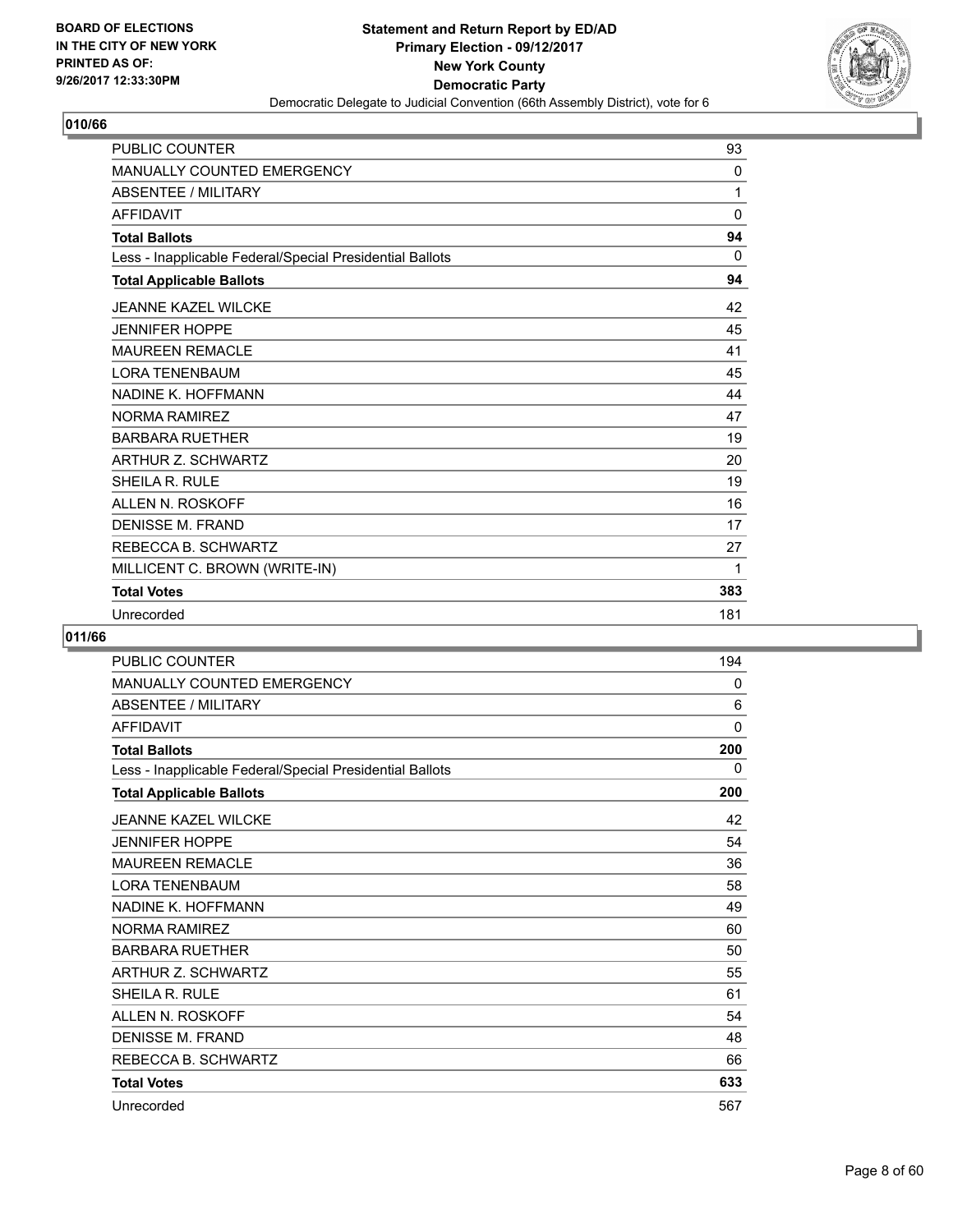

| <b>PUBLIC COUNTER</b>                                    | 78  |
|----------------------------------------------------------|-----|
| <b>MANUALLY COUNTED EMERGENCY</b>                        | 0   |
| <b>ABSENTEE / MILITARY</b>                               | 1   |
| <b>AFFIDAVIT</b>                                         | 1   |
| <b>Total Ballots</b>                                     | 80  |
| Less - Inapplicable Federal/Special Presidential Ballots | 0   |
| <b>Total Applicable Ballots</b>                          | 80  |
| <b>JEANNE KAZEL WILCKE</b>                               | 22  |
| <b>JENNIFER HOPPE</b>                                    | 29  |
| <b>MAUREEN REMACLE</b>                                   | 24  |
| <b>LORA TENENBAUM</b>                                    | 25  |
| NADINE K. HOFFMANN                                       | 24  |
| <b>NORMA RAMIREZ</b>                                     | 28  |
| <b>BARBARA RUETHER</b>                                   | 14  |
| ARTHUR Z. SCHWARTZ                                       | 15  |
| SHEILA R. RULE                                           | 15  |
| ALLEN N. ROSKOFF                                         | 17  |
| DENISSE M. FRAND                                         | 14  |
| REBECCA B. SCHWARTZ                                      | 17  |
| <b>Total Votes</b>                                       | 244 |
| Unrecorded                                               | 236 |

| <b>PUBLIC COUNTER</b>                                    | 79           |
|----------------------------------------------------------|--------------|
| <b>MANUALLY COUNTED EMERGENCY</b>                        | 0            |
| <b>ABSENTEE / MILITARY</b>                               | 1            |
| <b>AFFIDAVIT</b>                                         | $\mathbf{0}$ |
| <b>Total Ballots</b>                                     | 80           |
| Less - Inapplicable Federal/Special Presidential Ballots | $\Omega$     |
| <b>Total Applicable Ballots</b>                          | 80           |
| JEANNE KAZEL WILCKE                                      | 31           |
| <b>JENNIFER HOPPE</b>                                    | 34           |
| <b>MAUREEN REMACLE</b>                                   | 30           |
| <b>LORA TENENBAUM</b>                                    | 33           |
| NADINE K. HOFFMANN                                       | 32           |
| <b>NORMA RAMIREZ</b>                                     | 36           |
| <b>BARBARA RUETHER</b>                                   | 18           |
| ARTHUR Z. SCHWARTZ                                       | 16           |
| <b>SHEILA R. RULE</b>                                    | 19           |
| ALLEN N. ROSKOFF                                         | 18           |
| <b>DENISSE M. FRAND</b>                                  | 14           |
| REBECCA B. SCHWARTZ                                      | 22           |
| DENNIS NEWMAN (WRITE-IN)                                 | 1            |
| <b>Total Votes</b>                                       | 304          |
| Unrecorded                                               | 176          |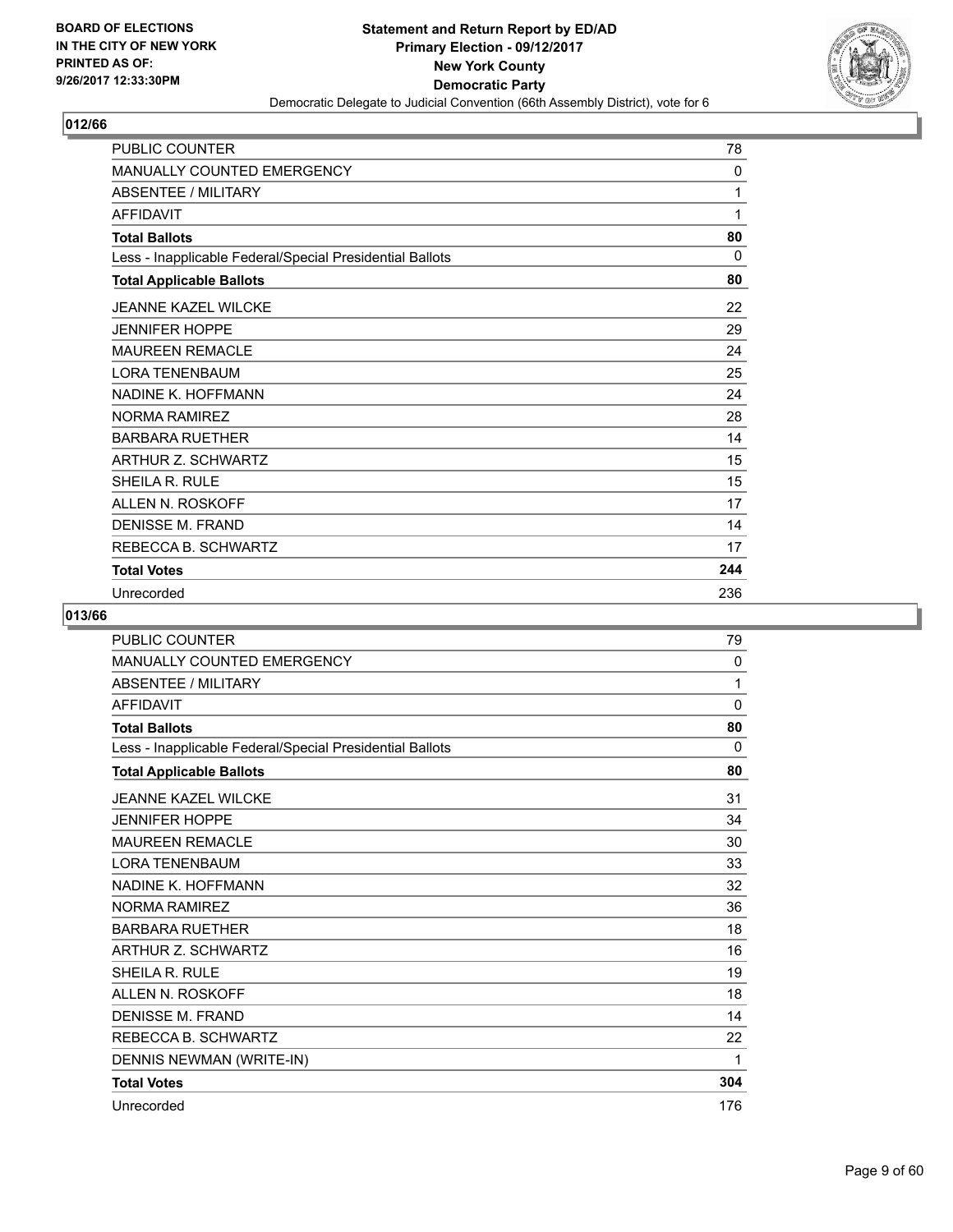

| <b>PUBLIC COUNTER</b>                                    | 69           |
|----------------------------------------------------------|--------------|
| <b>MANUALLY COUNTED EMERGENCY</b>                        | 0            |
| <b>ABSENTEE / MILITARY</b>                               | 3            |
| <b>AFFIDAVIT</b>                                         | 0            |
| <b>Total Ballots</b>                                     | 72           |
| Less - Inapplicable Federal/Special Presidential Ballots | $\mathbf{0}$ |
| <b>Total Applicable Ballots</b>                          | 72           |
| <b>JEANNE KAZEL WILCKE</b>                               | 42           |
| <b>JENNIFER HOPPE</b>                                    | 44           |
| <b>MAUREEN REMACLE</b>                                   | 39           |
| <b>LORA TENENBAUM</b>                                    | 46           |
| NADINE K. HOFFMANN                                       | 42           |
| <b>NORMA RAMIREZ</b>                                     | 45           |
| <b>BARBARA RUETHER</b>                                   | 12           |
| ARTHUR Z. SCHWARTZ                                       | 13           |
| SHEILA R. RULE                                           | 15           |
| ALLEN N. ROSKOFF                                         | 13           |
| <b>DENISSE M. FRAND</b>                                  | 11           |
| REBECCA B. SCHWARTZ                                      | 13           |
| <b>Total Votes</b>                                       | 335          |
| Unrecorded                                               | 97           |

| PUBLIC COUNTER                                           | 75             |
|----------------------------------------------------------|----------------|
| MANUALLY COUNTED EMERGENCY                               | 0              |
| ABSENTEE / MILITARY                                      | $\overline{2}$ |
| <b>AFFIDAVIT</b>                                         | 1              |
| <b>Total Ballots</b>                                     | 78             |
| Less - Inapplicable Federal/Special Presidential Ballots | 0              |
| <b>Total Applicable Ballots</b>                          | 78             |
| <b>JEANNE KAZEL WILCKE</b>                               | 52             |
| <b>JENNIFER HOPPE</b>                                    | 54             |
| <b>MAUREEN REMACLE</b>                                   | 50             |
| <b>LORA TENENBAUM</b>                                    | 56             |
| NADINE K. HOFFMANN                                       | 51             |
| <b>NORMA RAMIREZ</b>                                     | 57             |
| <b>BARBARA RUETHER</b>                                   | 11             |
| ARTHUR Z. SCHWARTZ                                       | 12             |
| <b>SHEILA R. RULE</b>                                    | 12             |
| ALLEN N. ROSKOFF                                         | 10             |
| <b>DENISSE M. FRAND</b>                                  | 8              |
| REBECCA B. SCHWARTZ                                      | 9              |
| <b>Total Votes</b>                                       | 382            |
| Unrecorded                                               | 86             |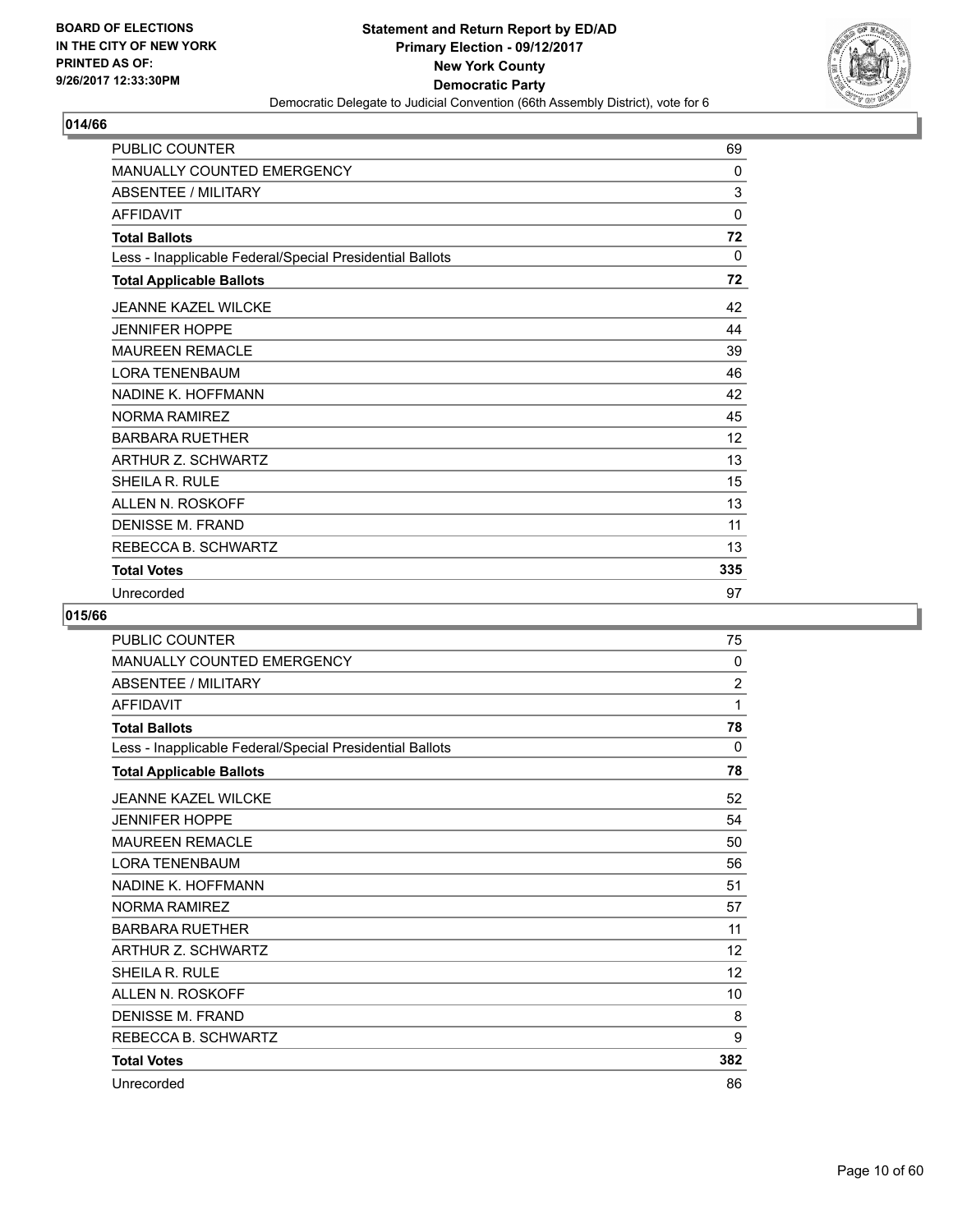

| PUBLIC COUNTER                                           | 1              |
|----------------------------------------------------------|----------------|
| MANUALLY COUNTED EMERGENCY                               | 0              |
| <b>ABSENTEE / MILITARY</b>                               | 0              |
| <b>AFFIDAVIT</b>                                         | 1              |
| <b>Total Ballots</b>                                     | $\overline{2}$ |
| Less - Inapplicable Federal/Special Presidential Ballots | 0              |
| <b>Total Applicable Ballots</b>                          | $\mathbf{2}$   |
| <b>JEANNE KAZEL WILCKE</b>                               | 1              |
| <b>JENNIFER HOPPE</b>                                    | 1              |
| <b>MAUREEN REMACLE</b>                                   | 1              |
| <b>LORA TENENBAUM</b>                                    | 0              |
| NADINE K. HOFFMANN                                       | 0              |
| <b>NORMA RAMIREZ</b>                                     | 1              |
| <b>BARBARA RUETHER</b>                                   | 1              |
| ARTHUR Z. SCHWARTZ                                       | 1              |
| SHEILA R. RULE                                           | 0              |
| ALLEN N. ROSKOFF                                         | 1              |
| <b>DENISSE M. FRAND</b>                                  | 0              |
| REBECCA B. SCHWARTZ                                      | 1              |
| <b>Total Votes</b>                                       | 8              |
| Unrecorded                                               | 4              |

#### **017/66 COMBINED into: 016/66**

| <b>PUBLIC COUNTER</b>                                    | 156          |
|----------------------------------------------------------|--------------|
| <b>MANUALLY COUNTED EMERGENCY</b>                        | 0            |
| <b>ABSENTEE / MILITARY</b>                               | 1            |
| <b>AFFIDAVIT</b>                                         | $\mathbf{0}$ |
| <b>Total Ballots</b>                                     | 157          |
| Less - Inapplicable Federal/Special Presidential Ballots | 0            |
| <b>Total Applicable Ballots</b>                          | 157          |
| <b>JEANNE KAZEL WILCKE</b>                               | 91           |
| <b>JENNIFER HOPPE</b>                                    | 92           |
| <b>MAUREEN REMACLE</b>                                   | 93           |
| <b>LORA TENENBAUM</b>                                    | 91           |
| NADINE K. HOFFMANN                                       | 93           |
| <b>NORMA RAMIREZ</b>                                     | 88           |
| <b>BARBARA RUETHER</b>                                   | 32           |
| ARTHUR Z. SCHWARTZ                                       | 28           |
| <b>SHEILA R. RULE</b>                                    | 29           |
| ALLEN N. ROSKOFF                                         | 29           |
| DENISSE M. FRAND                                         | 24           |
| REBECCA B. SCHWARTZ                                      | 30           |
| <b>Total Votes</b>                                       | 720          |
| Unrecorded                                               | 222          |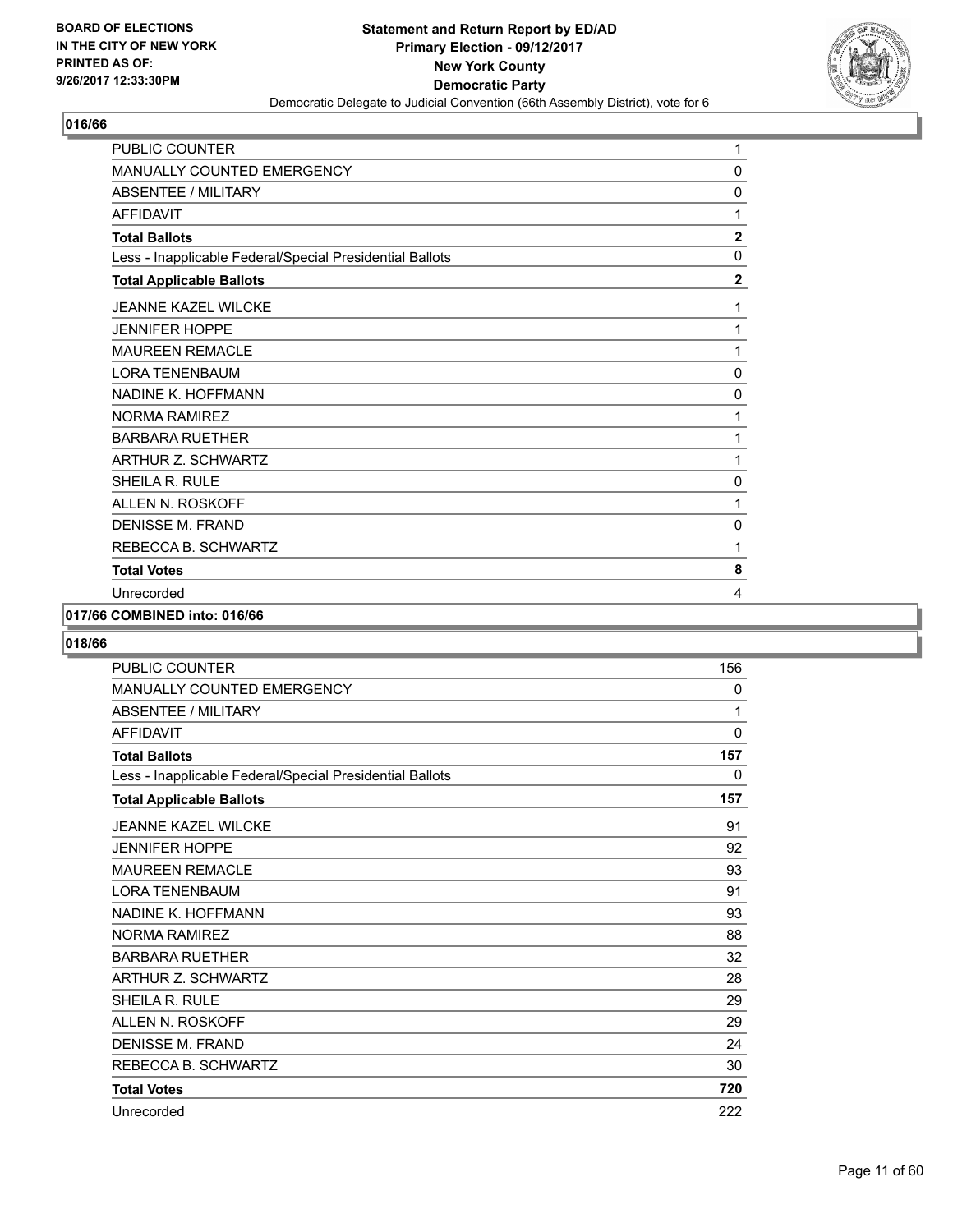

| <b>PUBLIC COUNTER</b>                                    | 156 |
|----------------------------------------------------------|-----|
| <b>MANUALLY COUNTED EMERGENCY</b>                        | 0   |
| <b>ABSENTEE / MILITARY</b>                               | 5   |
| <b>AFFIDAVIT</b>                                         | 0   |
| <b>Total Ballots</b>                                     | 161 |
| Less - Inapplicable Federal/Special Presidential Ballots | 0   |
| <b>Total Applicable Ballots</b>                          | 161 |
| <b>JEANNE KAZEL WILCKE</b>                               | 63  |
| <b>JENNIFER HOPPE</b>                                    | 73  |
| <b>MAUREEN REMACLE</b>                                   | 64  |
| <b>LORA TENENBAUM</b>                                    | 71  |
| NADINE K. HOFFMANN                                       | 72  |
| <b>NORMA RAMIREZ</b>                                     | 74  |
| <b>BARBARA RUETHER</b>                                   | 14  |
| ARTHUR Z. SCHWARTZ                                       | 18  |
| SHEILA R. RULE                                           | 19  |
| <b>ALLEN N. ROSKOFF</b>                                  | 16  |
| <b>DENISSE M. FRAND</b>                                  | 17  |
| REBECCA B. SCHWARTZ                                      | 24  |
| JASPER MARINO (WRITE-IN)                                 | 1   |
| <b>Total Votes</b>                                       | 526 |
| Unrecorded                                               | 440 |

| <b>PUBLIC COUNTER</b>                                    | 77  |
|----------------------------------------------------------|-----|
| <b>MANUALLY COUNTED EMERGENCY</b>                        | 0   |
| <b>ABSENTEE / MILITARY</b>                               | 3   |
| AFFIDAVIT                                                | 1   |
| <b>Total Ballots</b>                                     | 81  |
| Less - Inapplicable Federal/Special Presidential Ballots | 0   |
| <b>Total Applicable Ballots</b>                          | 81  |
| <b>JEANNE KAZEL WILCKE</b>                               | 34  |
| <b>JENNIFER HOPPE</b>                                    | 35  |
| <b>MAUREEN REMACLE</b>                                   | 29  |
| <b>LORA TENENBAUM</b>                                    | 37  |
| NADINE K. HOFFMANN                                       | 33  |
| <b>NORMA RAMIREZ</b>                                     | 40  |
| <b>BARBARA RUETHER</b>                                   | 10  |
| <b>ARTHUR Z. SCHWARTZ</b>                                | 15  |
| <b>SHEILA R. RULE</b>                                    | 11  |
| <b>ALLEN N. ROSKOFF</b>                                  | 16  |
| <b>DENISSE M. FRAND</b>                                  | 5   |
| REBECCA B. SCHWARTZ                                      | 16  |
| CLAYTON PATTERSON (WRITE-IN)                             | 1   |
| <b>Total Votes</b>                                       | 282 |
| Unrecorded                                               | 204 |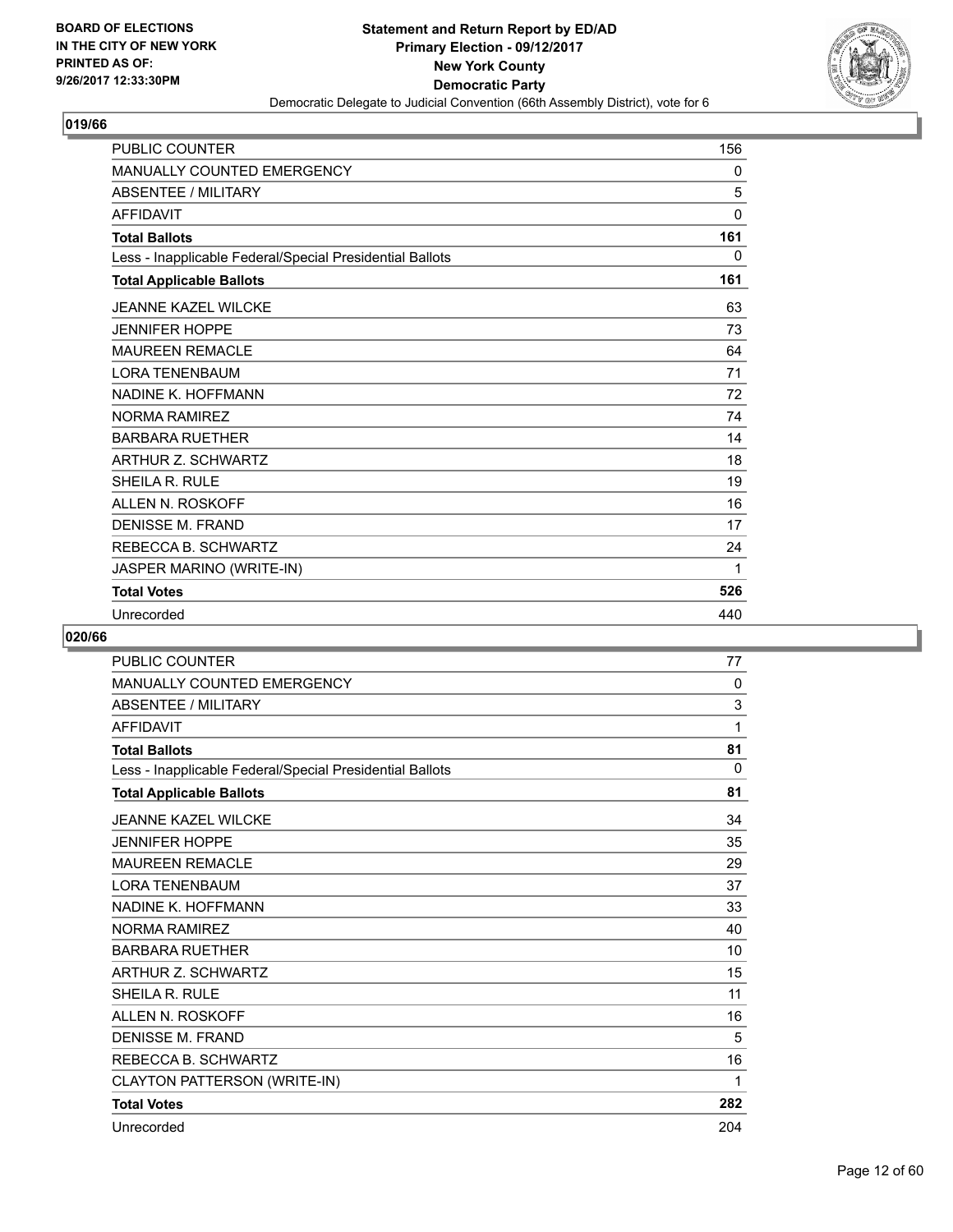

| <b>PUBLIC COUNTER</b>                                    | 149      |
|----------------------------------------------------------|----------|
| <b>MANUALLY COUNTED EMERGENCY</b>                        | 0        |
| <b>ABSENTEE / MILITARY</b>                               | 5        |
| <b>AFFIDAVIT</b>                                         | $\Omega$ |
| <b>Total Ballots</b>                                     | 154      |
| Less - Inapplicable Federal/Special Presidential Ballots | 0        |
| <b>Total Applicable Ballots</b>                          | 154      |
| <b>JEANNE KAZEL WILCKE</b>                               | 78       |
| <b>JENNIFER HOPPE</b>                                    | 86       |
| <b>MAUREEN REMACLE</b>                                   | 78       |
| <b>LORA TENENBAUM</b>                                    | 85       |
| NADINE K. HOFFMANN                                       | 77       |
| NORMA RAMIREZ                                            | 75       |
| <b>BARBARA RUETHER</b>                                   | 27       |
| ARTHUR Z. SCHWARTZ                                       | 34       |
| <b>SHEILA R. RULE</b>                                    | 31       |
| ALLEN N. ROSKOFF                                         | 24       |
| DENISSE M. FRAND                                         | 26       |
| REBECCA B. SCHWARTZ                                      | 29       |
| <b>Total Votes</b>                                       | 650      |
| Unrecorded                                               | 274      |

| <b>PUBLIC COUNTER</b>                                    | 143         |
|----------------------------------------------------------|-------------|
| <b>MANUALLY COUNTED EMERGENCY</b>                        | 0           |
| <b>ABSENTEE / MILITARY</b>                               | 8           |
| <b>AFFIDAVIT</b>                                         | $\mathbf 0$ |
| <b>Total Ballots</b>                                     | 151         |
| Less - Inapplicable Federal/Special Presidential Ballots | 0           |
| <b>Total Applicable Ballots</b>                          | 151         |
| <b>JEANNE KAZEL WILCKE</b>                               | 46          |
| <b>JENNIFER HOPPE</b>                                    | 48          |
| <b>MAUREEN REMACLE</b>                                   | 41          |
| <b>LORA TENENBAUM</b>                                    | 49          |
| NADINE K. HOFFMANN                                       | 46          |
| <b>NORMA RAMIREZ</b>                                     | 49          |
| <b>BARBARA RUETHER</b>                                   | 31          |
| ARTHUR Z. SCHWARTZ                                       | 39          |
| SHEILA R. RULE                                           | 36          |
| ALLEN N. ROSKOFF                                         | 33          |
| <b>DENISSE M. FRAND</b>                                  | 26          |
| REBECCA B. SCHWARTZ                                      | 33          |
| <b>Total Votes</b>                                       | 477         |
| Unrecorded                                               | 429         |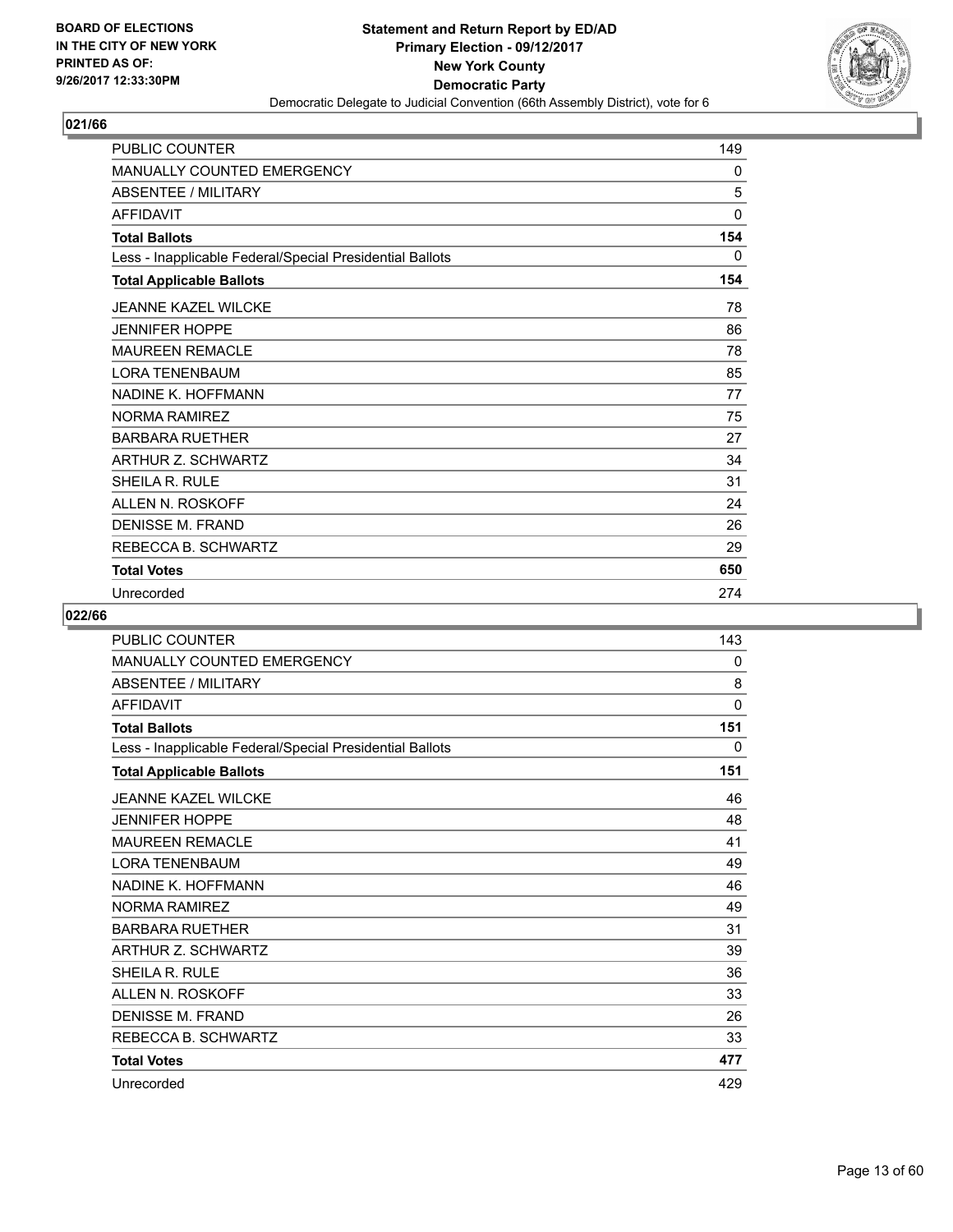

| <b>PUBLIC COUNTER</b>                                    | 186      |
|----------------------------------------------------------|----------|
| <b>MANUALLY COUNTED EMERGENCY</b>                        | 0        |
| <b>ABSENTEE / MILITARY</b>                               | 4        |
| <b>AFFIDAVIT</b>                                         | $\Omega$ |
| <b>Total Ballots</b>                                     | 190      |
| Less - Inapplicable Federal/Special Presidential Ballots | 0        |
| <b>Total Applicable Ballots</b>                          | 190      |
| <b>JEANNE KAZEL WILCKE</b>                               | 81       |
| <b>JENNIFER HOPPE</b>                                    | 83       |
| <b>MAUREEN REMACLE</b>                                   | 77       |
| <b>LORA TENENBAUM</b>                                    | 81       |
| NADINE K. HOFFMANN                                       | 79       |
| NORMA RAMIREZ                                            | 82       |
| <b>BARBARA RUETHER</b>                                   | 34       |
| ARTHUR Z. SCHWARTZ                                       | 33       |
| <b>SHEILA R. RULE</b>                                    | 38       |
| ALLEN N. ROSKOFF                                         | 28       |
| DENISSE M. FRAND                                         | 36       |
| REBECCA B. SCHWARTZ                                      | 33       |
| <b>Total Votes</b>                                       | 685      |
| Unrecorded                                               | 455      |

| <b>PUBLIC COUNTER</b>                                    | 65                |
|----------------------------------------------------------|-------------------|
| <b>MANUALLY COUNTED EMERGENCY</b>                        | 0                 |
| <b>ABSENTEE / MILITARY</b>                               | $\mathbf{0}$      |
| <b>AFFIDAVIT</b>                                         | 1                 |
| <b>Total Ballots</b>                                     | 66                |
| Less - Inapplicable Federal/Special Presidential Ballots | 0                 |
| <b>Total Applicable Ballots</b>                          | 66                |
| <b>JEANNE KAZEL WILCKE</b>                               | 22                |
| <b>JENNIFER HOPPE</b>                                    | 28                |
| <b>MAUREEN REMACLE</b>                                   | 25                |
| <b>LORA TENENBAUM</b>                                    | 25                |
| NADINE K. HOFFMANN                                       | 27                |
| <b>NORMA RAMIREZ</b>                                     | 22                |
| <b>BARBARA RUETHER</b>                                   | 16                |
| ARTHUR Z. SCHWARTZ                                       | 10                |
| <b>SHEILA R. RULE</b>                                    | 12                |
| <b>ALLEN N. ROSKOFF</b>                                  | $12 \overline{ }$ |
| DENISSE M. FRAND                                         | 15                |
| REBECCA B. SCHWARTZ                                      | 15                |
| <b>Total Votes</b>                                       | 229               |
| Unrecorded                                               | 167               |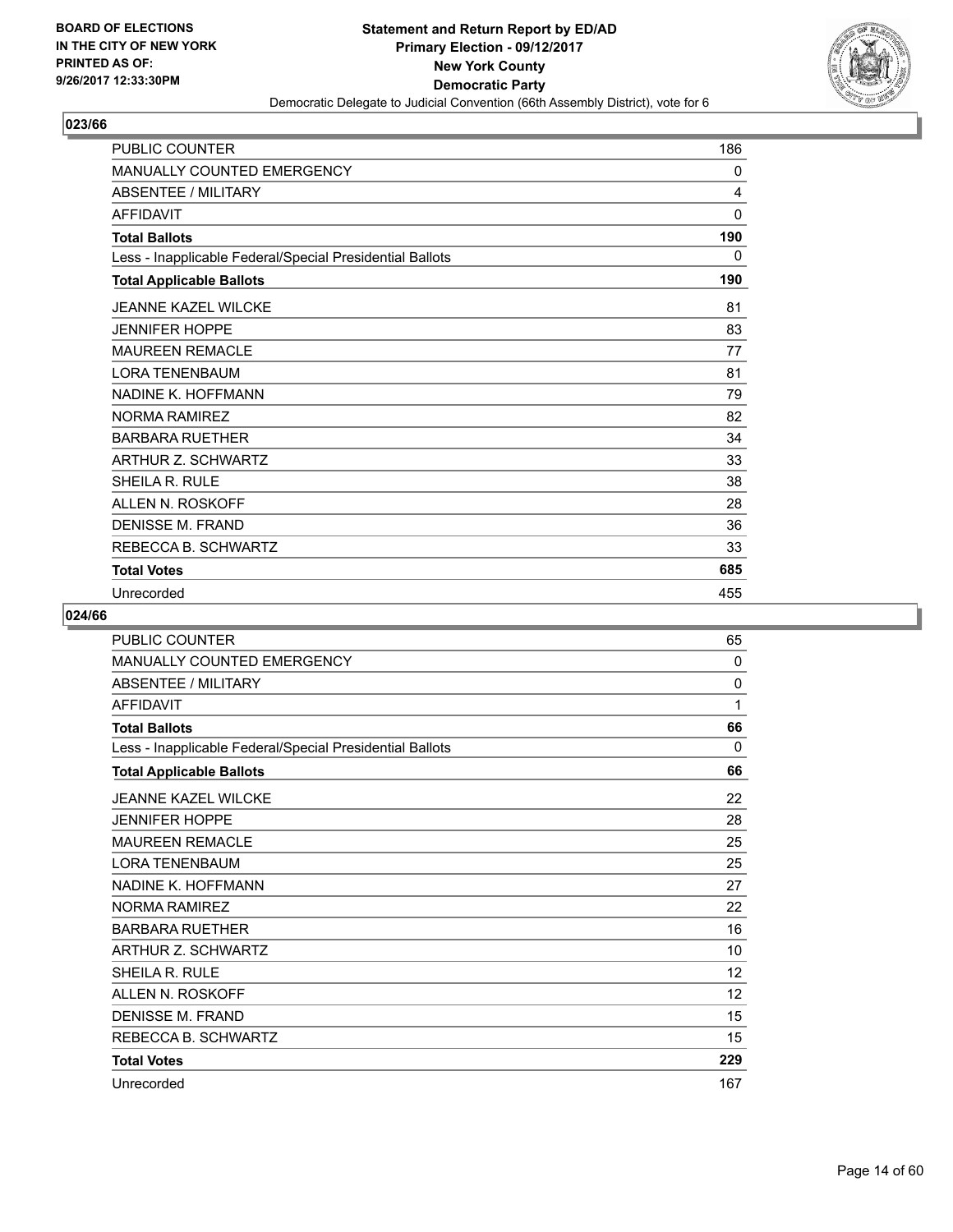

| <b>PUBLIC COUNTER</b>                                    | 69             |
|----------------------------------------------------------|----------------|
| MANUALLY COUNTED EMERGENCY                               | 0              |
| <b>ABSENTEE / MILITARY</b>                               | 0              |
| <b>AFFIDAVIT</b>                                         | $\Omega$       |
| <b>Total Ballots</b>                                     | 69             |
| Less - Inapplicable Federal/Special Presidential Ballots | $\mathbf{0}$   |
| <b>Total Applicable Ballots</b>                          | 69             |
| <b>JEANNE KAZEL WILCKE</b>                               | 36             |
| <b>JENNIFER HOPPE</b>                                    | 32             |
| <b>MAUREEN REMACLE</b>                                   | 33             |
| <b>LORA TENENBAUM</b>                                    | 37             |
| NADINE K. HOFFMANN                                       | 34             |
| <b>NORMA RAMIREZ</b>                                     | 37             |
| <b>BARBARA RUETHER</b>                                   | 11             |
| ARTHUR Z. SCHWARTZ                                       | 13             |
| SHEILA R. RULE                                           | 19             |
| ALLEN N. ROSKOFF                                         | 12             |
| <b>DENISSE M. FRAND</b>                                  | 10             |
| REBECCA B. SCHWARTZ                                      | 10             |
| ADRIENNE KOCH (WRITE-IN)                                 | 1              |
| CRAIG ALBERT (WRITE-IN)                                  | 1              |
| KEITH POWERS (WRITE-IN)                                  | $\overline{2}$ |
| LAWRENCE MOSS (WRITE-IN)                                 | 1              |
| SCOTT STRINGER (WRITE-IN)                                | 1              |
| UNATTRIBUTABLE WRITE-IN (WRITE-IN)                       | 8              |
| <b>Total Votes</b>                                       | 298            |
| Unrecorded                                               | 116            |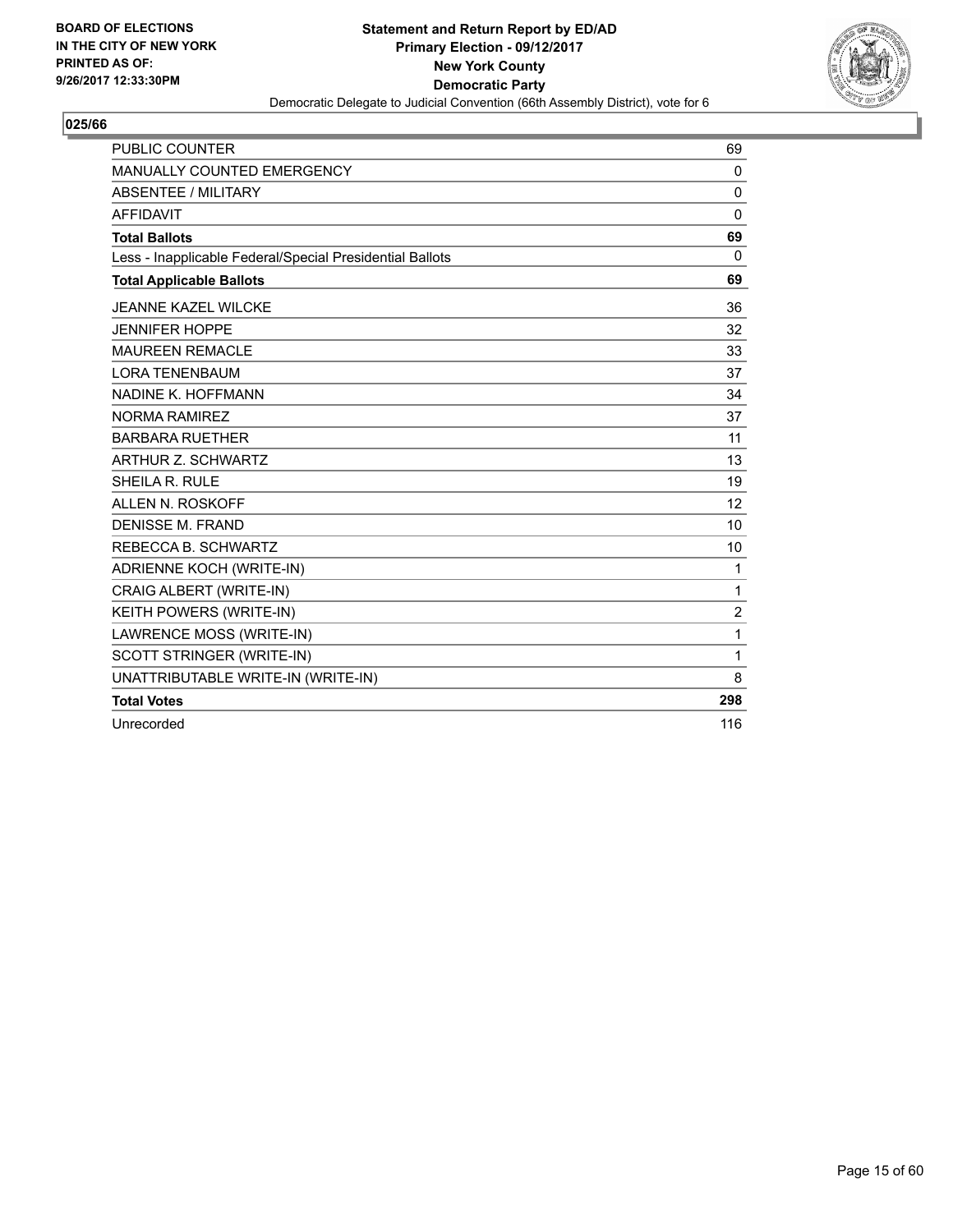

| <b>PUBLIC COUNTER</b>                                    | 87             |
|----------------------------------------------------------|----------------|
| MANUALLY COUNTED EMERGENCY                               | 0              |
| <b>ABSENTEE / MILITARY</b>                               | 4              |
| <b>AFFIDAVIT</b>                                         | $\overline{2}$ |
| <b>Total Ballots</b>                                     | 93             |
| Less - Inapplicable Federal/Special Presidential Ballots | $\mathbf{0}$   |
| <b>Total Applicable Ballots</b>                          | 93             |
| <b>JEANNE KAZEL WILCKE</b>                               | 33             |
| <b>JENNIFER HOPPE</b>                                    | 32             |
| <b>MAUREEN REMACLE</b>                                   | 37             |
| <b>LORA TENENBAUM</b>                                    | 35             |
| NADINE K. HOFFMANN                                       | 35             |
| <b>NORMA RAMIREZ</b>                                     | 42             |
| <b>BARBARA RUETHER</b>                                   | 27             |
| ARTHUR Z. SCHWARTZ                                       | 18             |
| SHEILA R. RULE                                           | 26             |
| ALLEN N. ROSKOFF                                         | 9              |
| <b>DENISSE M. FRAND</b>                                  | 25             |
| REBECCA B. SCHWARTZ                                      | 21             |
| <b>Total Votes</b>                                       | 340            |
| Unrecorded                                               | 218            |

| PUBLIC COUNTER                                           | 76  |
|----------------------------------------------------------|-----|
| MANUALLY COUNTED EMERGENCY                               | 0   |
| ABSENTEE / MILITARY                                      | 1   |
| <b>AFFIDAVIT</b>                                         | 3   |
| <b>Total Ballots</b>                                     | 80  |
| Less - Inapplicable Federal/Special Presidential Ballots | 0   |
| <b>Total Applicable Ballots</b>                          | 80  |
| <b>JEANNE KAZEL WILCKE</b>                               | 29  |
| <b>JENNIFER HOPPE</b>                                    | 30  |
| <b>MAUREEN REMACLE</b>                                   | 21  |
| <b>LORA TENENBAUM</b>                                    | 31  |
| NADINE K. HOFFMANN                                       | 25  |
| <b>NORMA RAMIREZ</b>                                     | 36  |
| <b>BARBARA RUETHER</b>                                   | 32  |
| ARTHUR Z. SCHWARTZ                                       | 22  |
| <b>SHEILA R. RULE</b>                                    | 33  |
| ALLEN N. ROSKOFF                                         | 22  |
| <b>DENISSE M. FRAND</b>                                  | 23  |
| REBECCA B. SCHWARTZ                                      | 28  |
| <b>Total Votes</b>                                       | 332 |
| Unrecorded                                               | 148 |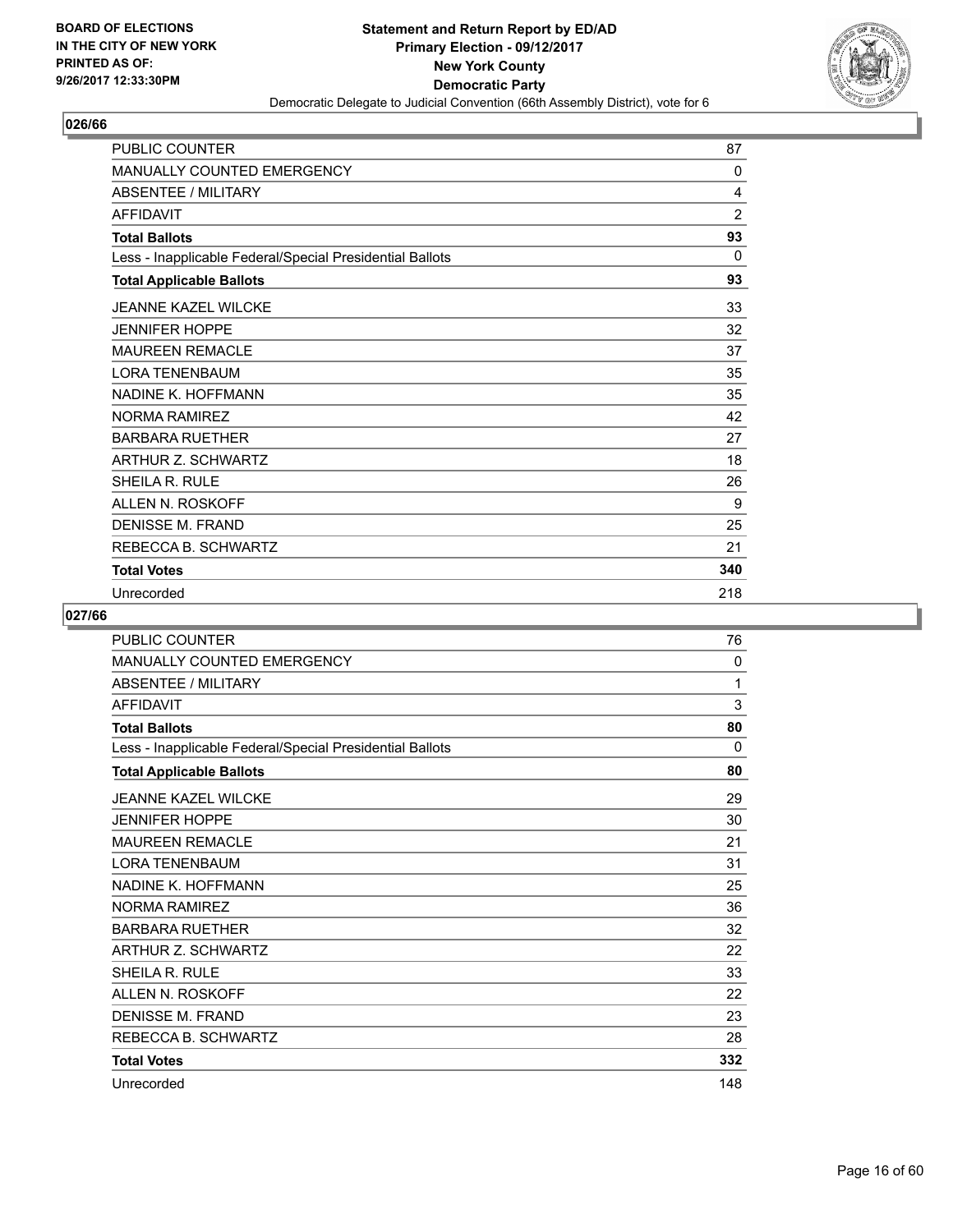

| <b>PUBLIC COUNTER</b>                                    | 188 |
|----------------------------------------------------------|-----|
| <b>MANUALLY COUNTED EMERGENCY</b>                        | 0   |
| <b>ABSENTEE / MILITARY</b>                               | 3   |
| <b>AFFIDAVIT</b>                                         | 0   |
| <b>Total Ballots</b>                                     | 191 |
| Less - Inapplicable Federal/Special Presidential Ballots | 0   |
| <b>Total Applicable Ballots</b>                          | 191 |
| <b>JEANNE KAZEL WILCKE</b>                               | 65  |
| <b>JENNIFER HOPPE</b>                                    | 75  |
| <b>MAUREEN REMACLE</b>                                   | 69  |
| <b>LORA TENENBAUM</b>                                    | 72  |
| NADINE K. HOFFMANN                                       | 60  |
| <b>NORMA RAMIREZ</b>                                     | 93  |
| <b>BARBARA RUETHER</b>                                   | 27  |
| <b>ARTHUR Z. SCHWARTZ</b>                                | 25  |
| SHEILA R. RULE                                           | 37  |
| ALLEN N. ROSKOFF                                         | 21  |
| <b>DENISSE M. FRAND</b>                                  | 31  |
| REBECCA B. SCHWARTZ                                      | 34  |
| BETSY RAGUSE (WRITE-IN)                                  | 1   |
| <b>Total Votes</b>                                       | 610 |
| Unrecorded                                               | 536 |

| <b>PUBLIC COUNTER</b>                                    | 82       |
|----------------------------------------------------------|----------|
| <b>MANUALLY COUNTED EMERGENCY</b>                        | 0        |
| <b>ABSENTEE / MILITARY</b>                               | 0        |
| <b>AFFIDAVIT</b>                                         | 0        |
| <b>Total Ballots</b>                                     | 82       |
| Less - Inapplicable Federal/Special Presidential Ballots | $\Omega$ |
| <b>Total Applicable Ballots</b>                          | 82       |
| <b>JEANNE KAZEL WILCKE</b>                               | 25       |
| <b>JENNIFER HOPPE</b>                                    | 26       |
| <b>MAUREEN REMACLE</b>                                   | 22       |
| <b>LORA TENENBAUM</b>                                    | 27       |
| NADINE K. HOFFMANN                                       | 27       |
| <b>NORMA RAMIREZ</b>                                     | 29       |
| <b>BARBARA RUETHER</b>                                   | 16       |
| <b>ARTHUR Z. SCHWARTZ</b>                                | 20       |
| <b>SHEILA R. RULE</b>                                    | 17       |
| ALLEN N. ROSKOFF                                         | 17       |
| <b>DENISSE M. FRAND</b>                                  | 16       |
| REBECCA B. SCHWARTZ                                      | 19       |
| <b>Total Votes</b>                                       | 261      |
| Unrecorded                                               | 231      |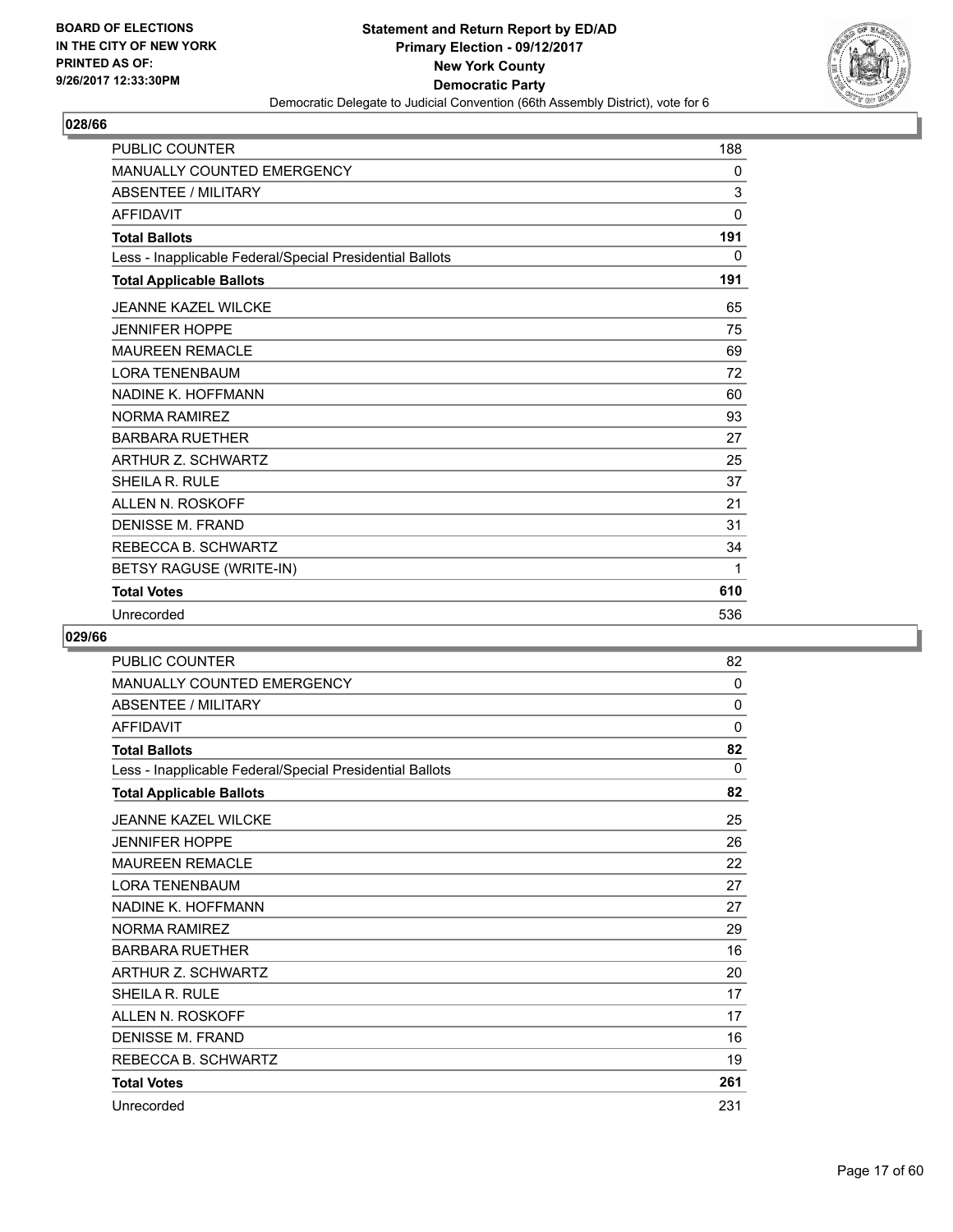

| <b>PUBLIC COUNTER</b>                                    | 148            |
|----------------------------------------------------------|----------------|
| <b>MANUALLY COUNTED EMERGENCY</b>                        | 0              |
| <b>ABSENTEE / MILITARY</b>                               | $\mathbf{0}$   |
| <b>AFFIDAVIT</b>                                         | $\overline{2}$ |
| <b>Total Ballots</b>                                     | 150            |
| Less - Inapplicable Federal/Special Presidential Ballots | 0              |
| <b>Total Applicable Ballots</b>                          | 150            |
| <b>JEANNE KAZEL WILCKE</b>                               | 50             |
| <b>JENNIFER HOPPE</b>                                    | 54             |
| <b>MAUREEN REMACLE</b>                                   | 44             |
| <b>LORA TENENBAUM</b>                                    | 48             |
| NADINE K. HOFFMANN                                       | 45             |
| <b>NORMA RAMIREZ</b>                                     | 62             |
| <b>BARBARA RUETHER</b>                                   | 34             |
| ARTHUR Z. SCHWARTZ                                       | 26             |
| <b>SHEILA R. RULE</b>                                    | 39             |
| ALLEN N. ROSKOFF                                         | 23             |
| <b>DENISSE M. FRAND</b>                                  | 36             |
| REBECCA B. SCHWARTZ                                      | 36             |
| <b>Total Votes</b>                                       | 497            |
| Unrecorded                                               | 403            |

| PUBLIC COUNTER                                           | 77  |
|----------------------------------------------------------|-----|
| <b>MANUALLY COUNTED EMERGENCY</b>                        | 0   |
| <b>ABSENTEE / MILITARY</b>                               | 4   |
| <b>AFFIDAVIT</b>                                         | 0   |
| <b>Total Ballots</b>                                     | 81  |
| Less - Inapplicable Federal/Special Presidential Ballots | 0   |
| <b>Total Applicable Ballots</b>                          | 81  |
| <b>JEANNE KAZEL WILCKE</b>                               | 26  |
| <b>JENNIFER HOPPE</b>                                    | 29  |
| <b>MAUREEN REMACLE</b>                                   | 23  |
| <b>LORA TENENBAUM</b>                                    | 28  |
| NADINE K. HOFFMANN                                       | 20  |
| <b>NORMA RAMIREZ</b>                                     | 29  |
| <b>BARBARA RUETHER</b>                                   | 16  |
| <b>ARTHUR Z. SCHWARTZ</b>                                | 25  |
| <b>SHEILA R. RULE</b>                                    | 25  |
| <b>ALLEN N. ROSKOFF</b>                                  | 16  |
| DENISSE M. FRAND                                         | 15  |
| REBECCA B. SCHWARTZ                                      | 28  |
| <b>Total Votes</b>                                       | 280 |
| Unrecorded                                               | 206 |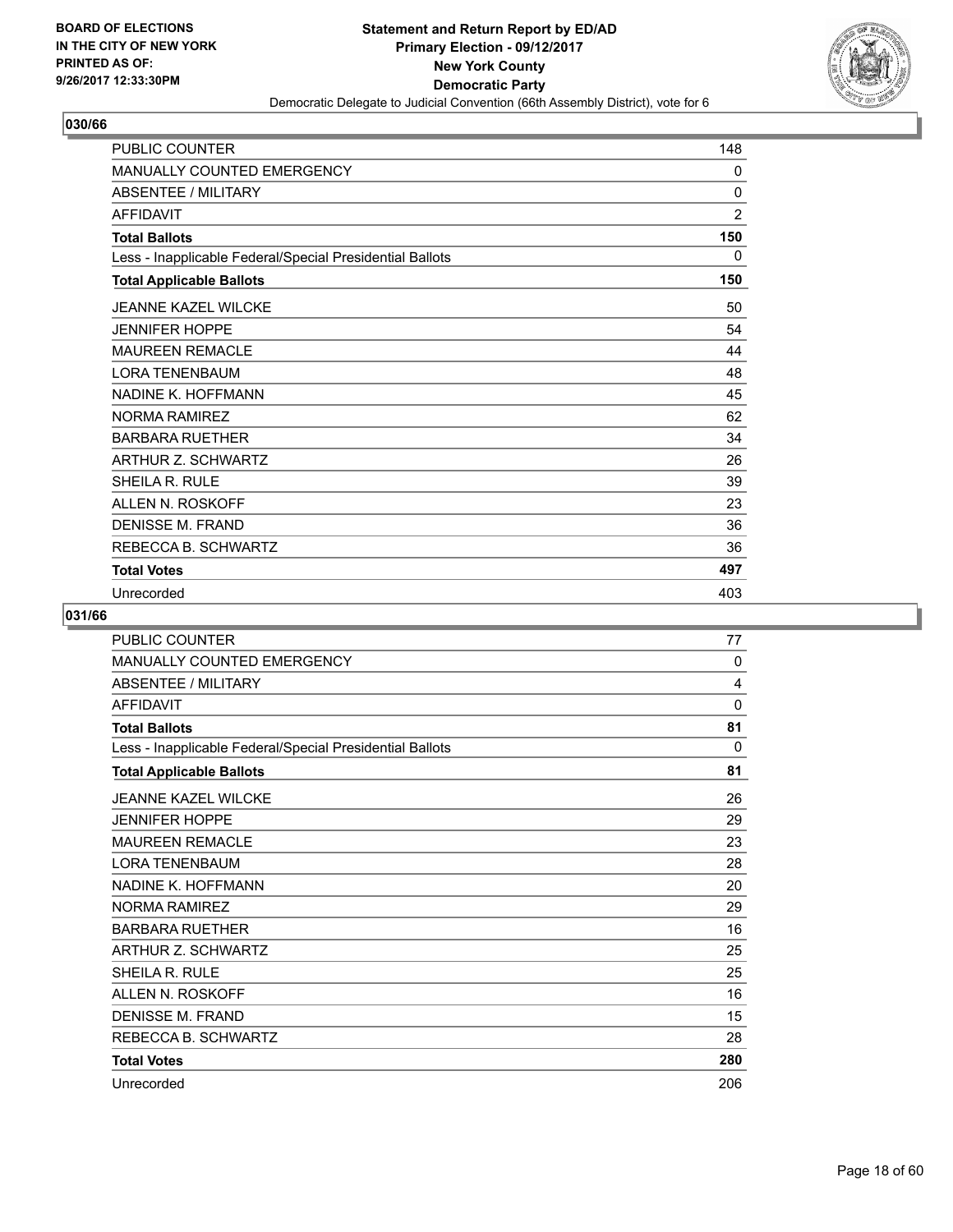

| <b>PUBLIC COUNTER</b>                                    | 154          |
|----------------------------------------------------------|--------------|
| <b>MANUALLY COUNTED EMERGENCY</b>                        | $\mathbf{0}$ |
| <b>ABSENTEE / MILITARY</b>                               | 1            |
| <b>AFFIDAVIT</b>                                         | 0            |
| <b>Total Ballots</b>                                     | 155          |
| Less - Inapplicable Federal/Special Presidential Ballots | 0            |
| <b>Total Applicable Ballots</b>                          | 155          |
| <b>JEANNE KAZEL WILCKE</b>                               | 53           |
| <b>JENNIFER HOPPE</b>                                    | 67           |
| <b>MAUREEN REMACLE</b>                                   | 51           |
| <b>LORA TENENBAUM</b>                                    | 56           |
| NADINE K. HOFFMANN                                       | 51           |
| <b>NORMA RAMIREZ</b>                                     | 68           |
| <b>BARBARA RUETHER</b>                                   | 43           |
| <b>ARTHUR Z. SCHWARTZ</b>                                | 33           |
| SHEILA R. RULE                                           | 46           |
| ALLEN N. ROSKOFF                                         | 34           |
| <b>DENISSE M. FRAND</b>                                  | 39           |
| REBECCA B. SCHWARTZ                                      | 44           |
| MICHAEL FARKOSH (WRITE-IN)                               | 1            |
| <b>Total Votes</b>                                       | 586          |
| Unrecorded                                               | 344          |

| <b>PUBLIC COUNTER</b>                                    | 81             |
|----------------------------------------------------------|----------------|
| <b>MANUALLY COUNTED EMERGENCY</b>                        | 0              |
| <b>ABSENTEE / MILITARY</b>                               | $\overline{2}$ |
| <b>AFFIDAVIT</b>                                         | $\overline{2}$ |
| <b>Total Ballots</b>                                     | 85             |
| Less - Inapplicable Federal/Special Presidential Ballots | $\Omega$       |
| <b>Total Applicable Ballots</b>                          | 85             |
| <b>JEANNE KAZEL WILCKE</b>                               | 22             |
| <b>JENNIFER HOPPE</b>                                    | 27             |
| <b>MAUREEN REMACLE</b>                                   | 25             |
| <b>LORA TENENBAUM</b>                                    | 27             |
| NADINE K. HOFFMANN                                       | 27             |
| <b>NORMA RAMIREZ</b>                                     | 34             |
| <b>BARBARA RUETHER</b>                                   | 22             |
| ARTHUR Z. SCHWARTZ                                       | 23             |
| SHEILA R. RULE                                           | 22             |
| ALLEN N. ROSKOFF                                         | 25             |
| <b>DENISSE M. FRAND</b>                                  | 22             |
| REBECCA B. SCHWARTZ                                      | 23             |
| <b>Total Votes</b>                                       | 299            |
| Unrecorded                                               | 211            |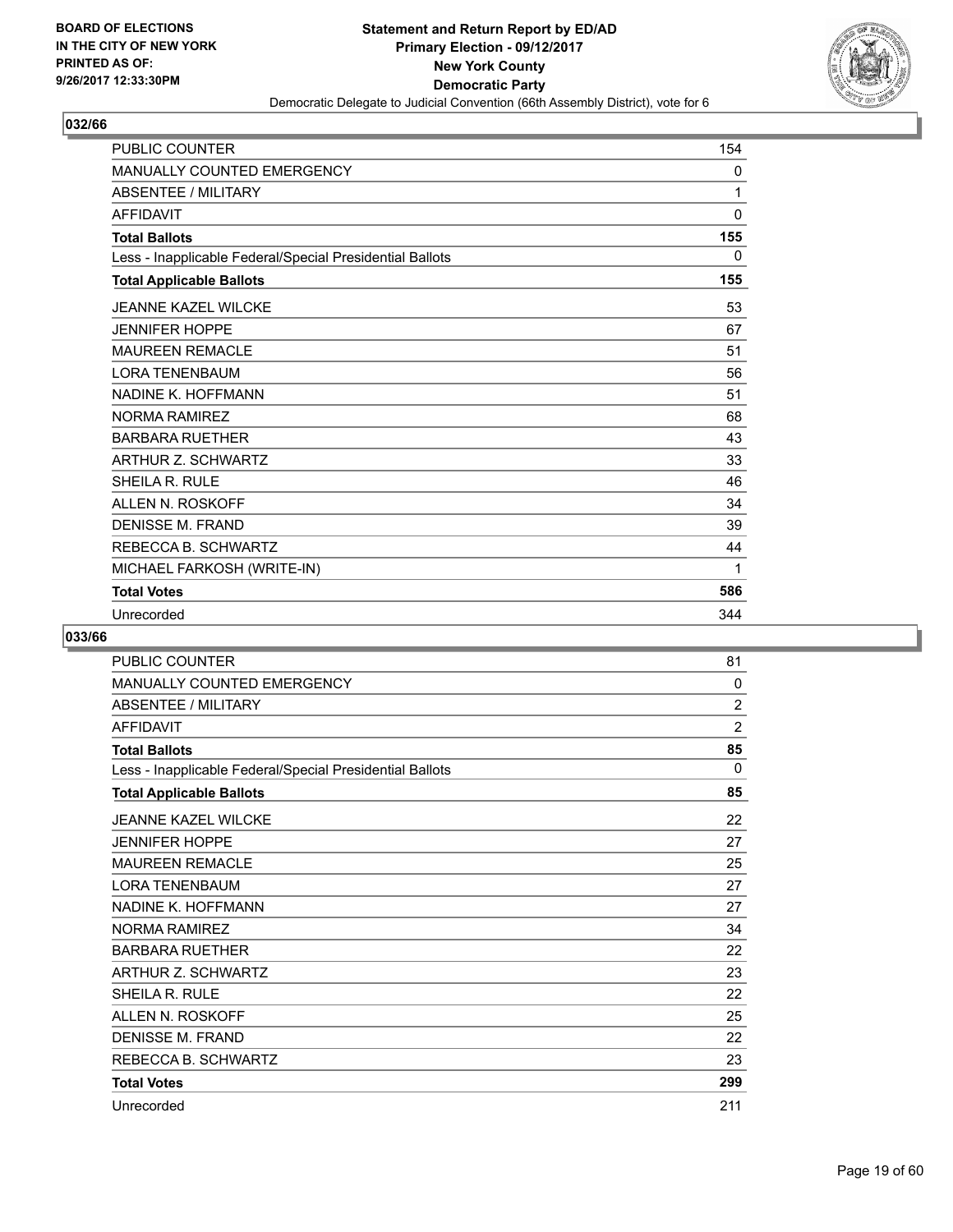

| <b>PUBLIC COUNTER</b>                                    | 143 |
|----------------------------------------------------------|-----|
| MANUALLY COUNTED EMERGENCY                               | 0   |
| <b>ABSENTEE / MILITARY</b>                               | 1   |
| <b>AFFIDAVIT</b>                                         | 1   |
| <b>Total Ballots</b>                                     | 145 |
| Less - Inapplicable Federal/Special Presidential Ballots | 0   |
| <b>Total Applicable Ballots</b>                          | 145 |
| <b>JEANNE KAZEL WILCKE</b>                               | 50  |
| <b>JENNIFER HOPPE</b>                                    | 54  |
| <b>MAUREEN REMACLE</b>                                   | 46  |
| <b>LORA TENENBAUM</b>                                    | 52  |
| NADINE K. HOFFMANN                                       | 54  |
| <b>NORMA RAMIREZ</b>                                     | 69  |
| <b>BARBARA RUETHER</b>                                   | 32  |
| ARTHUR Z. SCHWARTZ                                       | 39  |
| SHEILA R. RULE                                           | 42  |
| ALLEN N. ROSKOFF                                         | 37  |
| <b>DENISSE M. FRAND</b>                                  | 31  |
| REBECCA B. SCHWARTZ                                      | 44  |
| <b>Total Votes</b>                                       | 550 |
| Unrecorded                                               | 320 |

| <b>PUBLIC COUNTER</b>                                    | 158      |
|----------------------------------------------------------|----------|
| <b>MANUALLY COUNTED EMERGENCY</b>                        | 0        |
| ABSENTEE / MILITARY                                      | 4        |
| <b>AFFIDAVIT</b>                                         | $\Omega$ |
| <b>Total Ballots</b>                                     | 162      |
| Less - Inapplicable Federal/Special Presidential Ballots | 0        |
| <b>Total Applicable Ballots</b>                          | 162      |
| <b>JEANNE KAZEL WILCKE</b>                               | 60       |
| <b>JENNIFER HOPPE</b>                                    | 76       |
| <b>MAUREEN REMACLE</b>                                   | 62       |
| <b>LORA TENENBAUM</b>                                    | 66       |
| NADINE K. HOFFMANN                                       | 66       |
| <b>NORMA RAMIREZ</b>                                     | 82       |
| <b>BARBARA RUETHER</b>                                   | 42       |
| <b>ARTHUR Z. SCHWARTZ</b>                                | 36       |
| SHEILA R. RULE                                           | 49       |
| ALLEN N. ROSKOFF                                         | 33       |
| <b>DENISSE M. FRAND</b>                                  | 37       |
| REBECCA B. SCHWARTZ                                      | 45       |
| JESSICA LAPPIN (WRITE-IN)                                | 1        |
| MARGARITA LOPEZ (WRITE-IN)                               | 1        |
| <b>Total Votes</b>                                       | 656      |
| Unrecorded                                               | 316      |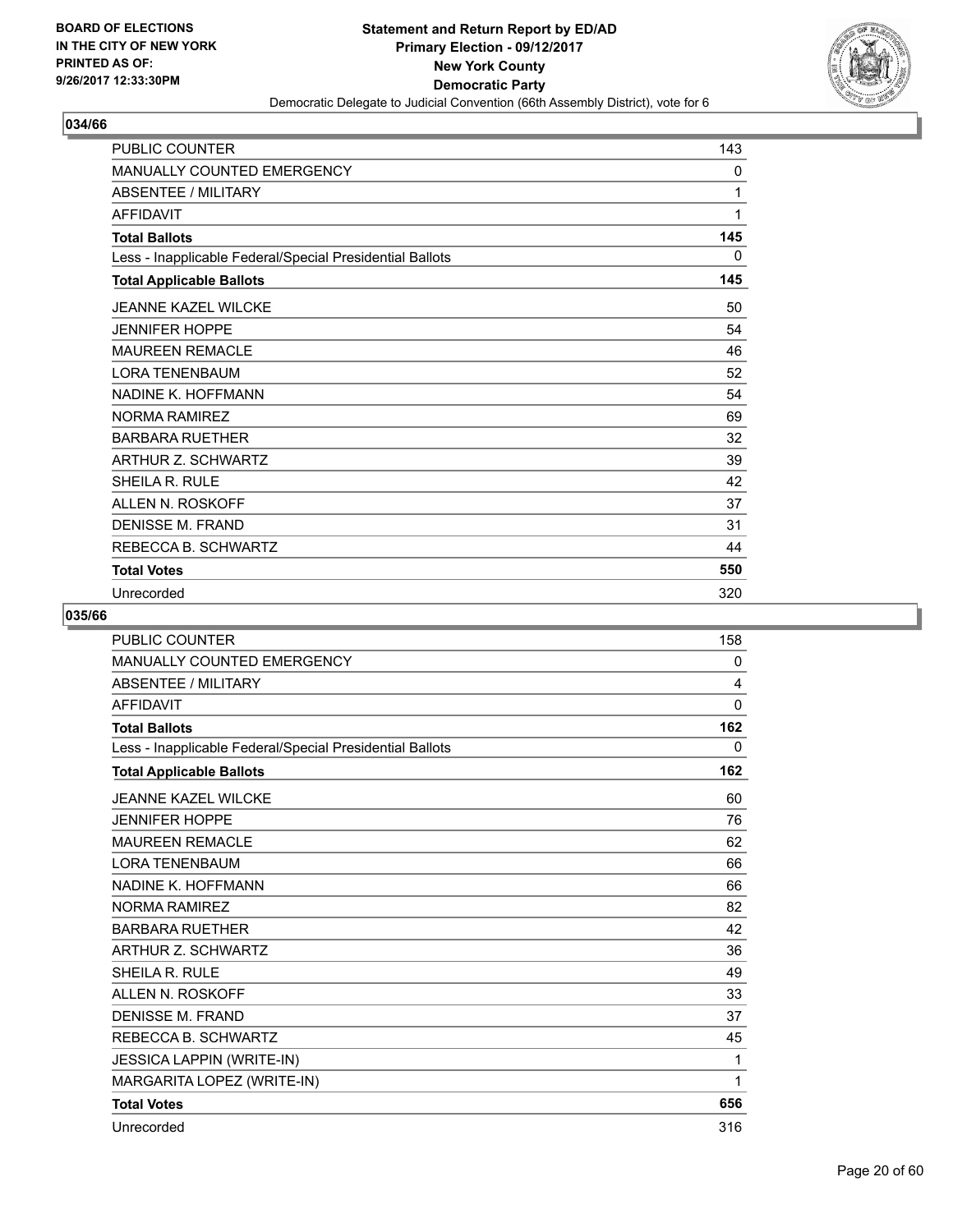

| <b>PUBLIC COUNTER</b>                                    | 82           |
|----------------------------------------------------------|--------------|
| <b>MANUALLY COUNTED EMERGENCY</b>                        | 0            |
| <b>ABSENTEE / MILITARY</b>                               | $\mathbf{0}$ |
| <b>AFFIDAVIT</b>                                         | 3            |
| <b>Total Ballots</b>                                     | 85           |
| Less - Inapplicable Federal/Special Presidential Ballots | $\Omega$     |
| <b>Total Applicable Ballots</b>                          | 85           |
| <b>JEANNE KAZEL WILCKE</b>                               | 30           |
| <b>JENNIFER HOPPE</b>                                    | 37           |
| <b>MAUREEN REMACLE</b>                                   | 28           |
| <b>LORA TENENBAUM</b>                                    | 34           |
| NADINE K. HOFFMANN                                       | 35           |
| NORMA RAMIRFZ                                            | 40           |
| <b>BARBARA RUETHER</b>                                   | 24           |
| <b>ARTHUR Z. SCHWARTZ</b>                                | 27           |
| SHEILA R. RULE                                           | 24           |
| ALLEN N. ROSKOFF                                         | 26           |
| <b>DENISSE M. FRAND</b>                                  | 21           |
| REBECCA B. SCHWARTZ                                      | 25           |
| STEPHEN RIESTER (WRITE-IN)                               | 1            |
| <b>Total Votes</b>                                       | 352          |
| Unrecorded                                               | 158          |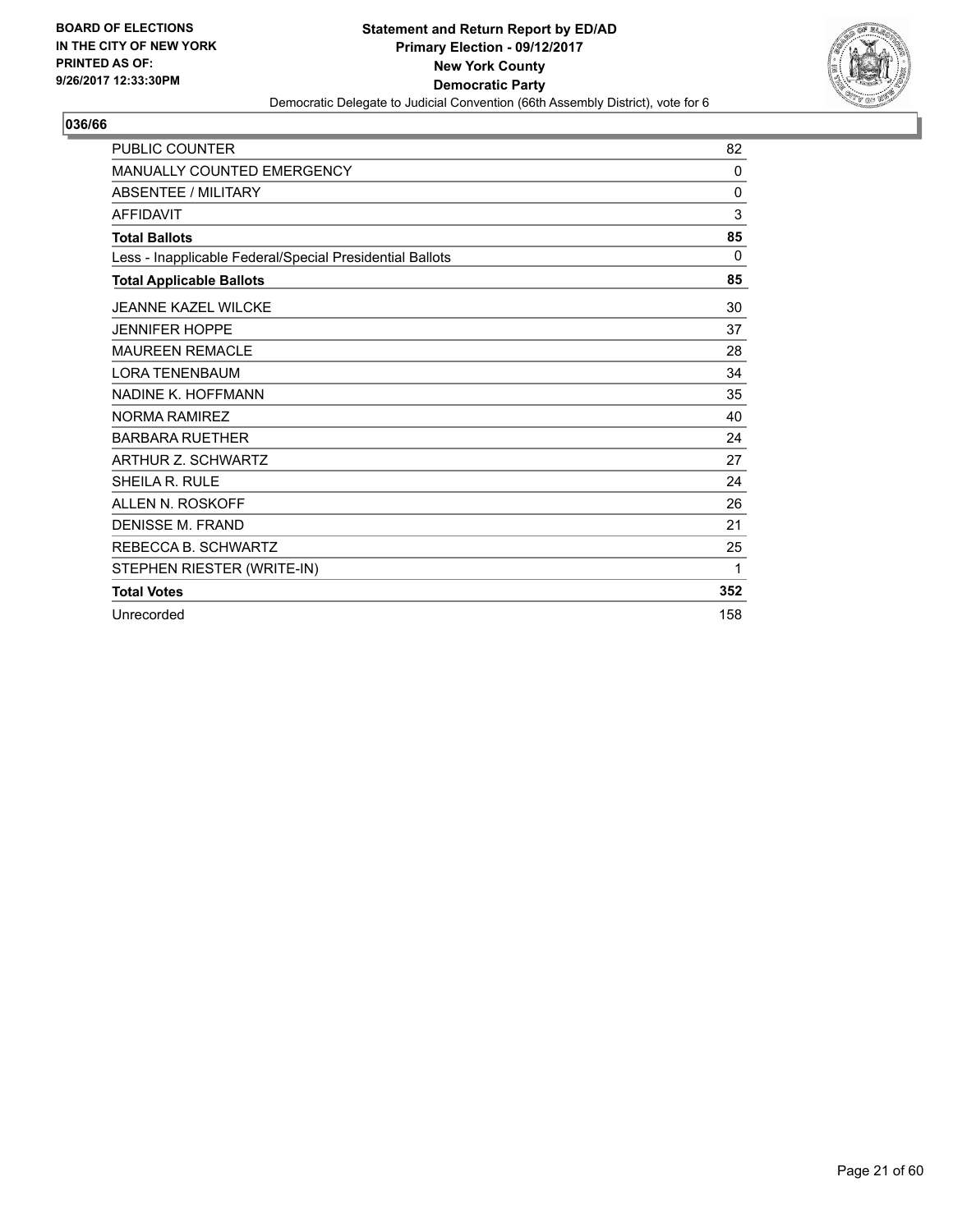

| <b>PUBLIC COUNTER</b>                                    | 113          |
|----------------------------------------------------------|--------------|
| MANUALLY COUNTED EMERGENCY                               | 0            |
| <b>ABSENTEE / MILITARY</b>                               | 1            |
| <b>AFFIDAVIT</b>                                         | 1            |
| <b>Total Ballots</b>                                     | 115          |
| Less - Inapplicable Federal/Special Presidential Ballots | $\Omega$     |
| <b>Total Applicable Ballots</b>                          | 115          |
| <b>JEANNE KAZEL WILCKE</b>                               | 38           |
| <b>JENNIFER HOPPE</b>                                    | 44           |
| <b>MAUREEN REMACLE</b>                                   | 42           |
| <b>LORA TENENBAUM</b>                                    | 42           |
| NADINE K. HOFFMANN                                       | 39           |
| NORMA RAMIRFZ                                            | 53           |
| <b>BARBARA RUETHER</b>                                   | 28           |
| <b>ARTHUR Z. SCHWARTZ</b>                                | 20           |
| SHEILA R. RULE                                           | 24           |
| ALLEN N. ROSKOFF                                         | 18           |
| <b>DENISSE M. FRAND</b>                                  | 20           |
| REBECCA B. SCHWARTZ                                      | 21           |
| ANGELA RUSSELL (WRITE-IN)                                | 1            |
| ERNEST RUSSELL (WRITE-IN)                                | $\mathbf{1}$ |
| FREDRICK BLUMMER-STEIN (WRITE-IN)                        | $\mathbf{1}$ |
| FREDRICK CLARE "AZANIA" (WRITE-IN)                       | $\mathbf{1}$ |
| KAMALA MOTH (WRITE-IN)                                   | 1            |
| <b>Total Votes</b>                                       | 394          |
| Unrecorded                                               | 296          |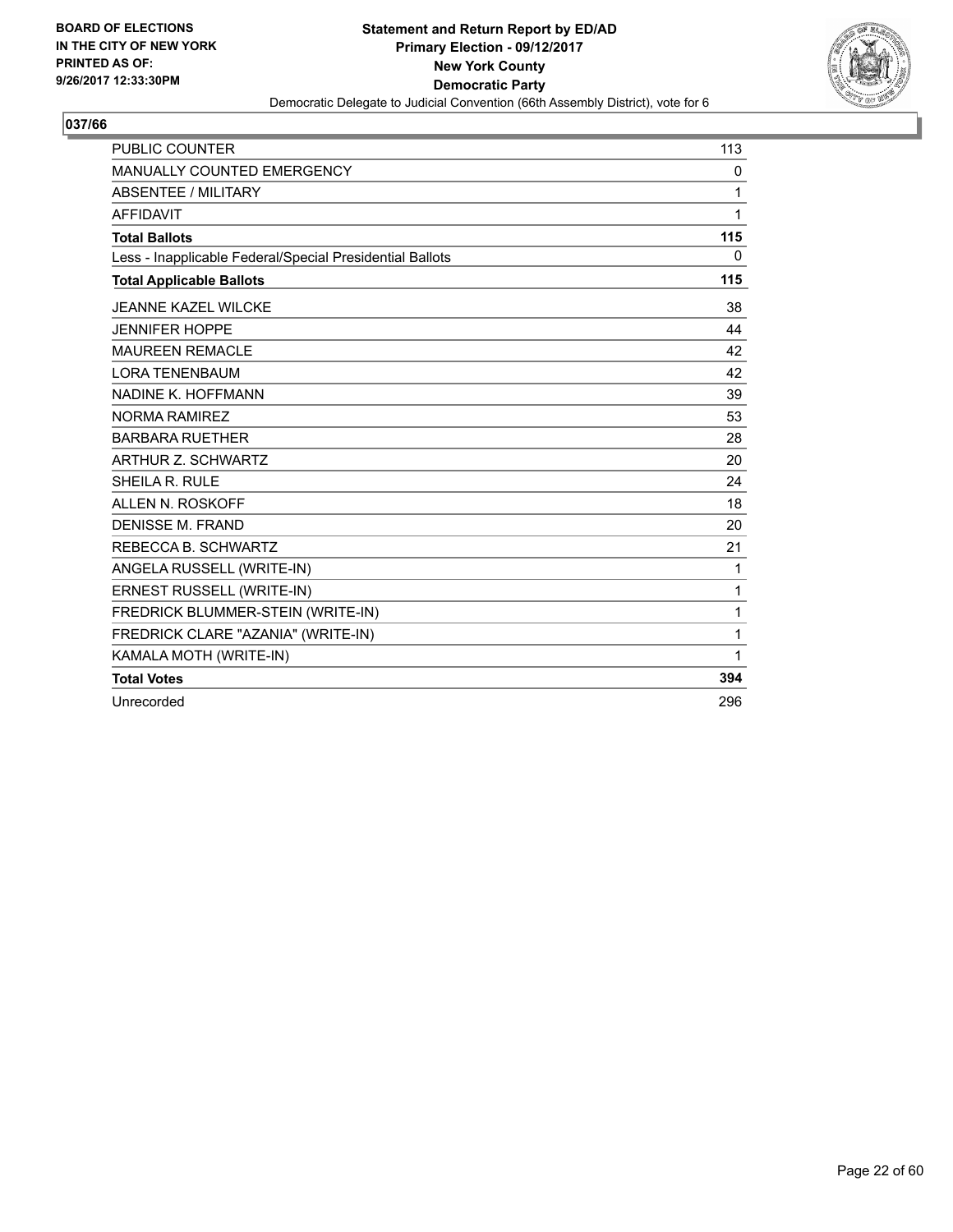

| <b>PUBLIC COUNTER</b>                                    | 86           |
|----------------------------------------------------------|--------------|
| <b>MANUALLY COUNTED EMERGENCY</b>                        | $\mathbf{0}$ |
| <b>ABSENTEE / MILITARY</b>                               | 1            |
| <b>AFFIDAVIT</b>                                         | $\mathbf 0$  |
| <b>Total Ballots</b>                                     | 87           |
| Less - Inapplicable Federal/Special Presidential Ballots | $\Omega$     |
| <b>Total Applicable Ballots</b>                          | 87           |
| <b>JEANNE KAZEL WILCKE</b>                               | 27           |
| <b>JENNIFER HOPPE</b>                                    | 31           |
| <b>MAUREEN REMACLE</b>                                   | 22           |
| <b>LORA TENENBAUM</b>                                    | 32           |
| NADINE K. HOFFMANN                                       | 24           |
| NORMA RAMIRFZ                                            | 27           |
| <b>BARBARA RUETHER</b>                                   | 27           |
| <b>ARTHUR Z. SCHWARTZ</b>                                | 33           |
| SHEILA R. RULE                                           | 27           |
| ALLEN N. ROSKOFF                                         | 31           |
| <b>DENISSE M. FRAND</b>                                  | 29           |
| REBECCA B. SCHWARTZ                                      | 37           |
| DAVID TUCKER (WRITE-IN)                                  | 1            |
| <b>Total Votes</b>                                       | 348          |
| Unrecorded                                               | 174          |

| <b>PUBLIC COUNTER</b>                                    | 89           |
|----------------------------------------------------------|--------------|
| MANUALLY COUNTED EMERGENCY                               | $\Omega$     |
| <b>ABSENTEE / MILITARY</b>                               | 3            |
| <b>AFFIDAVIT</b>                                         | $\Omega$     |
| <b>Total Ballots</b>                                     | 92           |
| Less - Inapplicable Federal/Special Presidential Ballots | $\mathbf{0}$ |
| <b>Total Applicable Ballots</b>                          | 92           |
| JFANNE KAZEL WILCKE                                      | 27           |
| <b>JENNIFER HOPPE</b>                                    | 36           |
| <b>MAUREEN REMACLE</b>                                   | 34           |
| <b>LORA TENENBAUM</b>                                    | 35           |
| NADINE K. HOFFMANN                                       | 37           |
| NORMA RAMIRFZ                                            | 49           |
| <b>BARBARA RUETHER</b>                                   | 13           |
| ARTHUR Z. SCHWARTZ                                       | 22           |
| SHEILA R. RULE                                           | 21           |
| ALLEN N. ROSKOFF                                         | 16           |
| <b>DENISSE M. FRAND</b>                                  | 15           |
| REBECCA B. SCHWARTZ                                      | 26           |
| <b>Total Votes</b>                                       | 331          |
| Unrecorded                                               | 221          |
| 040/66 COMBINED into: 042/66                             |              |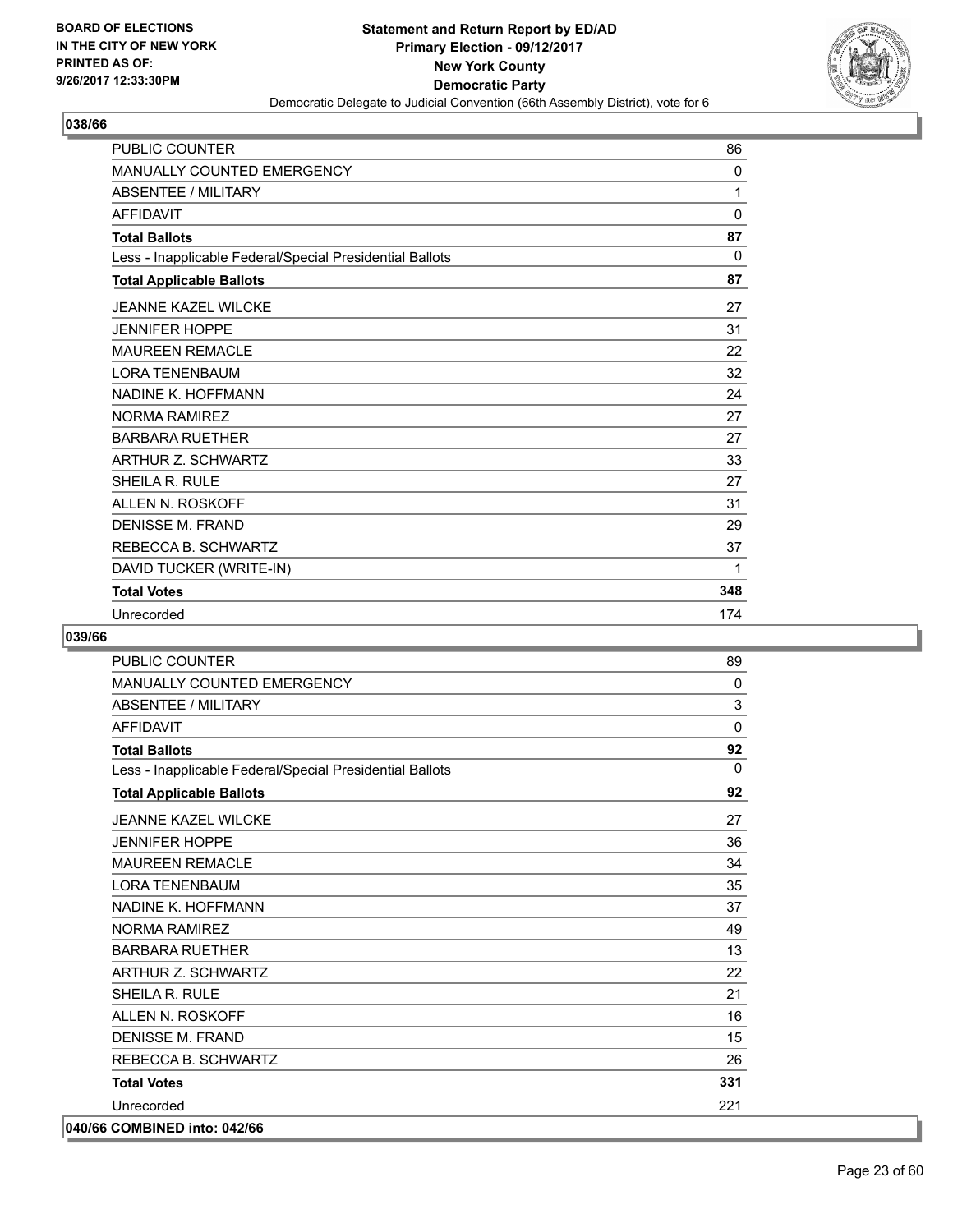

| <b>PUBLIC COUNTER</b>                                    | 58  |
|----------------------------------------------------------|-----|
| <b>MANUALLY COUNTED EMERGENCY</b>                        | 0   |
| <b>ABSENTEE / MILITARY</b>                               | 4   |
| <b>AFFIDAVIT</b>                                         | 1   |
| <b>Total Ballots</b>                                     | 63  |
| Less - Inapplicable Federal/Special Presidential Ballots | 0   |
| <b>Total Applicable Ballots</b>                          | 63  |
| <b>JEANNE KAZEL WILCKE</b>                               | 30  |
| <b>JENNIFER HOPPE</b>                                    | 31  |
| <b>MAUREEN REMACLE</b>                                   | 32  |
| <b>LORA TENENBAUM</b>                                    | 33  |
| NADINE K. HOFFMANN                                       | 34  |
| <b>NORMA RAMIREZ</b>                                     | 33  |
| <b>BARBARA RUETHER</b>                                   | 13  |
| ARTHUR Z. SCHWARTZ                                       | 16  |
| SHEILA R. RULE                                           | 16  |
| ALLEN N. ROSKOFF                                         | 12  |
| DENISSE M. FRAND                                         | 12  |
| REBECCA B. SCHWARTZ                                      | 15  |
| <b>Total Votes</b>                                       | 277 |
| Unrecorded                                               | 101 |

| PUBLIC COUNTER                                           | 26 |
|----------------------------------------------------------|----|
| <b>MANUALLY COUNTED EMERGENCY</b>                        | 0  |
| <b>ABSENTEE / MILITARY</b>                               | 0  |
| <b>AFFIDAVIT</b>                                         | 0  |
| <b>Total Ballots</b>                                     | 26 |
| Less - Inapplicable Federal/Special Presidential Ballots | 0  |
| <b>Total Applicable Ballots</b>                          | 26 |
| <b>JEANNE KAZEL WILCKE</b>                               | 12 |
| <b>JENNIFER HOPPE</b>                                    | 10 |
| <b>MAUREEN REMACLE</b>                                   | 10 |
| <b>LORA TENENBAUM</b>                                    | 9  |
| NADINE K. HOFFMANN                                       | 11 |
| <b>NORMA RAMIREZ</b>                                     | 8  |
| <b>BARBARA RUETHER</b>                                   | 7  |
| <b>ARTHUR Z. SCHWARTZ</b>                                | 5  |
| SHEILA R. RULE                                           | 4  |
| ALLEN N. ROSKOFF                                         | 4  |
| <b>DENISSE M. FRAND</b>                                  | 5  |
| REBECCA B. SCHWARTZ                                      | 5  |
| <b>Total Votes</b>                                       | 90 |
| Unrecorded                                               | 66 |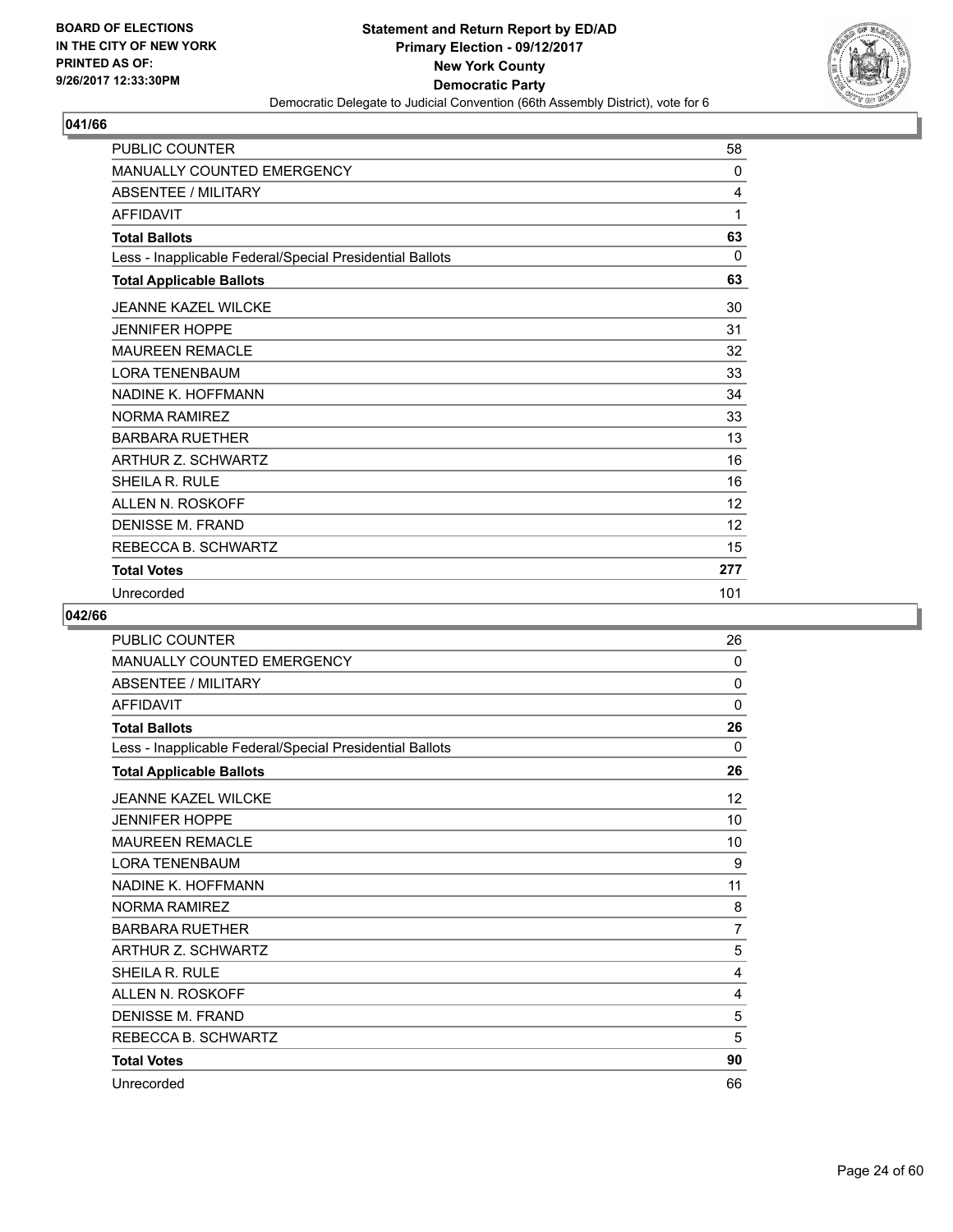

| <b>PUBLIC COUNTER</b>                                    | 52             |
|----------------------------------------------------------|----------------|
| <b>MANUALLY COUNTED EMERGENCY</b>                        | 0              |
| <b>ABSENTEE / MILITARY</b>                               | $\overline{c}$ |
| <b>AFFIDAVIT</b>                                         | $\Omega$       |
| <b>Total Ballots</b>                                     | 54             |
| Less - Inapplicable Federal/Special Presidential Ballots | $\mathbf{0}$   |
| <b>Total Applicable Ballots</b>                          | 54             |
| <b>JEANNE KAZEL WILCKE</b>                               | 16             |
| <b>JENNIFER HOPPE</b>                                    | 19             |
| <b>MAUREEN REMACLE</b>                                   | 15             |
| <b>LORA TENENBAUM</b>                                    | 22             |
| NADINE K. HOFFMANN                                       | 20             |
| <b>NORMA RAMIREZ</b>                                     | 24             |
| <b>BARBARA RUETHER</b>                                   | 20             |
| <b>ARTHUR Z. SCHWARTZ</b>                                | 15             |
| <b>SHEILA R. RULE</b>                                    | 22             |
| ALLEN N. ROSKOFF                                         | 16             |
| <b>DENISSE M. FRAND</b>                                  | 19             |
| REBECCA B. SCHWARTZ                                      | 22             |
| DALE PETRILLO (WRITE-IN)                                 | 1              |
| UNATTRIBUTABLE WRITE-IN (WRITE-IN)                       | 5              |
| <b>Total Votes</b>                                       | 236            |
| Unrecorded                                               | 88             |

| <b>PUBLIC COUNTER</b>                                    | 74       |
|----------------------------------------------------------|----------|
| MANUALLY COUNTED EMERGENCY                               | 0        |
| <b>ABSENTEE / MILITARY</b>                               | 1        |
| <b>AFFIDAVIT</b>                                         | 1        |
| <b>Total Ballots</b>                                     | 76       |
| Less - Inapplicable Federal/Special Presidential Ballots | $\Omega$ |
| <b>Total Applicable Ballots</b>                          | 76       |
| <b>JEANNE KAZEL WILCKE</b>                               | 33       |
| <b>JENNIFER HOPPE</b>                                    | 44       |
| <b>MAUREEN REMACLE</b>                                   | 38       |
| <b>LORA TENENBAUM</b>                                    | 35       |
| NADINE K. HOFFMANN                                       | 36       |
| NORMA RAMIRFZ                                            | 40       |
| <b>BARBARA RUETHER</b>                                   | 20       |
| ARTHUR Z. SCHWARTZ                                       | 18       |
| SHEILA R. RULE                                           | 25       |
| ALLEN N. ROSKOFF                                         | 19       |
| <b>DENISSE M. FRAND</b>                                  | 19       |
| REBECCA B. SCHWARTZ                                      | 21       |
| <b>Total Votes</b>                                       | 348      |
| Unrecorded                                               | 108      |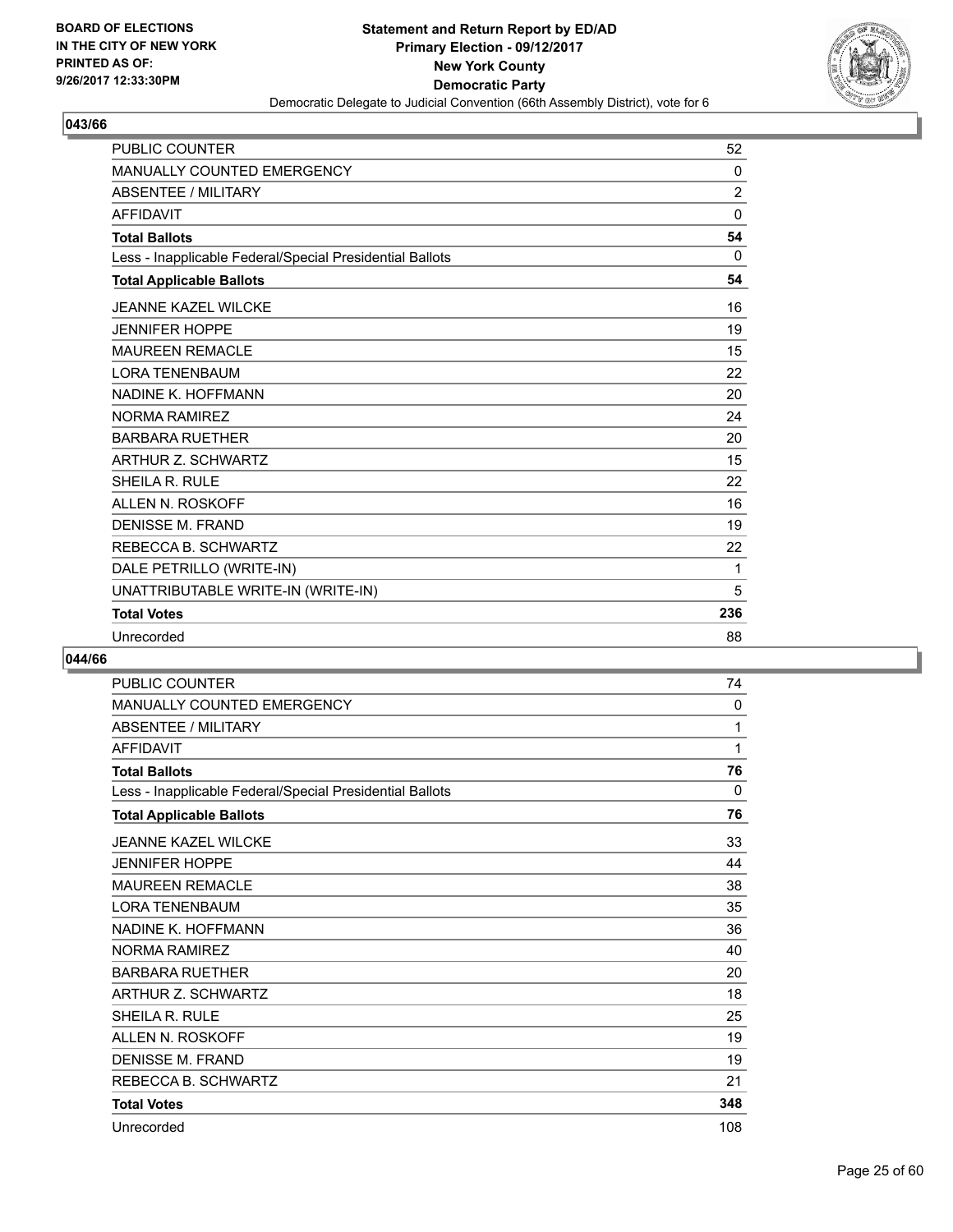

| <b>PUBLIC COUNTER</b>                                    | 174 |
|----------------------------------------------------------|-----|
| MANUALLY COUNTED EMERGENCY                               | 0   |
| <b>ABSENTEE / MILITARY</b>                               | 3   |
| <b>AFFIDAVIT</b>                                         | 0   |
| <b>Total Ballots</b>                                     | 177 |
| Less - Inapplicable Federal/Special Presidential Ballots | 0   |
| <b>Total Applicable Ballots</b>                          | 177 |
| <b>JEANNE KAZEL WILCKE</b>                               | 60  |
| <b>JENNIFER HOPPE</b>                                    | 67  |
| <b>MAUREEN REMACLE</b>                                   | 64  |
| <b>LORA TENENBAUM</b>                                    | 63  |
| NADINE K. HOFFMANN                                       | 67  |
| NORMA RAMIREZ                                            | 70  |
| <b>BARBARA RUETHER</b>                                   | 32  |
| ARTHUR Z. SCHWARTZ                                       | 33  |
| SHEILA R. RULE                                           | 38  |
| ALLEN N. ROSKOFF                                         | 28  |
| <b>DENISSE M. FRAND</b>                                  | 33  |
| REBECCA B. SCHWARTZ                                      | 32  |
| <b>Total Votes</b>                                       | 587 |
| Unrecorded                                               | 475 |

| PUBLIC COUNTER                                           | 98  |
|----------------------------------------------------------|-----|
| <b>MANUALLY COUNTED EMERGENCY</b>                        | 0   |
| <b>ABSENTEE / MILITARY</b>                               | 4   |
| <b>AFFIDAVIT</b>                                         | 1   |
| <b>Total Ballots</b>                                     | 103 |
| Less - Inapplicable Federal/Special Presidential Ballots | 0   |
| <b>Total Applicable Ballots</b>                          | 103 |
| <b>JEANNE KAZEL WILCKE</b>                               | 32  |
| <b>JENNIFER HOPPE</b>                                    | 33  |
| <b>MAUREEN REMACLE</b>                                   | 27  |
| <b>LORA TENENBAUM</b>                                    | 36  |
| NADINE K. HOFFMANN                                       | 36  |
| <b>NORMA RAMIREZ</b>                                     | 38  |
| <b>BARBARA RUETHER</b>                                   | 26  |
| <b>ARTHUR Z. SCHWARTZ</b>                                | 31  |
| <b>SHEILA R. RULE</b>                                    | 31  |
| <b>ALLEN N. ROSKOFF</b>                                  | 22  |
| DENISSE M. FRAND                                         | 24  |
| REBECCA B. SCHWARTZ                                      | 26  |
| <b>Total Votes</b>                                       | 362 |
| Unrecorded                                               | 256 |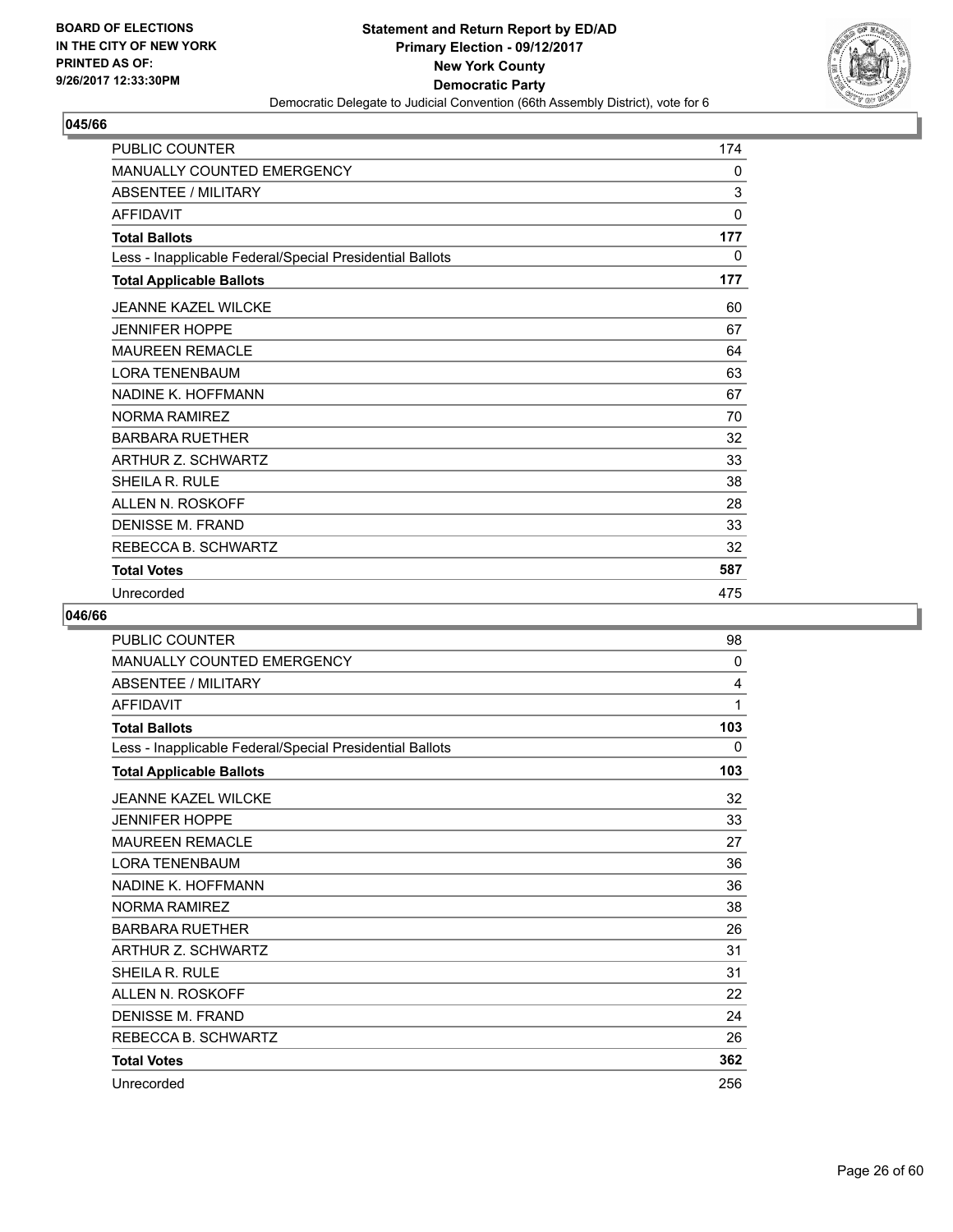

| <b>PUBLIC COUNTER</b>                                    | 87             |
|----------------------------------------------------------|----------------|
| MANUALLY COUNTED EMERGENCY                               | 0              |
| <b>ABSENTEE / MILITARY</b>                               | $\overline{2}$ |
| <b>AFFIDAVIT</b>                                         | $\mathbf 0$    |
| <b>Total Ballots</b>                                     | 89             |
| Less - Inapplicable Federal/Special Presidential Ballots | 0              |
| <b>Total Applicable Ballots</b>                          | 89             |
| <b>JEANNE KAZEL WILCKE</b>                               | 22             |
| <b>JENNIFER HOPPE</b>                                    | 28             |
| <b>MAUREEN REMACLE</b>                                   | 24             |
| <b>LORA TENENBAUM</b>                                    | 30             |
| NADINE K. HOFFMANN                                       | 28             |
| <b>NORMA RAMIREZ</b>                                     | 33             |
| <b>BARBARA RUETHER</b>                                   | 18             |
| ARTHUR Z. SCHWARTZ                                       | 20             |
| SHEILA R. RULE                                           | 21             |
| ALLEN N. ROSKOFF                                         | 19             |
| <b>DENISSE M. FRAND</b>                                  | 16             |
| REBECCA B. SCHWARTZ                                      | 28             |
| <b>Total Votes</b>                                       | 287            |
| Unrecorded                                               | 247            |

| PUBLIC COUNTER                                           | 66  |
|----------------------------------------------------------|-----|
| <b>MANUALLY COUNTED EMERGENCY</b>                        | 0   |
| <b>ABSENTEE / MILITARY</b>                               | 4   |
| <b>AFFIDAVIT</b>                                         | 0   |
| <b>Total Ballots</b>                                     | 70  |
| Less - Inapplicable Federal/Special Presidential Ballots | 0   |
| <b>Total Applicable Ballots</b>                          | 70  |
| <b>JEANNE KAZEL WILCKE</b>                               | 22  |
| <b>JENNIFER HOPPE</b>                                    | 30  |
| <b>MAUREEN REMACLE</b>                                   | 19  |
| <b>LORA TENENBAUM</b>                                    | 29  |
| NADINE K. HOFFMANN                                       | 28  |
| <b>NORMA RAMIREZ</b>                                     | 27  |
| <b>BARBARA RUETHER</b>                                   | 16  |
| <b>ARTHUR Z. SCHWARTZ</b>                                | 22  |
| <b>SHEILA R. RULE</b>                                    | 18  |
| <b>ALLEN N. ROSKOFF</b>                                  | 19  |
| DENISSE M. FRAND                                         | 16  |
| REBECCA B. SCHWARTZ                                      | 23  |
| <b>Total Votes</b>                                       | 269 |
| Unrecorded                                               | 151 |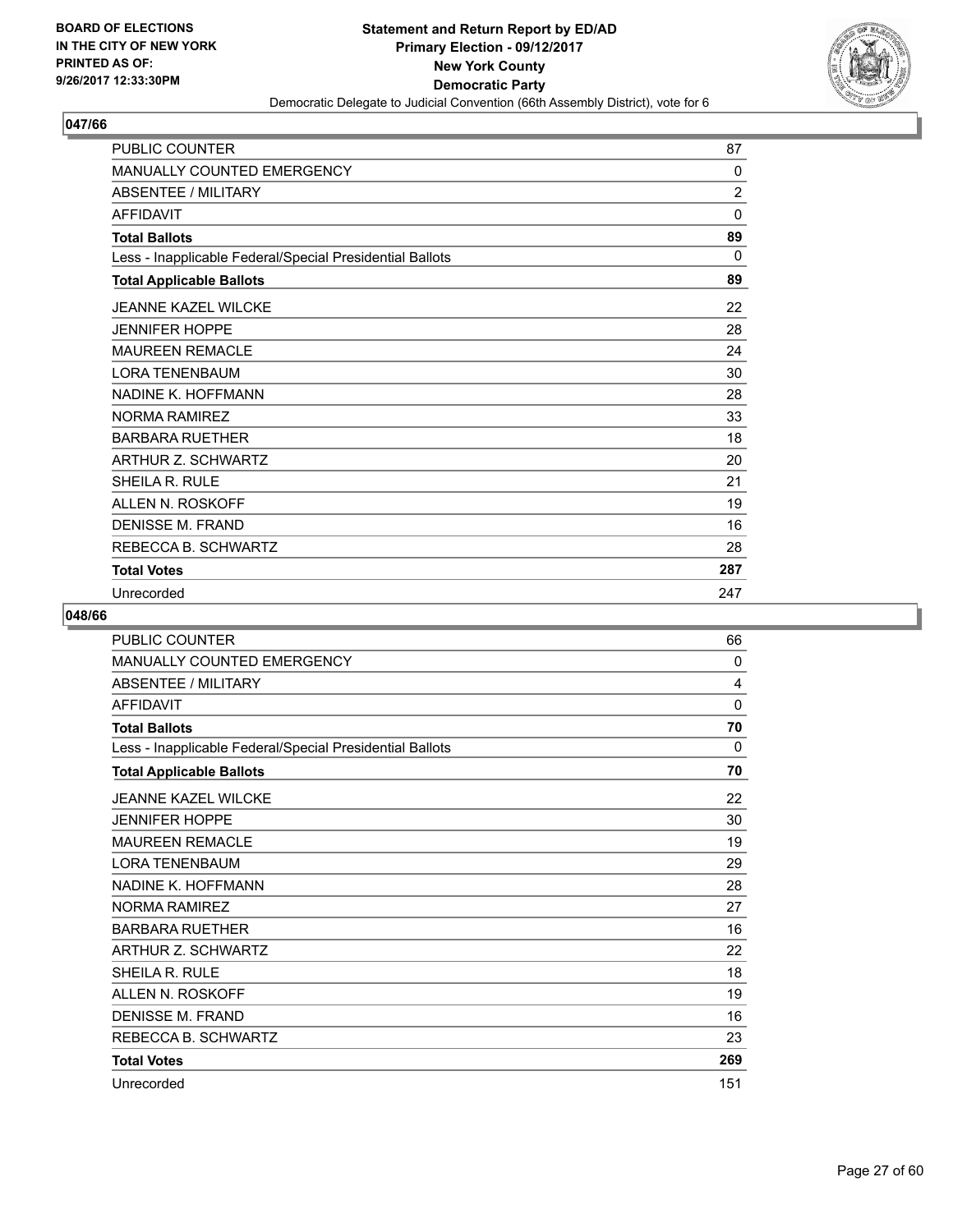

| <b>PUBLIC COUNTER</b>                                    | 97             |
|----------------------------------------------------------|----------------|
| MANUALLY COUNTED EMERGENCY                               | 0              |
| <b>ABSENTEE / MILITARY</b>                               | $\overline{2}$ |
| <b>AFFIDAVIT</b>                                         | 0              |
| <b>Total Ballots</b>                                     | 99             |
| Less - Inapplicable Federal/Special Presidential Ballots | $\Omega$       |
| <b>Total Applicable Ballots</b>                          | 99             |
| <b>JEANNE KAZEL WILCKE</b>                               | 24             |
| <b>JENNIFER HOPPE</b>                                    | 30             |
| <b>MAUREEN REMACLE</b>                                   | 22             |
| <b>LORA TENENBAUM</b>                                    | 36             |
| NADINE K. HOFFMANN                                       | 35             |
| <b>NORMA RAMIREZ</b>                                     | 29             |
| <b>BARBARA RUETHER</b>                                   | 22             |
| ARTHUR Z. SCHWARTZ                                       | 30             |
| SHEILA R. RULE                                           | 19             |
| ALLEN N. ROSKOFF                                         | 24             |
| <b>DENISSE M. FRAND</b>                                  | 20             |
| REBECCA B. SCHWARTZ                                      | 33             |
| <b>Total Votes</b>                                       | 324            |
| Unrecorded                                               | 270            |

| <b>PUBLIC COUNTER</b>                                    | 107      |
|----------------------------------------------------------|----------|
| <b>MANUALLY COUNTED EMERGENCY</b>                        | 0        |
| <b>ABSENTEE / MILITARY</b>                               | $\Omega$ |
| <b>AFFIDAVIT</b>                                         | 3        |
| <b>Total Ballots</b>                                     | 110      |
| Less - Inapplicable Federal/Special Presidential Ballots | 0        |
| <b>Total Applicable Ballots</b>                          | 110      |
| <b>JEANNE KAZEL WILCKE</b>                               | 38       |
| <b>JENNIFER HOPPE</b>                                    | 39       |
| <b>MAUREEN REMACLE</b>                                   | 34       |
| <b>LORA TENENBAUM</b>                                    | 39       |
| NADINE K. HOFFMANN                                       | 43       |
| <b>NORMA RAMIREZ</b>                                     | 35       |
| <b>BARBARA RUETHER</b>                                   | 25       |
| ARTHUR Z. SCHWARTZ                                       | 32       |
| <b>SHEILA R. RULE</b>                                    | 31       |
| <b>ALLEN N. ROSKOFF</b>                                  | 26       |
| DENISSE M. FRAND                                         | 24       |
| REBECCA B. SCHWARTZ                                      | 37       |
| <b>Total Votes</b>                                       | 403      |
| Unrecorded                                               | 257      |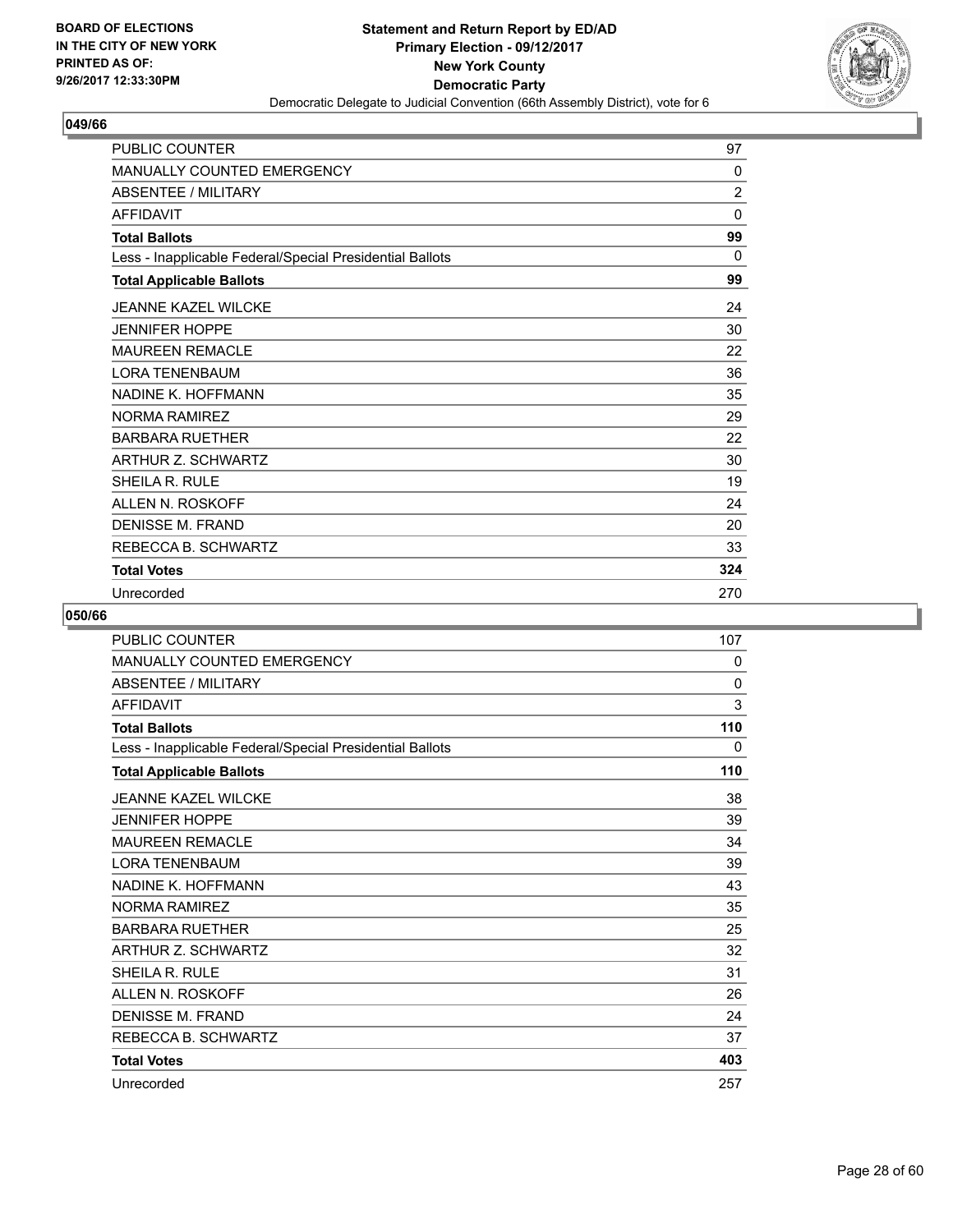

| <b>PUBLIC COUNTER</b>                                    | 143 |
|----------------------------------------------------------|-----|
| <b>MANUALLY COUNTED EMERGENCY</b>                        | 0   |
| <b>ABSENTEE / MILITARY</b>                               | 4   |
| <b>AFFIDAVIT</b>                                         | 0   |
| <b>Total Ballots</b>                                     | 147 |
| Less - Inapplicable Federal/Special Presidential Ballots | 0   |
| <b>Total Applicable Ballots</b>                          | 147 |
| <b>JEANNE KAZEL WILCKE</b>                               | 45  |
| <b>JENNIFER HOPPE</b>                                    | 44  |
| <b>MAUREEN REMACLE</b>                                   | 38  |
| <b>LORA TENENBAUM</b>                                    | 57  |
| NADINE K. HOFFMANN                                       | 54  |
| <b>NORMA RAMIREZ</b>                                     | 42  |
| <b>BARBARA RUETHER</b>                                   | 42  |
| ARTHUR Z. SCHWARTZ                                       | 51  |
| SHEILA R. RULE                                           | 35  |
| ALLEN N. ROSKOFF                                         | 42  |
| DENISSE M. FRAND                                         | 28  |
| REBECCA B. SCHWARTZ                                      | 55  |
| <b>Total Votes</b>                                       | 533 |
| Unrecorded                                               | 349 |

| PUBLIC COUNTER                                           | 155 |
|----------------------------------------------------------|-----|
| <b>MANUALLY COUNTED EMERGENCY</b>                        | 0   |
| <b>ABSENTEE / MILITARY</b>                               | 4   |
| <b>AFFIDAVIT</b>                                         | 0   |
| <b>Total Ballots</b>                                     | 159 |
| Less - Inapplicable Federal/Special Presidential Ballots | 0   |
| <b>Total Applicable Ballots</b>                          | 159 |
| <b>JEANNE KAZEL WILCKE</b>                               | 37  |
| <b>JENNIFER HOPPE</b>                                    | 45  |
| <b>MAUREEN REMACLE</b>                                   | 40  |
| <b>LORA TENENBAUM</b>                                    | 40  |
| NADINE K. HOFFMANN                                       | 48  |
| <b>NORMA RAMIREZ</b>                                     | 41  |
| <b>BARBARA RUETHER</b>                                   | 42  |
| <b>ARTHUR Z. SCHWARTZ</b>                                | 42  |
| <b>SHEILA R. RULE</b>                                    | 43  |
| ALLEN N. ROSKOFF                                         | 39  |
| DENISSE M. FRAND                                         | 38  |
| REBECCA B. SCHWARTZ                                      | 49  |
| <b>Total Votes</b>                                       | 504 |
| Unrecorded                                               | 450 |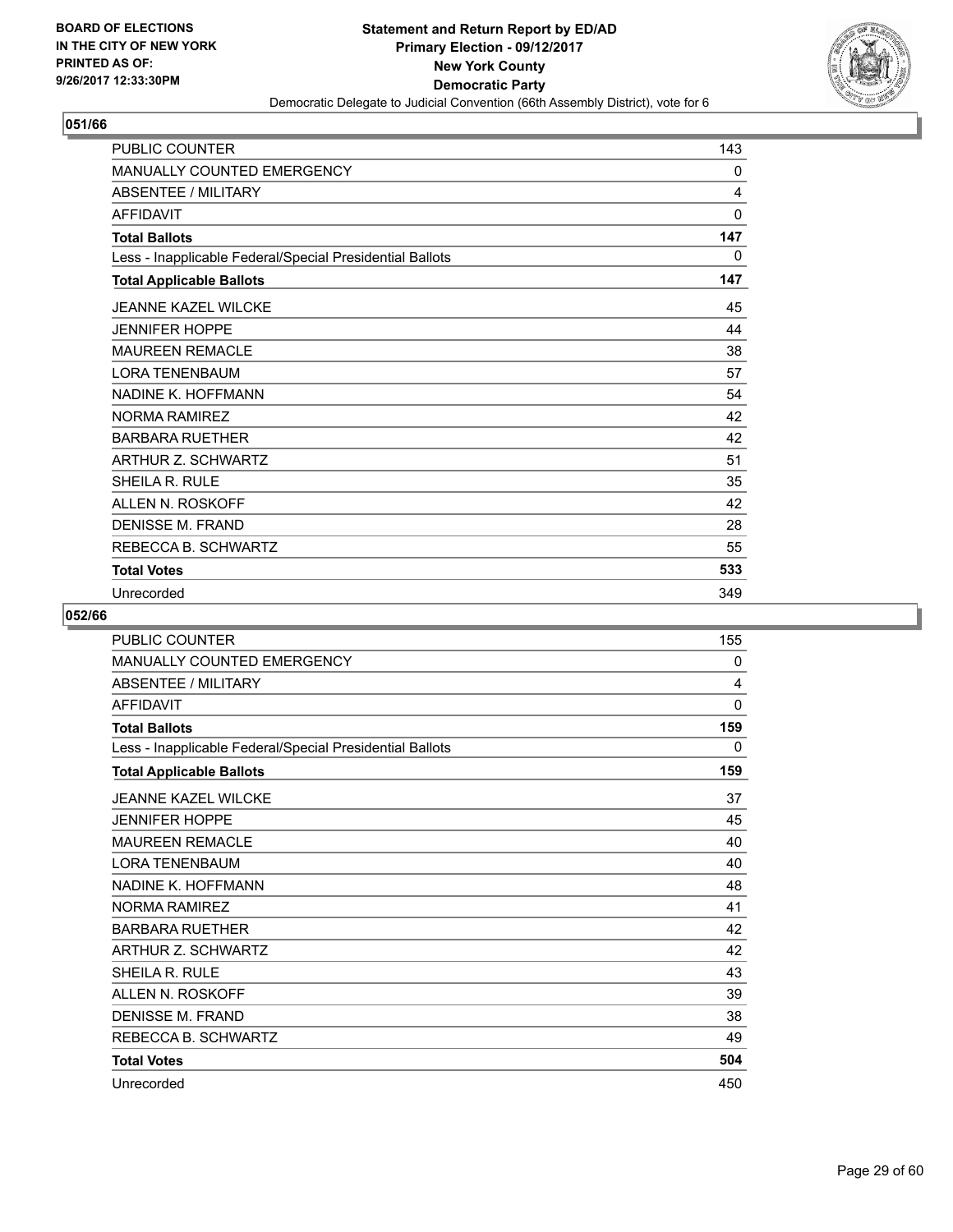

| <b>PUBLIC COUNTER</b>                                    | 150            |
|----------------------------------------------------------|----------------|
| MANUALLY COUNTED EMERGENCY                               | 0              |
| <b>ABSENTEE / MILITARY</b>                               | 3              |
| <b>AFFIDAVIT</b>                                         | $\overline{2}$ |
| <b>Total Ballots</b>                                     | 155            |
| Less - Inapplicable Federal/Special Presidential Ballots | $\mathbf{0}$   |
| <b>Total Applicable Ballots</b>                          | 155            |
| <b>JEANNE KAZEL WILCKE</b>                               | 50             |
| <b>JENNIFER HOPPE</b>                                    | 54             |
| <b>MAUREEN REMACLE</b>                                   | 46             |
| <b>LORA TENENBAUM</b>                                    | 57             |
| NADINE K. HOFFMANN                                       | 58             |
| <b>NORMA RAMIREZ</b>                                     | 54             |
| <b>BARBARA RUETHER</b>                                   | 50             |
| ARTHUR Z. SCHWARTZ                                       | 63             |
| SHEILA R. RULE                                           | 53             |
| ALLEN N. ROSKOFF                                         | 61             |
| <b>DENISSE M. FRAND</b>                                  | 47             |
| REBECCA B. SCHWARTZ                                      | 66             |
| <b>Total Votes</b>                                       | 659            |
| Unrecorded                                               | 271            |

| <b>PUBLIC COUNTER</b>                                    | 112            |
|----------------------------------------------------------|----------------|
| <b>MANUALLY COUNTED EMERGENCY</b>                        | 0              |
| <b>ABSENTEE / MILITARY</b>                               | $\overline{2}$ |
| <b>AFFIDAVIT</b>                                         | $\mathbf{0}$   |
| <b>Total Ballots</b>                                     | 114            |
| Less - Inapplicable Federal/Special Presidential Ballots | 0              |
| <b>Total Applicable Ballots</b>                          | 114            |
| <b>JEANNE KAZEL WILCKE</b>                               | 35             |
| <b>JENNIFER HOPPE</b>                                    | 41             |
| <b>MAUREEN REMACLE</b>                                   | 37             |
| <b>LORA TENENBAUM</b>                                    | 42             |
| NADINE K. HOFFMANN                                       | 40             |
| <b>NORMA RAMIREZ</b>                                     | 35             |
| <b>BARBARA RUETHER</b>                                   | 24             |
| ARTHUR Z. SCHWARTZ                                       | 32             |
| <b>SHEILA R. RULE</b>                                    | 31             |
| ALLEN N. ROSKOFF                                         | 28             |
| <b>DENISSE M. FRAND</b>                                  | 23             |
| REBECCA B. SCHWARTZ                                      | 25             |
| BRIAN LEHRER (WRITE-IN)                                  | 1              |
| HILLARY CLINTON (WRITE-IN)                               | 1              |
| <b>Total Votes</b>                                       | 395            |
| Unrecorded                                               | 289            |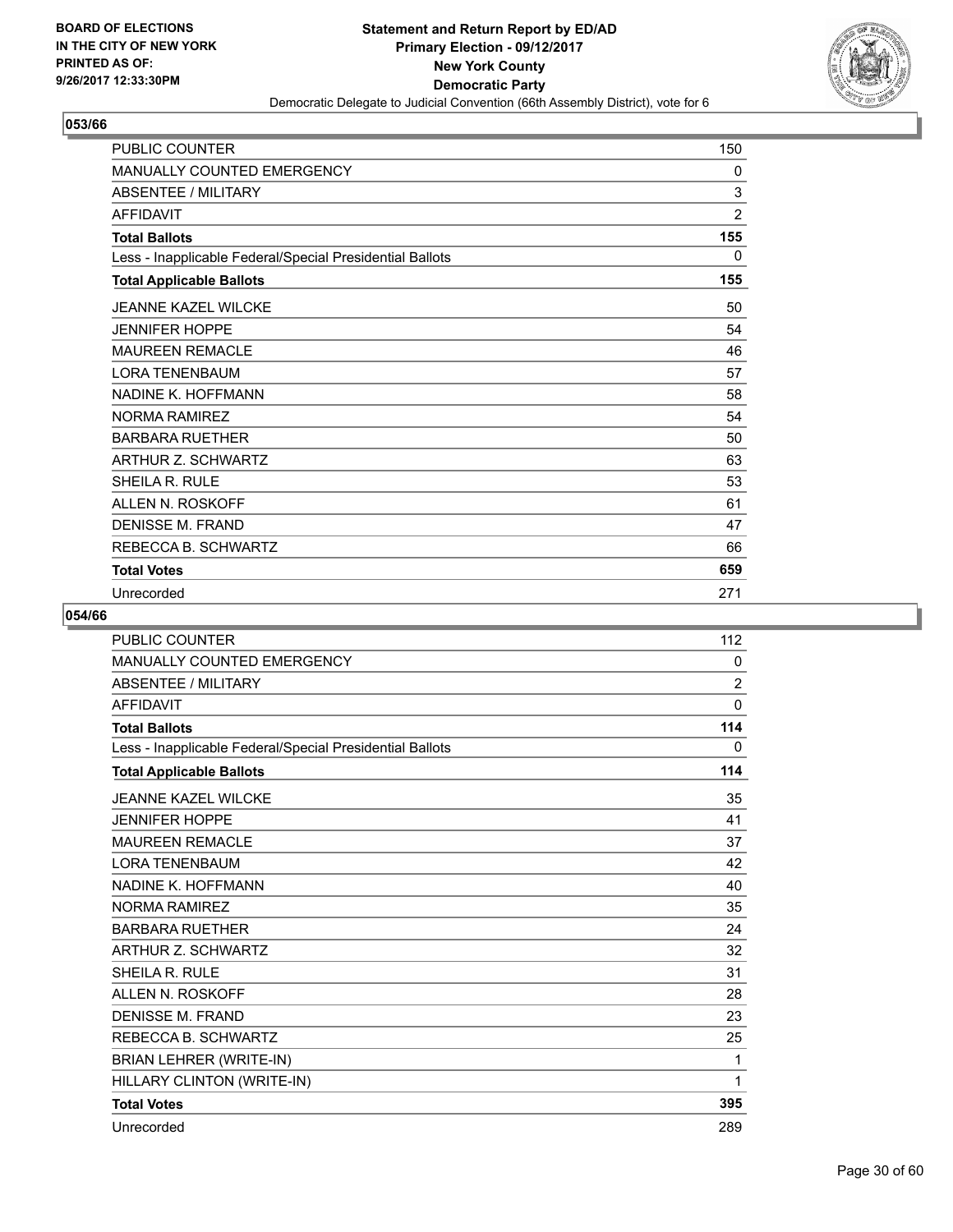

| <b>PUBLIC COUNTER</b>                                    | 85       |
|----------------------------------------------------------|----------|
| <b>MANUALLY COUNTED EMERGENCY</b>                        | $\Omega$ |
| <b>ABSENTEE / MILITARY</b>                               | 3        |
| <b>AFFIDAVIT</b>                                         | 0        |
| <b>Total Ballots</b>                                     | 88       |
| Less - Inapplicable Federal/Special Presidential Ballots | $\Omega$ |
| <b>Total Applicable Ballots</b>                          | 88       |
| <b>JEANNE KAZEL WILCKE</b>                               | 24       |
| <b>JENNIFER HOPPE</b>                                    | 28       |
| <b>MAUREEN REMACLE</b>                                   | 21       |
| <b>LORA TENENBAUM</b>                                    | 34       |
| NADINE K. HOFFMANN                                       | 32       |
| <b>NORMA RAMIREZ</b>                                     | 29       |
| <b>BARBARA RUETHER</b>                                   | 27       |
| ARTHUR Z. SCHWARTZ                                       | 29       |
| SHEILA R. RULE                                           | 33       |
| ALLEN N. ROSKOFF                                         | 27       |
| <b>DENISSE M. FRAND</b>                                  | 34       |
| REBECCA B. SCHWARTZ                                      | 46       |
| <b>Total Votes</b>                                       | 364      |
| Unrecorded                                               | 164      |

| <b>PUBLIC COUNTER</b>                                    | 89           |
|----------------------------------------------------------|--------------|
| <b>MANUALLY COUNTED EMERGENCY</b>                        | 0            |
| <b>ABSENTEE / MILITARY</b>                               | 5            |
| <b>AFFIDAVIT</b>                                         | $\mathbf{0}$ |
| <b>Total Ballots</b>                                     | 94           |
| Less - Inapplicable Federal/Special Presidential Ballots | $\mathbf{0}$ |
| <b>Total Applicable Ballots</b>                          | 94           |
| <b>JEANNE KAZEL WILCKE</b>                               | 28           |
| <b>JENNIFER HOPPE</b>                                    | 33           |
| <b>MAUREEN REMACLE</b>                                   | 22           |
| <b>LORA TENENBAUM</b>                                    | 33           |
| NADINE K. HOFFMANN                                       | 39           |
| <b>NORMA RAMIREZ</b>                                     | 31           |
| <b>BARBARA RUETHER</b>                                   | 17           |
| ARTHUR Z. SCHWARTZ                                       | 28           |
| <b>SHEILA R. RULE</b>                                    | 23           |
| ALLEN N. ROSKOFF                                         | 27           |
| <b>DENISSE M. FRAND</b>                                  | 20           |
| REBECCA B. SCHWARTZ                                      | 24           |
| ANN LEE (WRITE-IN)                                       | 1            |
| KIM JONG (WRITE-IN)                                      | 1            |
| <b>Total Votes</b>                                       | 327          |
| Unrecorded                                               | 237          |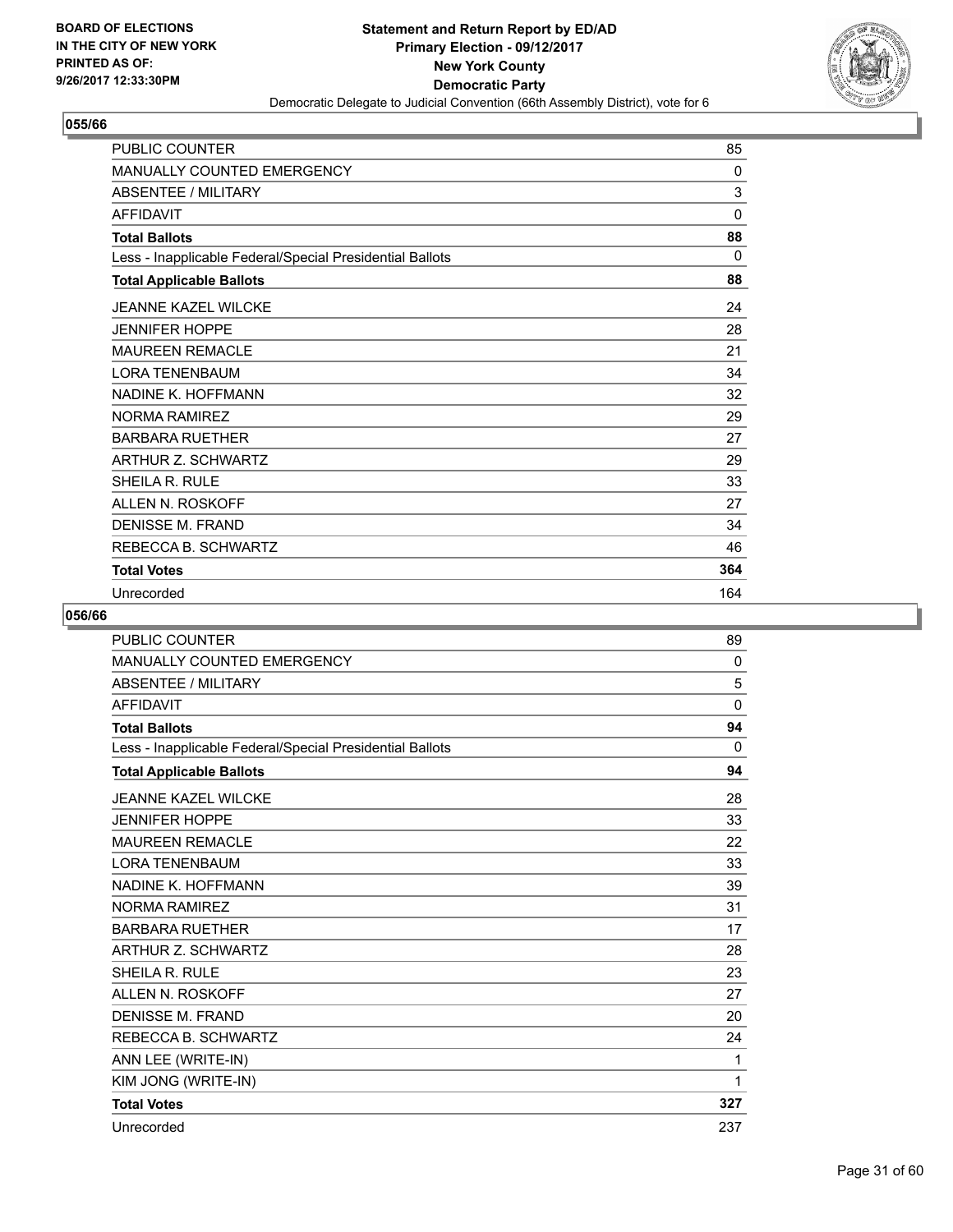

| <b>PUBLIC COUNTER</b>                                    | 101 |
|----------------------------------------------------------|-----|
| <b>MANUALLY COUNTED EMERGENCY</b>                        | 0   |
| <b>ABSENTEE / MILITARY</b>                               | 5   |
| <b>AFFIDAVIT</b>                                         | 1   |
| <b>Total Ballots</b>                                     | 107 |
| Less - Inapplicable Federal/Special Presidential Ballots | 0   |
| <b>Total Applicable Ballots</b>                          | 107 |
| <b>JEANNE KAZEL WILCKE</b>                               | 40  |
| <b>JENNIFER HOPPE</b>                                    | 38  |
| <b>MAUREEN REMACLE</b>                                   | 33  |
| <b>LORA TENENBAUM</b>                                    | 47  |
| NADINE K. HOFFMANN                                       | 40  |
| <b>NORMA RAMIREZ</b>                                     | 44  |
| <b>BARBARA RUETHER</b>                                   | 22  |
| ARTHUR Z. SCHWARTZ                                       | 32  |
| SHEILA R. RULE                                           | 25  |
| ALLEN N. ROSKOFF                                         | 28  |
| DENISSE M. FRAND                                         | 19  |
| REBECCA B. SCHWARTZ                                      | 27  |
| <b>Total Votes</b>                                       | 395 |
| Unrecorded                                               | 247 |

| <b>PUBLIC COUNTER</b>                                    | 39           |
|----------------------------------------------------------|--------------|
| <b>MANUALLY COUNTED EMERGENCY</b>                        | 0            |
| <b>ABSENTEE / MILITARY</b>                               | $\Omega$     |
| <b>AFFIDAVIT</b>                                         | $\mathbf{0}$ |
| <b>Total Ballots</b>                                     | 39           |
| Less - Inapplicable Federal/Special Presidential Ballots | 0            |
| <b>Total Applicable Ballots</b>                          | 39           |
| <b>JEANNE KAZEL WILCKE</b>                               | 9            |
| <b>JENNIFER HOPPE</b>                                    | 15           |
| <b>MAUREEN REMACLE</b>                                   | 10           |
| <b>LORA TENENBAUM</b>                                    | 10           |
| NADINE K. HOFFMANN                                       | 14           |
| <b>NORMA RAMIREZ</b>                                     | 12           |
| <b>BARBARA RUETHER</b>                                   | 10           |
| ARTHUR Z. SCHWARTZ                                       | 12           |
| <b>SHEILA R. RULE</b>                                    | 12           |
| <b>ALLEN N. ROSKOFF</b>                                  | 9            |
| DENISSE M. FRAND                                         | 12           |
| REBECCA B. SCHWARTZ                                      | 13           |
| <b>Total Votes</b>                                       | 138          |
| Unrecorded                                               | 96           |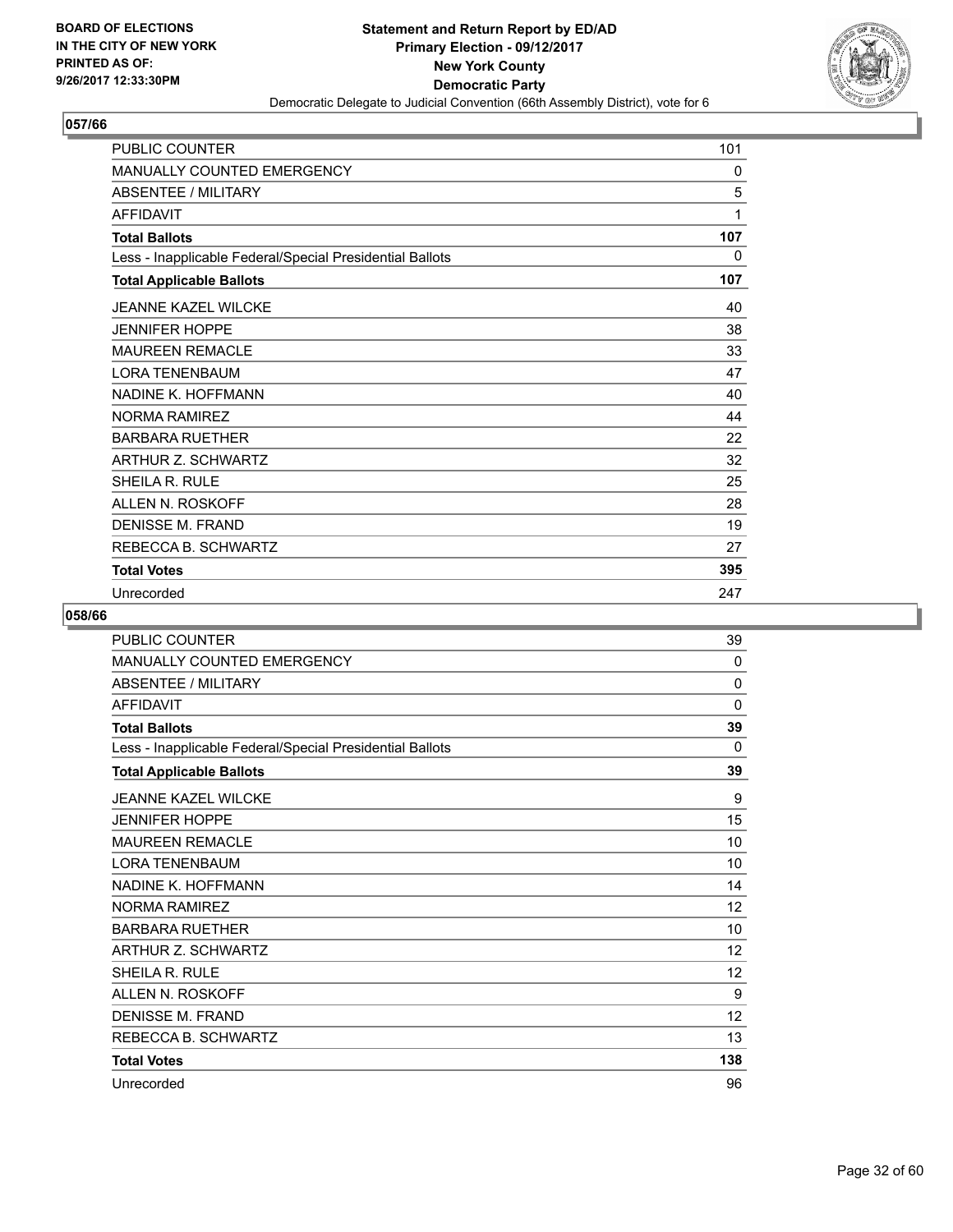

| <b>PUBLIC COUNTER</b>                                    | 109          |
|----------------------------------------------------------|--------------|
| <b>MANUALLY COUNTED EMERGENCY</b>                        | 0            |
| <b>ABSENTEE / MILITARY</b>                               | 4            |
| <b>AFFIDAVIT</b>                                         | $\mathbf{0}$ |
| <b>Total Ballots</b>                                     | 113          |
| Less - Inapplicable Federal/Special Presidential Ballots | 0            |
| <b>Total Applicable Ballots</b>                          | 113          |
| <b>JEANNE KAZEL WILCKE</b>                               | 31           |
| <b>JENNIFER HOPPE</b>                                    | 43           |
| <b>MAUREEN REMACLE</b>                                   | 34           |
| <b>LORA TENENBAUM</b>                                    | 40           |
| NADINE K. HOFFMANN                                       | 48           |
| <b>NORMA RAMIREZ</b>                                     | 36           |
| <b>BARBARA RUETHER</b>                                   | 24           |
| <b>ARTHUR Z. SCHWARTZ</b>                                | 38           |
| <b>SHEILA R. RULE</b>                                    | 30           |
| ALLEN N. ROSKOFF                                         | 32           |
| DENISSE M. FRAND                                         | 26           |
| REBECCA B. SCHWARTZ                                      | 39           |
| DASHIA IMPERIALE (WRITE-IN)                              | 1            |
| RALTUL KUMAR (WRITE-IN)                                  | 1            |
| <b>Total Votes</b>                                       | 423          |
| Unrecorded                                               | 255          |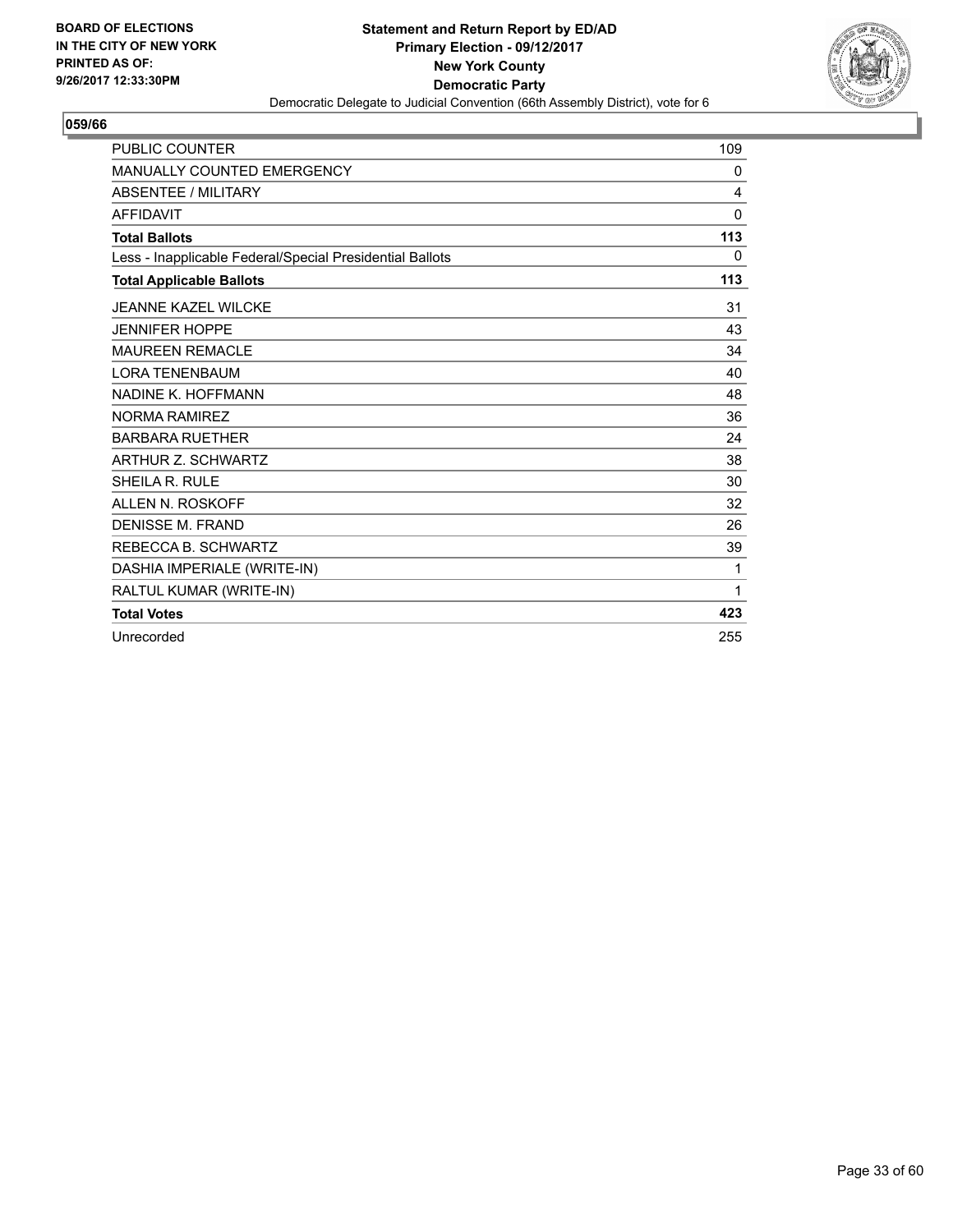

| <b>PUBLIC COUNTER</b>                                    | 95       |
|----------------------------------------------------------|----------|
| <b>MANUALLY COUNTED EMERGENCY</b>                        | 0        |
| <b>ABSENTEE / MILITARY</b>                               | 3        |
| <b>AFFIDAVIT</b>                                         | $\Omega$ |
| <b>Total Ballots</b>                                     | 98       |
| Less - Inapplicable Federal/Special Presidential Ballots | 0        |
| <b>Total Applicable Ballots</b>                          | 98       |
| JEANNE KAZEL WILCKE                                      | 25       |
| <b>JENNIFER HOPPE</b>                                    | 25       |
| <b>MAUREEN REMACLE</b>                                   | 24       |
| <b>LORA TENENBAUM</b>                                    | 26       |
| NADINE K. HOFFMANN                                       | 26       |
| <b>NORMA RAMIREZ</b>                                     | 33       |
| <b>BARBARA RUETHER</b>                                   | 25       |
| <b>ARTHUR Z. SCHWARTZ</b>                                | 28       |
| SHEILA R. RULE                                           | 24       |
| <b>ALLEN N. ROSKOFF</b>                                  | 23       |
| <b>DENISSE M. FRAND</b>                                  | 24       |
| REBECCA B. SCHWARTZ                                      | 32       |
| ELLIOTT SPITZER (WRITE-IN)                               | 1        |
| THOMAS DUANE (WRITE-IN)                                  | 1        |
| <b>Total Votes</b>                                       | 317      |
| Unrecorded                                               | 271      |

| <b>PUBLIC COUNTER</b>                                    | 101 |
|----------------------------------------------------------|-----|
| <b>MANUALLY COUNTED EMERGENCY</b>                        | 0   |
| <b>ABSENTEE / MILITARY</b>                               | 5   |
| <b>AFFIDAVIT</b>                                         | 0   |
| <b>Total Ballots</b>                                     | 106 |
| Less - Inapplicable Federal/Special Presidential Ballots | 0   |
| <b>Total Applicable Ballots</b>                          | 106 |
| <b>JEANNE KAZEL WILCKE</b>                               | 36  |
| <b>JENNIFER HOPPE</b>                                    | 41  |
| <b>MAUREEN REMACLE</b>                                   | 31  |
| <b>LORA TENENBAUM</b>                                    | 36  |
| NADINE K. HOFFMANN                                       | 42  |
| <b>NORMA RAMIREZ</b>                                     | 40  |
| <b>BARBARA RUETHER</b>                                   | 35  |
| <b>ARTHUR Z. SCHWARTZ</b>                                | 31  |
| <b>SHEILA R. RULE</b>                                    | 33  |
| ALLEN N. ROSKOFF                                         | 35  |
| <b>DENISSE M. FRAND</b>                                  | 30  |
| REBECCA B. SCHWARTZ                                      | 40  |
| UNATTRIBUTABLE WRITE-IN (WRITE-IN)                       | 1   |
| <b>Total Votes</b>                                       | 431 |
| Unrecorded                                               | 205 |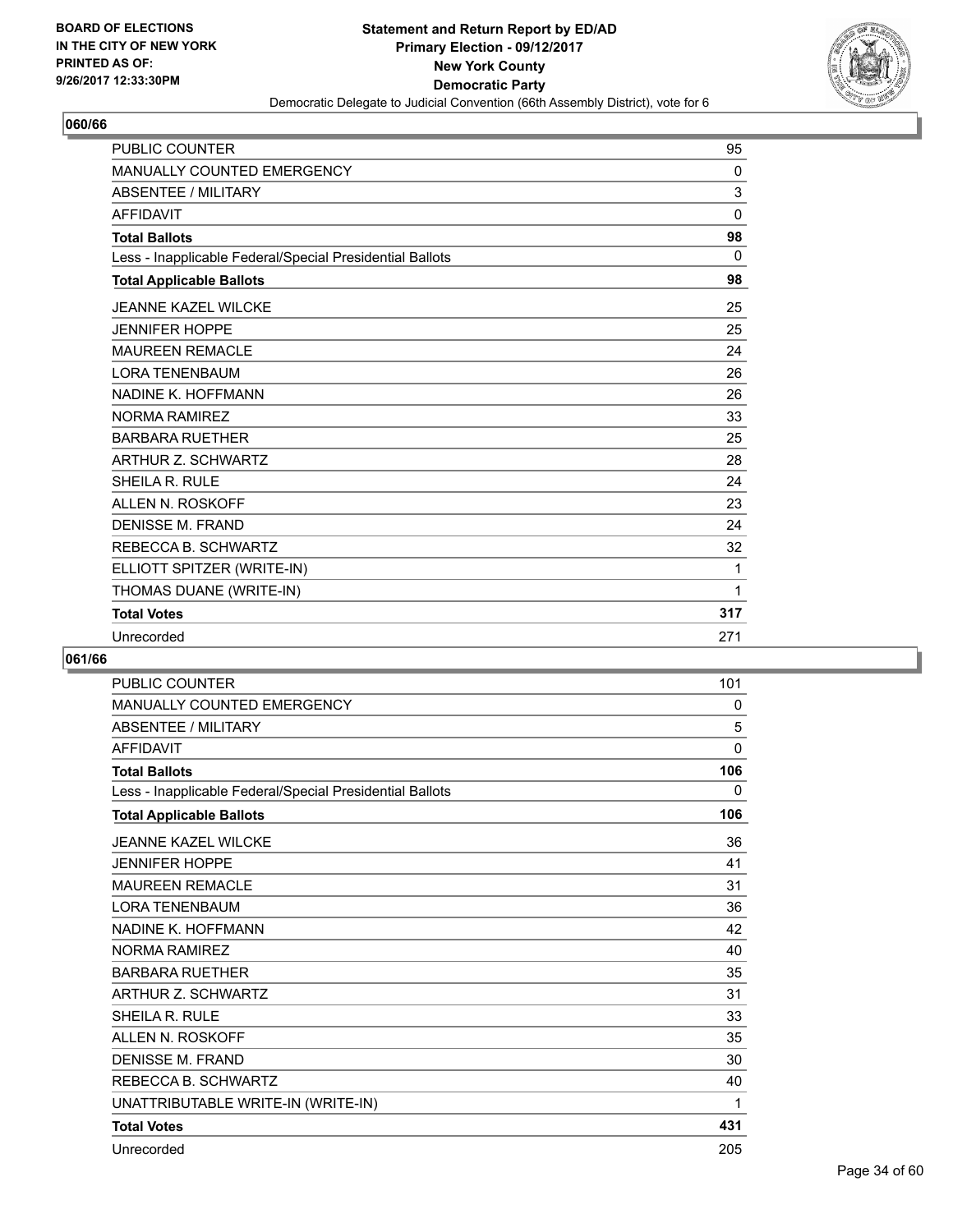

| <b>PUBLIC COUNTER</b>                                    | 74       |
|----------------------------------------------------------|----------|
| MANUALLY COUNTED EMERGENCY                               | 0        |
| <b>ABSENTEE / MILITARY</b>                               | 1        |
| <b>AFFIDAVIT</b>                                         | 0        |
| <b>Total Ballots</b>                                     | 75       |
| Less - Inapplicable Federal/Special Presidential Ballots | $\Omega$ |
| <b>Total Applicable Ballots</b>                          | 75       |
| <b>JEANNE KAZEL WILCKE</b>                               | 31       |
| <b>JENNIFER HOPPE</b>                                    | 32       |
| <b>MAUREEN REMACLE</b>                                   | 32       |
| <b>LORA TENENBAUM</b>                                    | 33       |
| NADINE K. HOFFMANN                                       | 36       |
| NORMA RAMIRFZ                                            | 37       |
| <b>BARBARA RUETHER</b>                                   | 18       |
| ARTHUR Z. SCHWARTZ                                       | 20       |
| SHEILA R. RULE                                           | 22       |
| ALLEN N. ROSKOFF                                         | 14       |
| <b>DENISSE M. FRAND</b>                                  | 18       |
| REBECCA B. SCHWARTZ                                      | 17       |
| <b>Total Votes</b>                                       | 310      |
| Unrecorded                                               | 140      |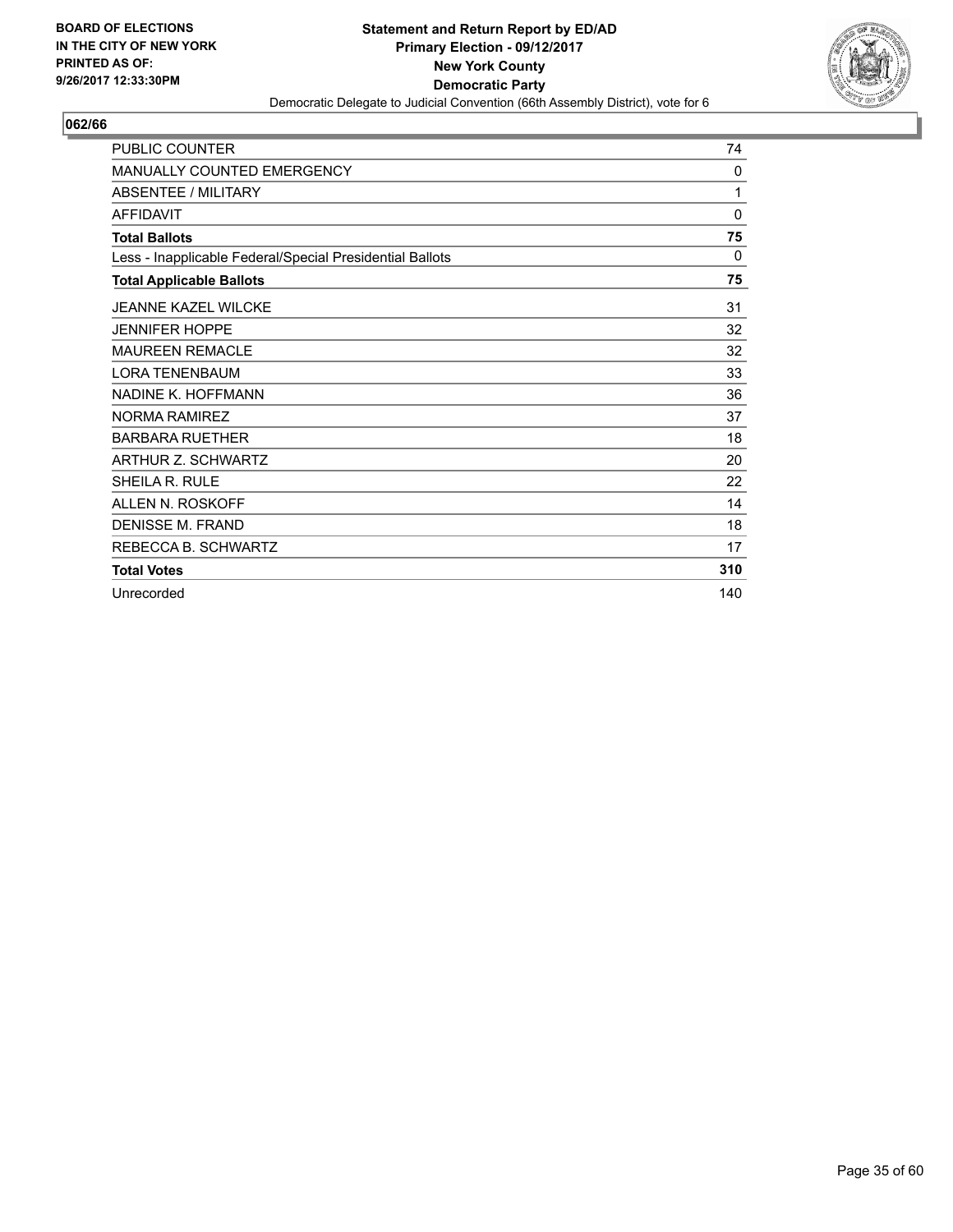

| <b>PUBLIC COUNTER</b>                                    | 102            |
|----------------------------------------------------------|----------------|
| MANUALLY COUNTED EMERGENCY                               | 0              |
| <b>ABSENTEE / MILITARY</b>                               | $\overline{2}$ |
| <b>AFFIDAVIT</b>                                         | 1              |
| <b>Total Ballots</b>                                     | 105            |
| Less - Inapplicable Federal/Special Presidential Ballots | 0              |
| <b>Total Applicable Ballots</b>                          | 105            |
| JEANNE KAZEL WILCKE                                      | 39             |
| <b>JENNIFER HOPPE</b>                                    | 41             |
| <b>MAUREEN REMACLE</b>                                   | 38             |
| <b>LORA TENENBAUM</b>                                    | 48             |
| NADINE K. HOFFMANN                                       | 44             |
| <b>NORMA RAMIREZ</b>                                     | 42             |
| <b>BARBARA RUETHER</b>                                   | 23             |
| <b>ARTHUR Z. SCHWARTZ</b>                                | 33             |
| SHEILA R. RULE                                           | 23             |
| <b>ALLEN N. ROSKOFF</b>                                  | 22             |
| DENISSE M. FRAND                                         | 20             |
| REBECCA B. SCHWARTZ                                      | 28             |
| ANDREW RASIE (WRITE-IN)                                  | 1              |
| DANIELLE TOMSON (WRITE-IN)                               | 1              |
| FRANK DABER (WRITE-IN)                                   | 1              |
| HANGHONG XUE (WRITE-IN)                                  | 1              |
| IVO POPER (WRITE-IN)                                     | $\mathbf{1}$   |
| JOHN PAUL FARMER (WRITE-IN)                              | $\mathbf{1}$   |
| LAUREN ANDERSON (WRITE-IN)                               | 1              |
| MATT JONES (WRITE-IN)                                    | 1              |
| RACHEL XU (WRITE-IN)                                     | 1              |
| RAY YANG (WRITE-IN)                                      | 1              |
| RONNIE CHO (WRITE-IN)                                    | 1              |
| <b>Total Votes</b>                                       | 412            |
| Unrecorded                                               | 218            |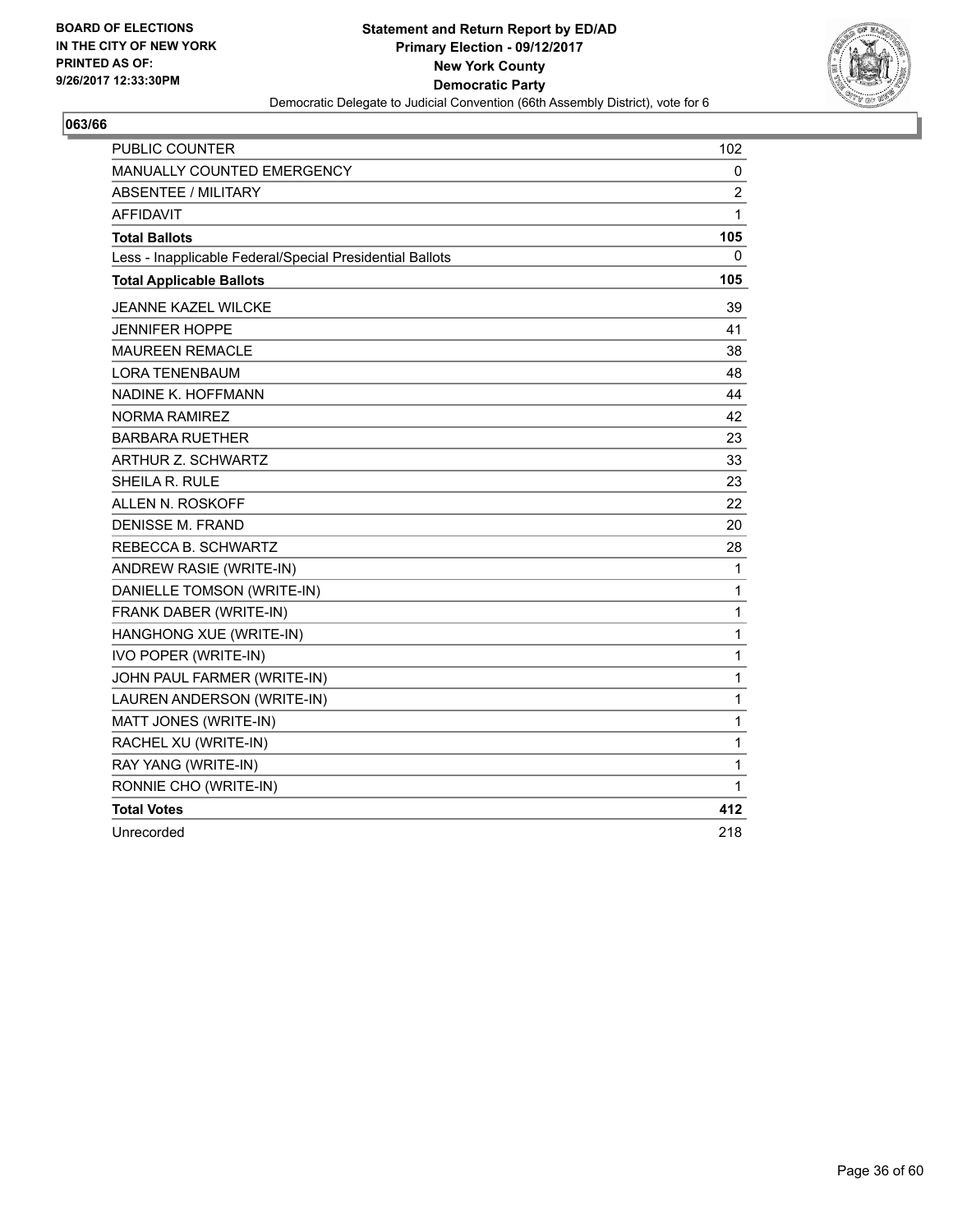

| <b>PUBLIC COUNTER</b>                                    | 92           |
|----------------------------------------------------------|--------------|
| MANUALLY COUNTED EMERGENCY                               | 0            |
| <b>ABSENTEE / MILITARY</b>                               | 5            |
| <b>AFFIDAVIT</b>                                         | 0            |
| <b>Total Ballots</b>                                     | 97           |
| Less - Inapplicable Federal/Special Presidential Ballots | $\mathbf{0}$ |
| <b>Total Applicable Ballots</b>                          | 97           |
| <b>JEANNE KAZEL WILCKE</b>                               | 36           |
| <b>JENNIFER HOPPE</b>                                    | 37           |
| <b>MAUREEN REMACLE</b>                                   | 35           |
| <b>LORA TENENBAUM</b>                                    | 37           |
| NADINE K. HOFFMANN                                       | 42           |
| <b>NORMA RAMIREZ</b>                                     | 41           |
| <b>BARBARA RUETHER</b>                                   | 17           |
| ARTHUR Z. SCHWARTZ                                       | 26           |
| SHEILA R. RULE                                           | 19           |
| ALLEN N. ROSKOFF                                         | 23           |
| <b>DENISSE M. FRAND</b>                                  | 12           |
| REBECCA B. SCHWARTZ                                      | 29           |
| <b>Total Votes</b>                                       | 354          |
| Unrecorded                                               | 228          |

| PUBLIC COUNTER                                           | 50  |
|----------------------------------------------------------|-----|
| <b>MANUALLY COUNTED EMERGENCY</b>                        | 0   |
| <b>ABSENTEE / MILITARY</b>                               | 2   |
| <b>AFFIDAVIT</b>                                         | 1   |
| <b>Total Ballots</b>                                     | 53  |
| Less - Inapplicable Federal/Special Presidential Ballots | 0   |
| <b>Total Applicable Ballots</b>                          | 53  |
| <b>JEANNE KAZEL WILCKE</b>                               | 18  |
| <b>JENNIFER HOPPE</b>                                    | 21  |
| <b>MAUREEN REMACLE</b>                                   | 19  |
| <b>LORA TENENBAUM</b>                                    | 20  |
| NADINE K. HOFFMANN                                       | 19  |
| NORMA RAMIRFZ                                            | 23  |
| <b>BARBARA RUETHER</b>                                   | 15  |
| <b>ARTHUR Z. SCHWARTZ</b>                                | 10  |
| <b>SHEILA R. RULE</b>                                    | 14  |
| <b>ALLEN N. ROSKOFF</b>                                  | 9   |
| <b>DENISSE M. FRAND</b>                                  | 15  |
| REBECCA B. SCHWARTZ                                      | 16  |
| <b>Total Votes</b>                                       | 199 |
| Unrecorded                                               | 119 |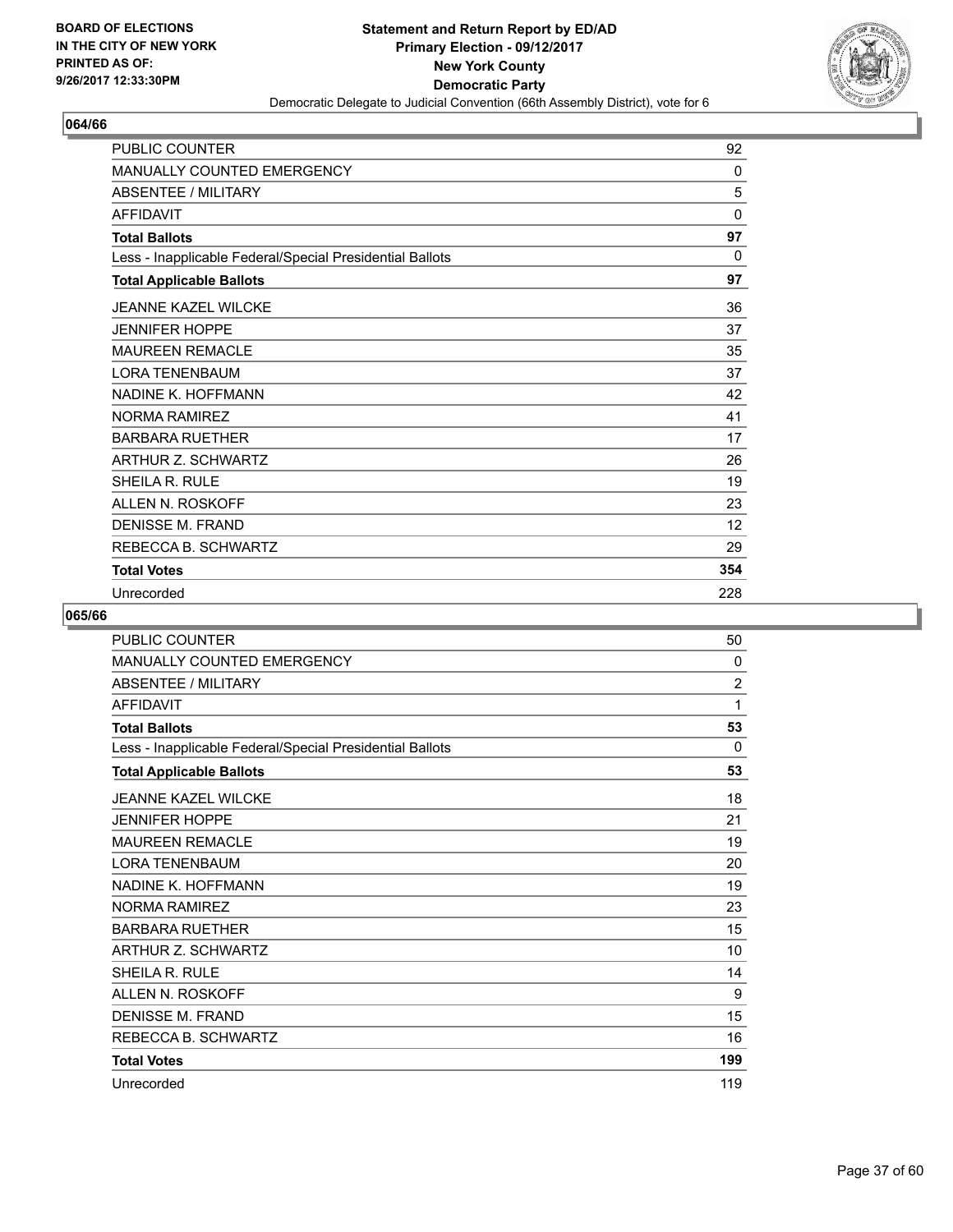

| <b>PUBLIC COUNTER</b>                                    | 81             |
|----------------------------------------------------------|----------------|
| <b>MANUALLY COUNTED EMERGENCY</b>                        | 0              |
| <b>ABSENTEE / MILITARY</b>                               | $\overline{4}$ |
| <b>AFFIDAVIT</b>                                         | 1              |
| <b>Total Ballots</b>                                     | 86             |
| Less - Inapplicable Federal/Special Presidential Ballots | 0              |
| <b>Total Applicable Ballots</b>                          | 86             |
| JEANNE KAZEL WILCKE                                      | 37             |
| <b>JENNIFER HOPPE</b>                                    | 38             |
| <b>MAUREEN REMACLE</b>                                   | 37             |
| <b>LORA TENENBAUM</b>                                    | 39             |
| NADINE K. HOFFMANN                                       | 39             |
| <b>NORMA RAMIREZ</b>                                     | 41             |
| <b>BARBARA RUETHER</b>                                   | 19             |
| <b>ARTHUR Z. SCHWARTZ</b>                                | 19             |
| <b>SHEILA R. RULE</b>                                    | 23             |
| <b>ALLEN N. ROSKOFF</b>                                  | 19             |
| <b>DENISSE M. FRAND</b>                                  | 14             |
| REBECCA B. SCHWARTZ                                      | 19             |
| CHARLENE WEISLER (WRITE-IN)                              | 1              |
| MICHAEL BLOOMBERG (WRITE-IN)                             | 1              |
| <b>Total Votes</b>                                       | 346            |
| Unrecorded                                               | 170            |

| <b>PUBLIC COUNTER</b>                                    | 61                |
|----------------------------------------------------------|-------------------|
| MANUALLY COUNTED EMERGENCY                               | 0                 |
| <b>ABSENTEE / MILITARY</b>                               | 3                 |
| <b>AFFIDAVIT</b>                                         | 0                 |
| <b>Total Ballots</b>                                     | 64                |
| Less - Inapplicable Federal/Special Presidential Ballots | $\Omega$          |
| <b>Total Applicable Ballots</b>                          | 64                |
| <b>JEANNE KAZEL WILCKE</b>                               | 28                |
| <b>JENNIFER HOPPE</b>                                    | 28                |
| <b>MAUREEN REMACLE</b>                                   | 26                |
| <b>LORA TENENBAUM</b>                                    | 29                |
| NADINE K. HOFFMANN                                       | 27                |
| NORMA RAMIRFZ                                            | 25                |
| <b>BARBARA RUETHER</b>                                   | 18                |
| ARTHUR Z. SCHWARTZ                                       | 13                |
| SHEILA R. RULE                                           | 17                |
| ALLEN N. ROSKOFF                                         | $12 \overline{ }$ |
| <b>DENISSE M. FRAND</b>                                  | 12                |
| REBECCA B. SCHWARTZ                                      | 19                |
| <b>Total Votes</b>                                       | 254               |
| Unrecorded                                               | 130               |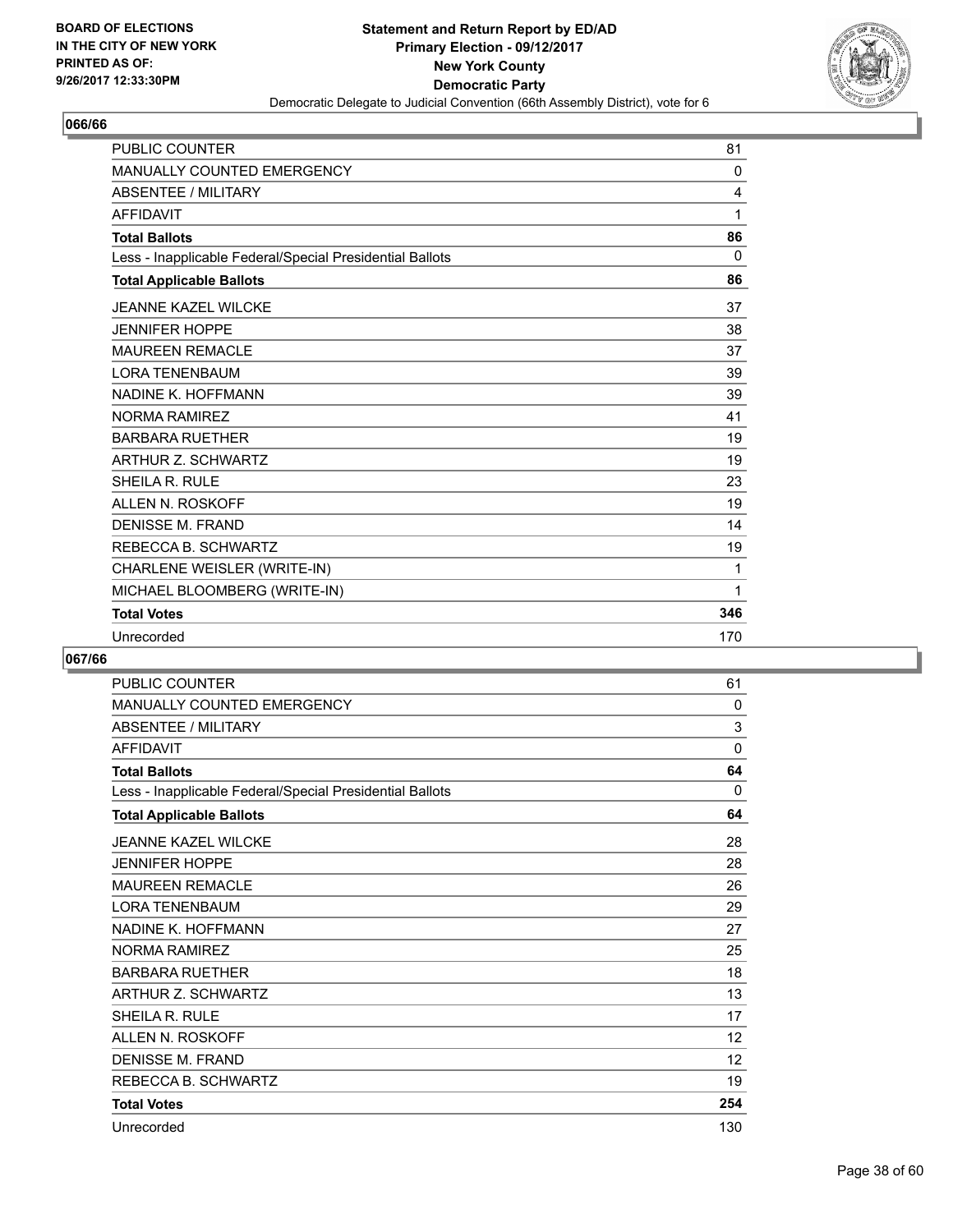

| <b>PUBLIC COUNTER</b>                                    | 74             |
|----------------------------------------------------------|----------------|
| MANUALLY COUNTED EMERGENCY                               | 0              |
| <b>ABSENTEE / MILITARY</b>                               | $\overline{2}$ |
| <b>AFFIDAVIT</b>                                         | 0              |
| <b>Total Ballots</b>                                     | 76             |
| Less - Inapplicable Federal/Special Presidential Ballots | 0              |
| <b>Total Applicable Ballots</b>                          | 76             |
| <b>JEANNE KAZEL WILCKE</b>                               | 32             |
| <b>JENNIFER HOPPE</b>                                    | 36             |
| <b>MAUREEN REMACLE</b>                                   | 33             |
| <b>LORA TENENBAUM</b>                                    | 32             |
| NADINE K. HOFFMANN                                       | 39             |
| <b>NORMA RAMIREZ</b>                                     | 34             |
| <b>BARBARA RUETHER</b>                                   | 19             |
| ARTHUR Z. SCHWARTZ                                       | 26             |
| SHEILA R. RULE                                           | 25             |
| ALLEN N. ROSKOFF                                         | 21             |
| <b>DENISSE M. FRAND</b>                                  | 21             |
| REBECCA B. SCHWARTZ                                      | 25             |
| <b>Total Votes</b>                                       | 343            |
| Unrecorded                                               | 113            |

| <b>PUBLIC COUNTER</b>                                    | 87           |
|----------------------------------------------------------|--------------|
| <b>MANUALLY COUNTED EMERGENCY</b>                        | $\mathbf{0}$ |
| ABSENTEE / MILITARY                                      | 1            |
| <b>AFFIDAVIT</b>                                         | 1            |
| <b>Total Ballots</b>                                     | 89           |
| Less - Inapplicable Federal/Special Presidential Ballots | $\mathbf{0}$ |
| <b>Total Applicable Ballots</b>                          | 89           |
| <b>JEANNE KAZEL WILCKE</b>                               | 36           |
| <b>JENNIFER HOPPE</b>                                    | 42           |
| <b>MAUREEN REMACLE</b>                                   | 38           |
| <b>LORA TENENBAUM</b>                                    | 36           |
| NADINE K. HOFFMANN                                       | 37           |
| <b>NORMA RAMIREZ</b>                                     | 45           |
| <b>BARBARA RUETHER</b>                                   | 12           |
| <b>ARTHUR Z. SCHWARTZ</b>                                | 23           |
| SHEILA R. RULE                                           | 16           |
| <b>ALLEN N. ROSKOFF</b>                                  | 12           |
| <b>DENISSE M. FRAND</b>                                  | 9            |
| REBECCA B. SCHWARTZ                                      | 16           |
| RODLIND PURRINI (WRITE-IN)                               | 1            |
| <b>Total Votes</b>                                       | 323          |
| Unrecorded                                               | 211          |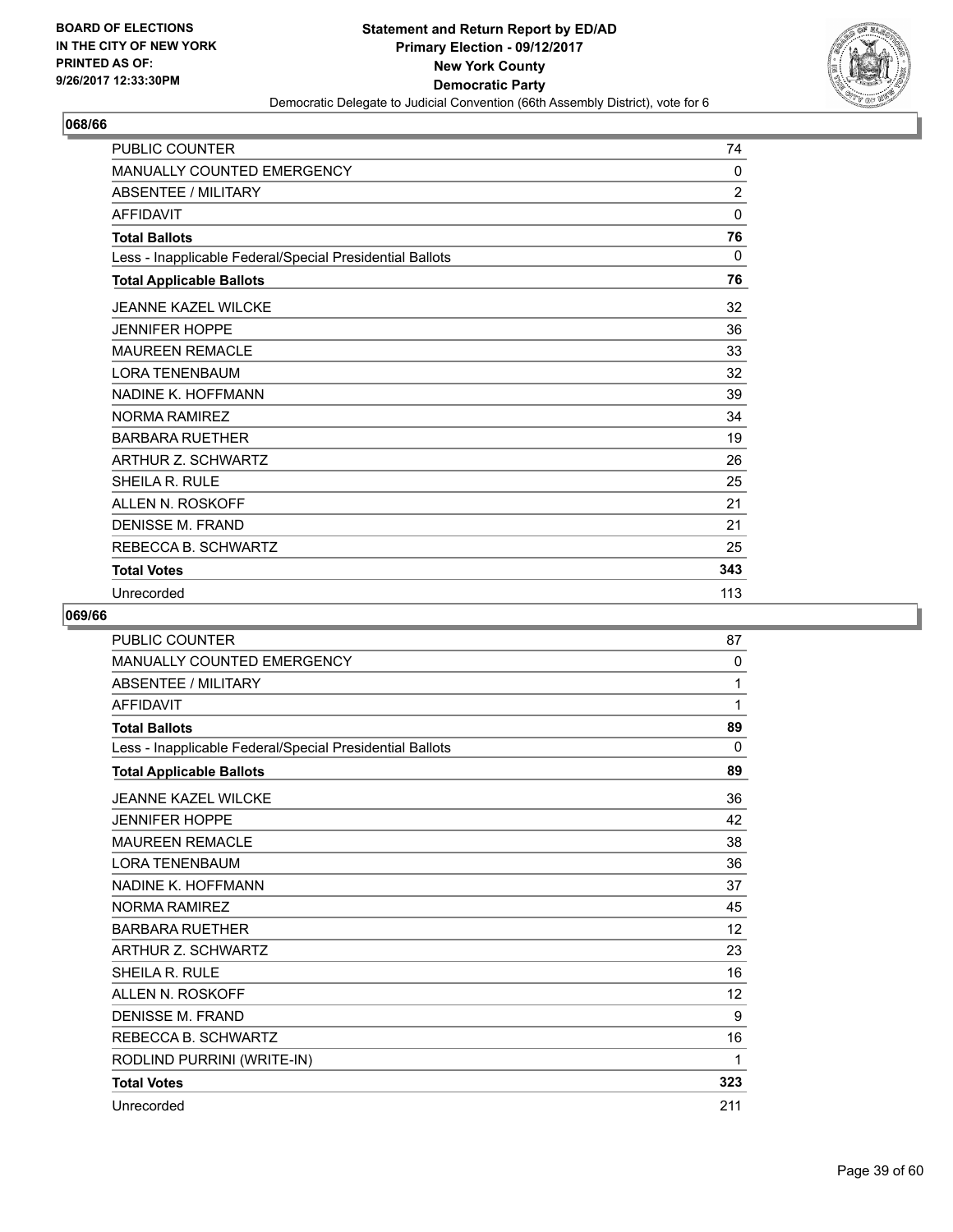

| <b>PUBLIC COUNTER</b>                                    | 17 |
|----------------------------------------------------------|----|
| <b>MANUALLY COUNTED EMERGENCY</b>                        | 0  |
| <b>ABSENTEE / MILITARY</b>                               | 0  |
| <b>AFFIDAVIT</b>                                         | 0  |
| <b>Total Ballots</b>                                     | 17 |
| Less - Inapplicable Federal/Special Presidential Ballots | 0  |
| <b>Total Applicable Ballots</b>                          | 17 |
| <b>JEANNE KAZEL WILCKE</b>                               | 5  |
| <b>JENNIFER HOPPE</b>                                    | 6  |
| <b>MAUREEN REMACLE</b>                                   | 4  |
| <b>LORA TENENBAUM</b>                                    | 6  |
| NADINE K. HOFFMANN                                       | 4  |
| <b>NORMA RAMIREZ</b>                                     | 5  |
| <b>BARBARA RUETHER</b>                                   | 1  |
| <b>ARTHUR Z. SCHWARTZ</b>                                | 1  |
| SHEILA R. RULE                                           | 1  |
| ALLEN N. ROSKOFF                                         | 1  |
| DENISSE M. FRAND                                         | 1  |
| REBECCA B. SCHWARTZ                                      | 5  |
| <b>Total Votes</b>                                       | 40 |
| Unrecorded                                               | 62 |

| <b>PUBLIC COUNTER</b>                                    | 86  |
|----------------------------------------------------------|-----|
| <b>MANUALLY COUNTED EMERGENCY</b>                        | 0   |
| <b>ABSENTEE / MILITARY</b>                               | 5   |
| <b>AFFIDAVIT</b>                                         | 1   |
| <b>Total Ballots</b>                                     | 92  |
| Less - Inapplicable Federal/Special Presidential Ballots | 0   |
| <b>Total Applicable Ballots</b>                          | 92  |
| <b>JEANNE KAZEL WILCKE</b>                               | 30  |
| <b>JENNIFER HOPPE</b>                                    | 38  |
| <b>MAUREEN REMACLE</b>                                   | 32  |
| <b>LORA TENENBAUM</b>                                    | 34  |
| NADINE K. HOFFMANN                                       | 35  |
| <b>NORMA RAMIREZ</b>                                     | 36  |
| <b>BARBARA RUETHER</b>                                   | 24  |
| ARTHUR Z. SCHWARTZ                                       | 31  |
| <b>SHEILA R. RULE</b>                                    | 26  |
| <b>ALLEN N. ROSKOFF</b>                                  | 28  |
| DENISSE M. FRAND                                         | 21  |
| REBECCA B. SCHWARTZ                                      | 27  |
| <b>Total Votes</b>                                       | 362 |
| Unrecorded                                               | 190 |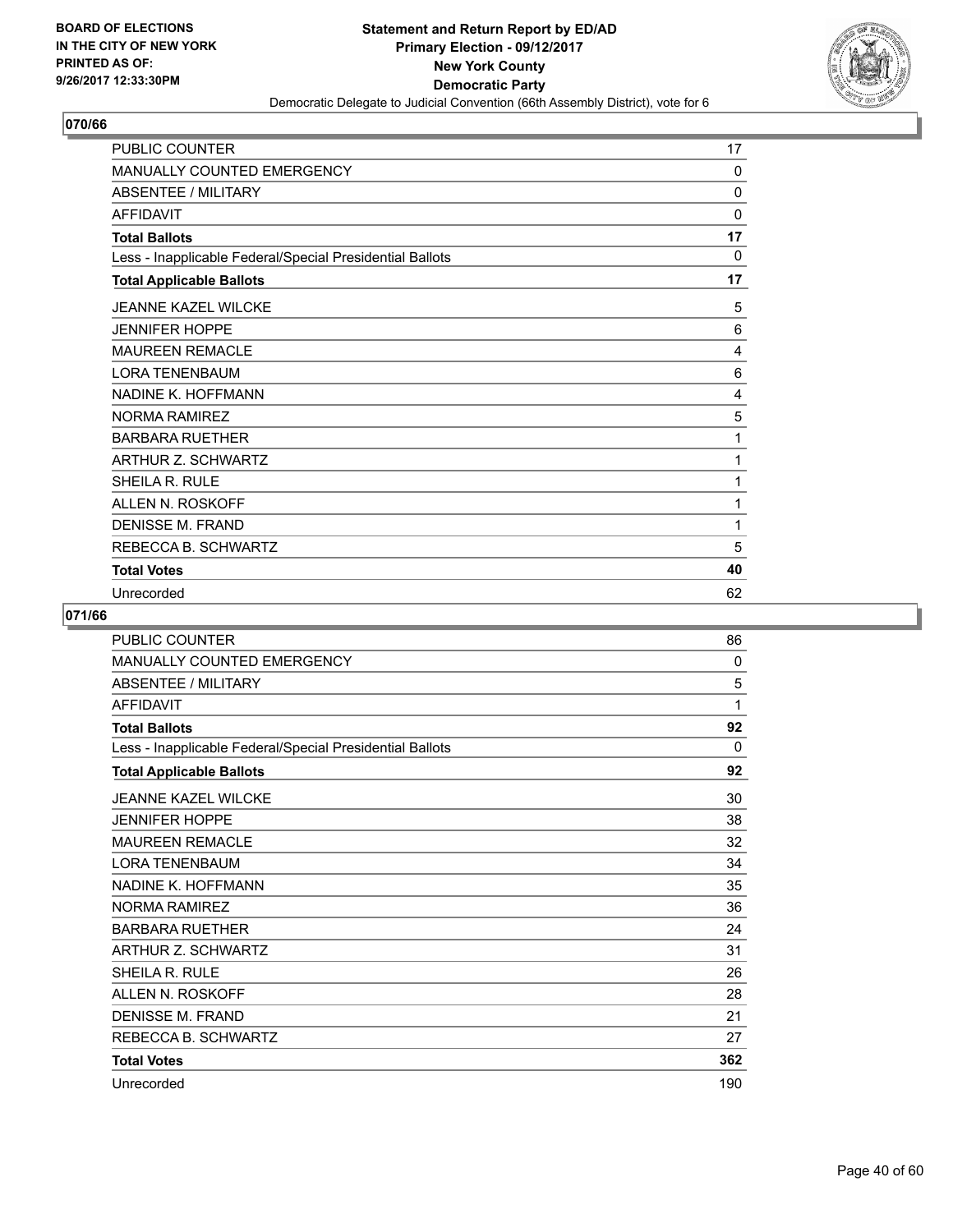

| <b>PUBLIC COUNTER</b>                                    | 105 |
|----------------------------------------------------------|-----|
| <b>MANUALLY COUNTED EMERGENCY</b>                        | 0   |
| <b>ABSENTEE / MILITARY</b>                               | 1   |
| <b>AFFIDAVIT</b>                                         | 0   |
| <b>Total Ballots</b>                                     | 106 |
| Less - Inapplicable Federal/Special Presidential Ballots | 0   |
| <b>Total Applicable Ballots</b>                          | 106 |
| <b>JEANNE KAZEL WILCKE</b>                               | 43  |
| <b>JENNIFER HOPPE</b>                                    | 47  |
| <b>MAUREEN REMACLE</b>                                   | 44  |
| <b>LORA TENENBAUM</b>                                    | 42  |
| NADINE K. HOFFMANN                                       | 44  |
| <b>NORMA RAMIREZ</b>                                     | 44  |
| <b>BARBARA RUETHER</b>                                   | 31  |
| ARTHUR Z. SCHWARTZ                                       | 35  |
| SHEILA R. RULE                                           | 34  |
| <b>ALLEN N. ROSKOFF</b>                                  | 32  |
| <b>DENISSE M. FRAND</b>                                  | 29  |
| REBECCA B. SCHWARTZ                                      | 39  |
| UNATTRIBUTABLE WRITE-IN (WRITE-IN)                       | 6   |
| <b>Total Votes</b>                                       | 470 |
| Unrecorded                                               | 166 |

| <b>PUBLIC COUNTER</b>                                    | 84             |
|----------------------------------------------------------|----------------|
| <b>MANUALLY COUNTED EMERGENCY</b>                        | 0              |
| <b>ABSENTEE / MILITARY</b>                               | $\overline{2}$ |
| <b>AFFIDAVIT</b>                                         | $\mathbf{0}$   |
| <b>Total Ballots</b>                                     | 86             |
| Less - Inapplicable Federal/Special Presidential Ballots | 0              |
| <b>Total Applicable Ballots</b>                          | 86             |
| <b>JEANNE KAZEL WILCKE</b>                               | 26             |
| <b>JENNIFER HOPPE</b>                                    | 31             |
| <b>MAUREEN REMACLE</b>                                   | 28             |
| <b>LORA TENENBAUM</b>                                    | 38             |
| <b>NADINE K. HOFFMANN</b>                                | 37             |
| <b>NORMA RAMIREZ</b>                                     | 35             |
| <b>BARBARA RUETHER</b>                                   | 23             |
| ARTHUR Z. SCHWARTZ                                       | 36             |
| SHEILA R. RULE                                           | 27             |
| <b>ALLEN N. ROSKOFF</b>                                  | 30             |
| <b>DENISSE M. FRAND</b>                                  | 27             |
| REBECCA B. SCHWARTZ                                      | 33             |
| CARLINA RIVERA (WRITE-IN)                                | 1              |
| SCOTT STRINGER (WRITE-IN)                                | 1              |
| <b>Total Votes</b>                                       | 373            |
| Unrecorded                                               | 143            |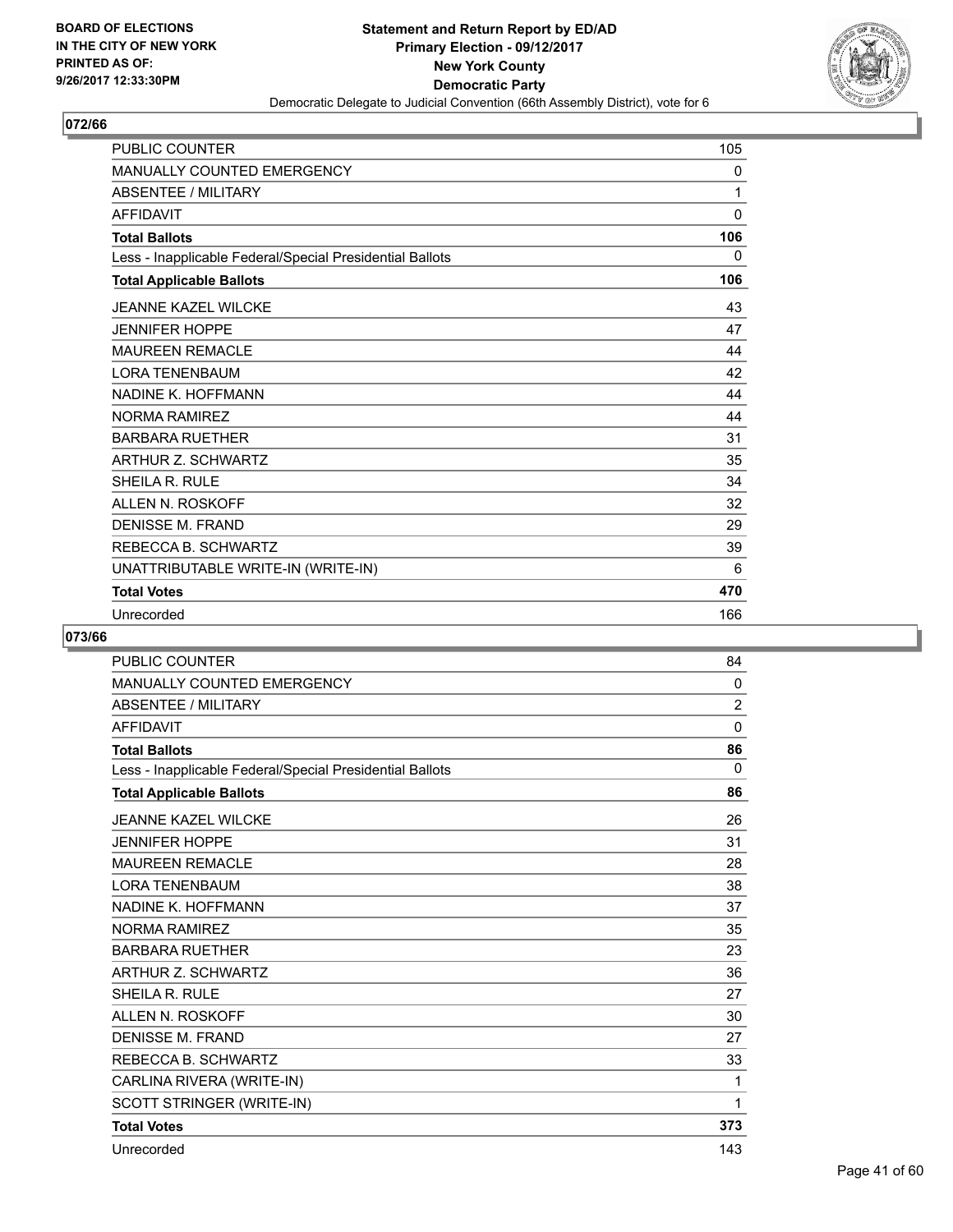

| <b>PUBLIC COUNTER</b>                                    | 101            |
|----------------------------------------------------------|----------------|
| MANUALLY COUNTED EMERGENCY                               | 0              |
| ABSENTEE / MILITARY                                      | 2              |
| <b>AFFIDAVIT</b>                                         | $\Omega$       |
| <b>Total Ballots</b>                                     | 103            |
| Less - Inapplicable Federal/Special Presidential Ballots | 0              |
| <b>Total Applicable Ballots</b>                          | 103            |
| <b>JEANNE KAZEL WILCKE</b>                               | 35             |
| <b>JENNIFER HOPPE</b>                                    | 40             |
| <b>MAUREEN REMACLE</b>                                   | 35             |
| <b>LORA TENENBAUM</b>                                    | 37             |
| NADINE K. HOFFMANN                                       | 42             |
| <b>NORMA RAMIREZ</b>                                     | 46             |
| <b>BARBARA RUETHER</b>                                   | 37             |
| ARTHUR Z. SCHWARTZ                                       | 43             |
| SHEILA R. RULE                                           | 40             |
| ALLEN N. ROSKOFF                                         | 31             |
| <b>DENISSE M. FRAND</b>                                  | 35             |
| REBECCA B. SCHWARTZ                                      | 29             |
| CARLINA RIVERA (WRITE-IN)                                | 1              |
| MICHAEL D. GURAL- MAIELLO (WRITE-IN)                     | $\overline{2}$ |
| MICHAEL D. GURAL-MAIELLO (WRITE-IN)                      | 1              |
| NATASHA A. GURAL-MAIELLO (WRITE-IN)                      | $\overline{2}$ |
| <b>Total Votes</b>                                       | 456            |
| Unrecorded                                               | 162            |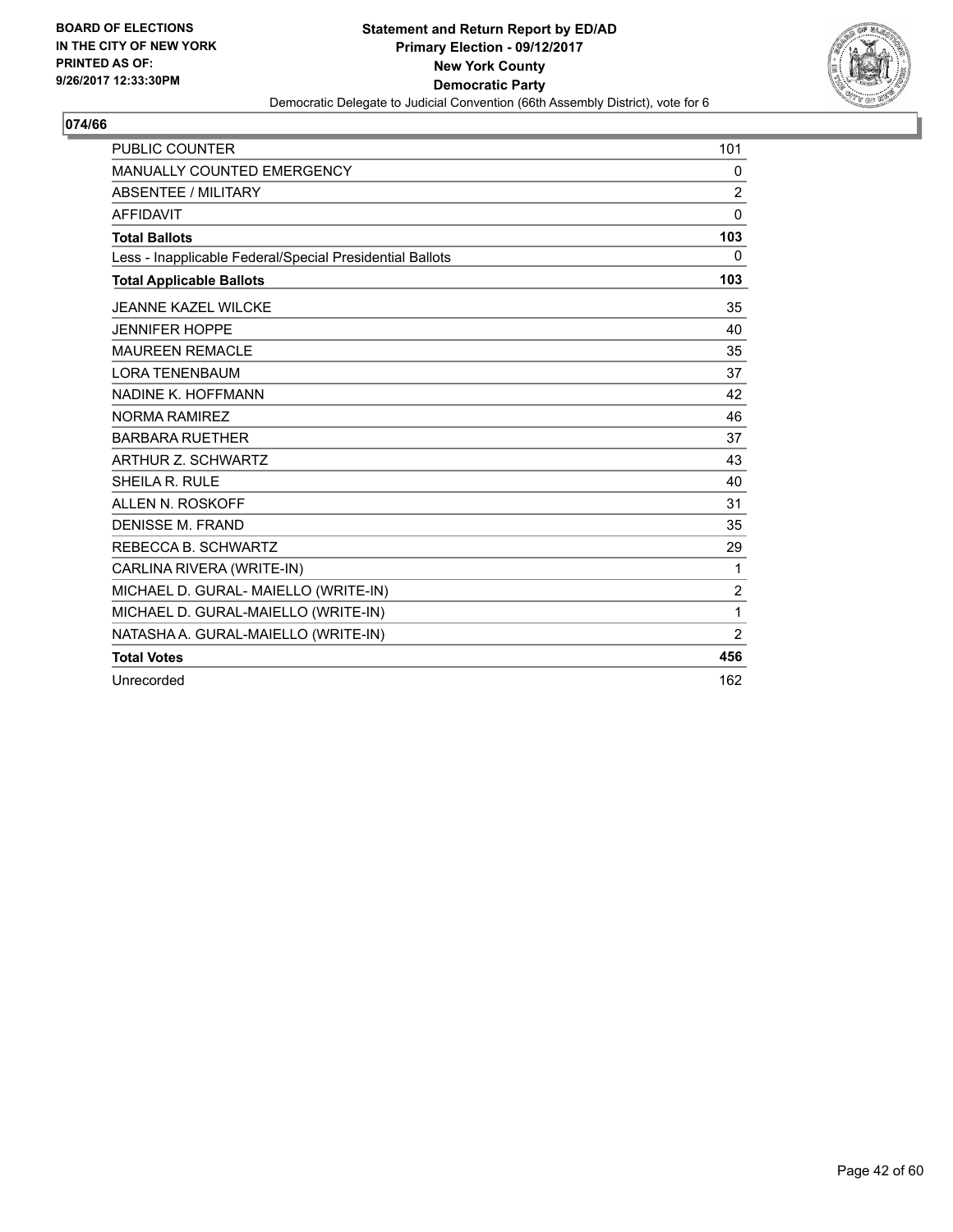

| <b>PUBLIC COUNTER</b>                                    | 99           |
|----------------------------------------------------------|--------------|
| <b>MANUALLY COUNTED EMERGENCY</b>                        | 0            |
| <b>ABSENTEE / MILITARY</b>                               | 1            |
| <b>AFFIDAVIT</b>                                         | $\mathbf{0}$ |
| <b>Total Ballots</b>                                     | 100          |
| Less - Inapplicable Federal/Special Presidential Ballots | 0            |
| <b>Total Applicable Ballots</b>                          | 100          |
| <b>JEANNE KAZEL WILCKE</b>                               | 41           |
| <b>JENNIFER HOPPE</b>                                    | 46           |
| <b>MAUREEN REMACLE</b>                                   | 47           |
| <b>LORA TENENBAUM</b>                                    | 39           |
| NADINE K. HOFFMANN                                       | 48           |
| NORMA RAMIREZ                                            | 42           |
| <b>BARBARA RUETHER</b>                                   | 20           |
| <b>ARTHUR Z. SCHWARTZ</b>                                | 31           |
| SHEILA R. RULE                                           | 26           |
| <b>ALLEN N. ROSKOFF</b>                                  | 25           |
| <b>DENISSE M. FRAND</b>                                  | 21           |
| REBECCA B. SCHWARTZ                                      | 34           |
| GEORGE A. ORTIZ (WRITE-IN)                               | 6            |
| JOHN HARRISON YORK (WRITE-IN)                            | 1            |
| <b>Total Votes</b>                                       | 427          |
| Unrecorded                                               | 173          |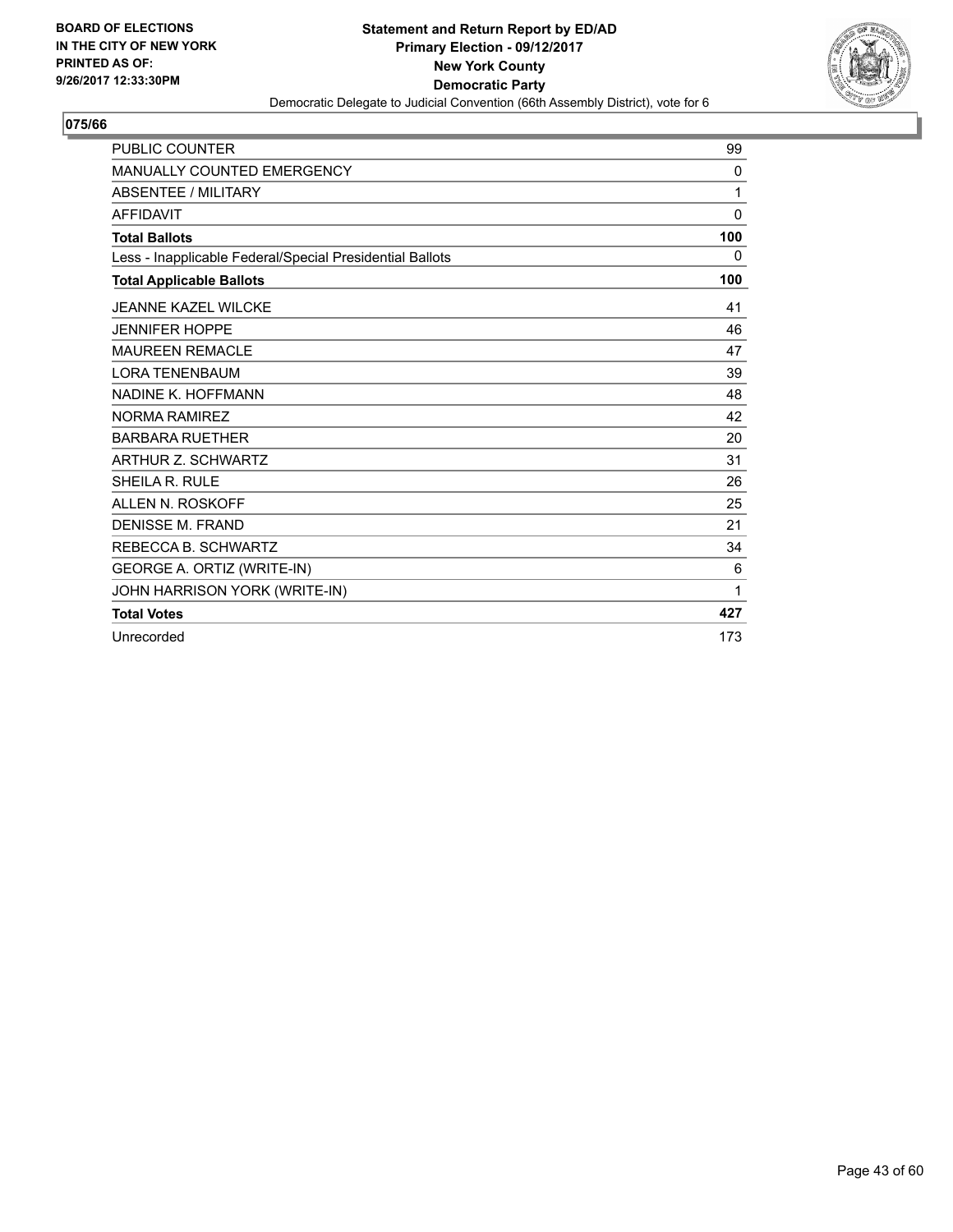

| <b>MANUALLY COUNTED EMERGENCY</b><br>0<br><b>ABSENTEE / MILITARY</b><br>4 |  |
|---------------------------------------------------------------------------|--|
|                                                                           |  |
|                                                                           |  |
| <b>AFFIDAVIT</b><br>$\Omega$                                              |  |
| 99<br><b>Total Ballots</b>                                                |  |
| $\Omega$<br>Less - Inapplicable Federal/Special Presidential Ballots      |  |
| 99<br><b>Total Applicable Ballots</b>                                     |  |
| <b>JEANNE KAZEL WILCKE</b><br>37                                          |  |
| <b>JENNIFER HOPPE</b><br>43                                               |  |
| <b>MAUREEN REMACLE</b><br>41                                              |  |
| <b>LORA TENENBAUM</b><br>39                                               |  |
| NADINE K. HOFFMANN<br>38                                                  |  |
| <b>NORMA RAMIREZ</b><br>42                                                |  |
| <b>BARBARA RUETHER</b><br>28                                              |  |
| <b>ARTHUR Z. SCHWARTZ</b><br>35                                           |  |
| SHEILA R. RULE<br>25                                                      |  |
| <b>ALLEN N. ROSKOFF</b><br>30                                             |  |
| <b>DENISSE M. FRAND</b><br>21                                             |  |
| REBECCA B. SCHWARTZ<br>29                                                 |  |
| NANTIMOTHY UNCLEOD STEIENC (WRITE-IN)<br>1                                |  |
| UNATTRIBUTABLE WRITE-IN (WRITE-IN)<br>6                                   |  |
| 415<br><b>Total Votes</b>                                                 |  |
| Unrecorded<br>179                                                         |  |

| <b>PUBLIC COUNTER</b>                                    | 120          |
|----------------------------------------------------------|--------------|
| <b>MANUALLY COUNTED EMERGENCY</b>                        | 0            |
| <b>ABSENTEE / MILITARY</b>                               | 1            |
| <b>AFFIDAVIT</b>                                         | $\mathbf{0}$ |
| <b>Total Ballots</b>                                     | 121          |
| Less - Inapplicable Federal/Special Presidential Ballots | 0            |
| <b>Total Applicable Ballots</b>                          | 121          |
| <b>JEANNE KAZEL WILCKE</b>                               | 55           |
| <b>JENNIFER HOPPE</b>                                    | 59           |
| <b>MAUREEN REMACLE</b>                                   | 55           |
| <b>LORA TENENBAUM</b>                                    | 55           |
| <b>NADINE K. HOFFMANN</b>                                | 61           |
| <b>NORMA RAMIREZ</b>                                     | 57           |
| <b>BARBARA RUETHER</b>                                   | 23           |
| <b>ARTHUR Z. SCHWARTZ</b>                                | 29           |
| <b>SHEILA R. RULE</b>                                    | 28           |
| ALLEN N. ROSKOFF                                         | 20           |
| <b>DENISSE M. FRAND</b>                                  | 18           |
| REBECCA B. SCHWARTZ                                      | 24           |
| UNATTRIBUTABLE WRITE-IN (WRITE-IN)                       | 1            |
| <b>Total Votes</b>                                       | 485          |
| Unrecorded                                               | 241          |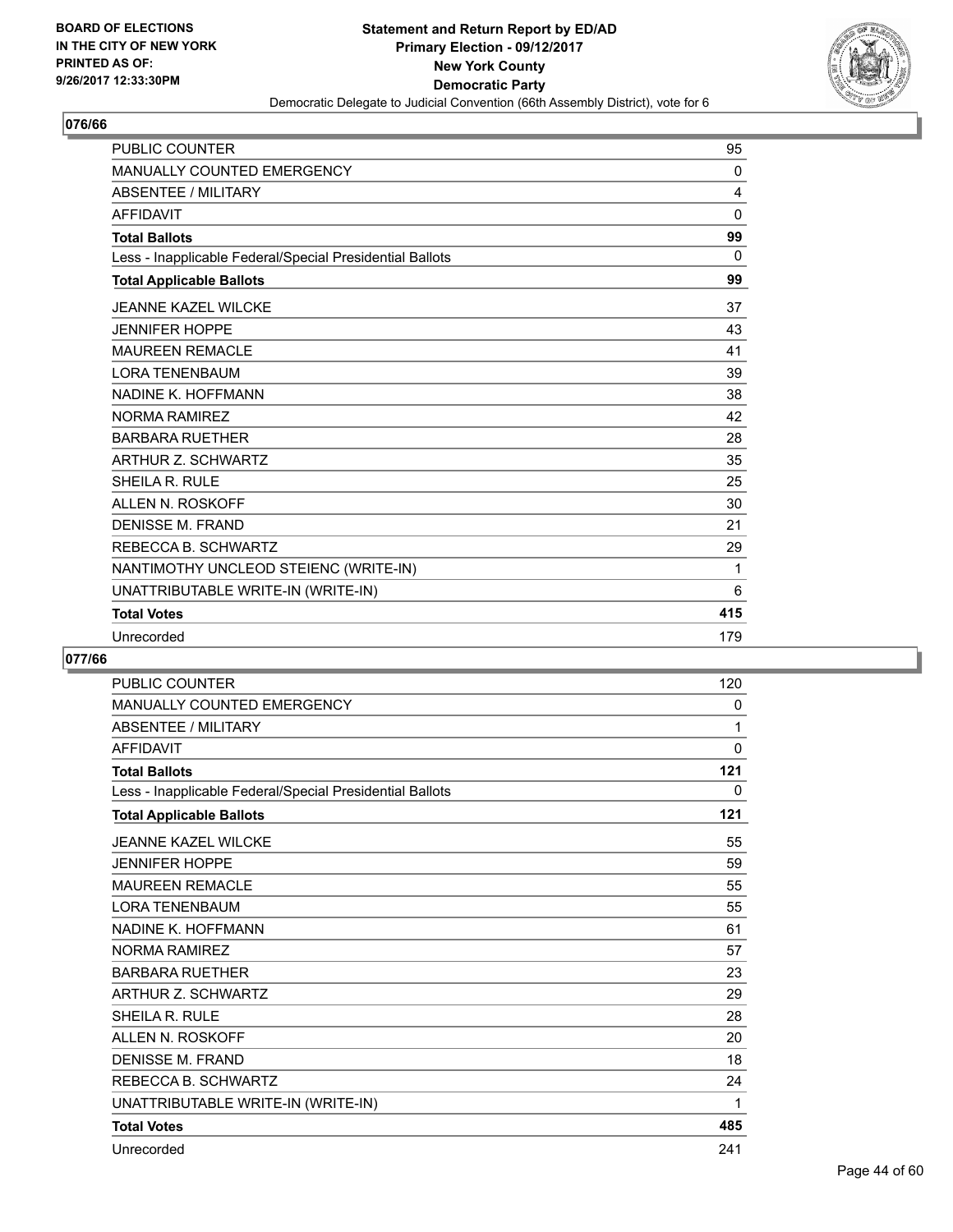

| <b>PUBLIC COUNTER</b>                                    | 124          |
|----------------------------------------------------------|--------------|
| MANUALLY COUNTED EMERGENCY                               | 0            |
| <b>ABSENTEE / MILITARY</b>                               | 4            |
| <b>AFFIDAVIT</b>                                         | $\mathbf{0}$ |
| <b>Total Ballots</b>                                     | 128          |
| Less - Inapplicable Federal/Special Presidential Ballots | $\mathbf{0}$ |
| <b>Total Applicable Ballots</b>                          | 128          |
| <b>JEANNE KAZEL WILCKE</b>                               | 50           |
| <b>JENNIFER HOPPE</b>                                    | 55           |
| <b>MAUREEN REMACLE</b>                                   | 53           |
| <b>LORA TENENBAUM</b>                                    | 48           |
| NADINE K. HOFFMANN                                       | 52           |
| <b>NORMA RAMIREZ</b>                                     | 54           |
| <b>BARBARA RUETHER</b>                                   | 24           |
| ARTHUR Z. SCHWARTZ                                       | 40           |
| SHEILA R. RULE                                           | 30           |
| ALLEN N. ROSKOFF                                         | 32           |
| <b>DENISSE M. FRAND</b>                                  | 26           |
| REBECCA B. SCHWARTZ                                      | 33           |
| ALICE EATON (WRITE-IN)                                   | 1            |
| CHARLES CAHN (WRITE-IN)                                  | 1            |
| MICHAEL FARKOSH (WRITE-IN)                               | 1            |
| RAFFELA BELITAIK (WRITE-IN)                              | 1            |
| SARAH ADELLSON (WRITE-IN)                                | 1            |
| TIMOTHY CAHN (WRITE-IN)                                  | 1            |
| <b>Total Votes</b>                                       | 503          |
| Unrecorded                                               | 265          |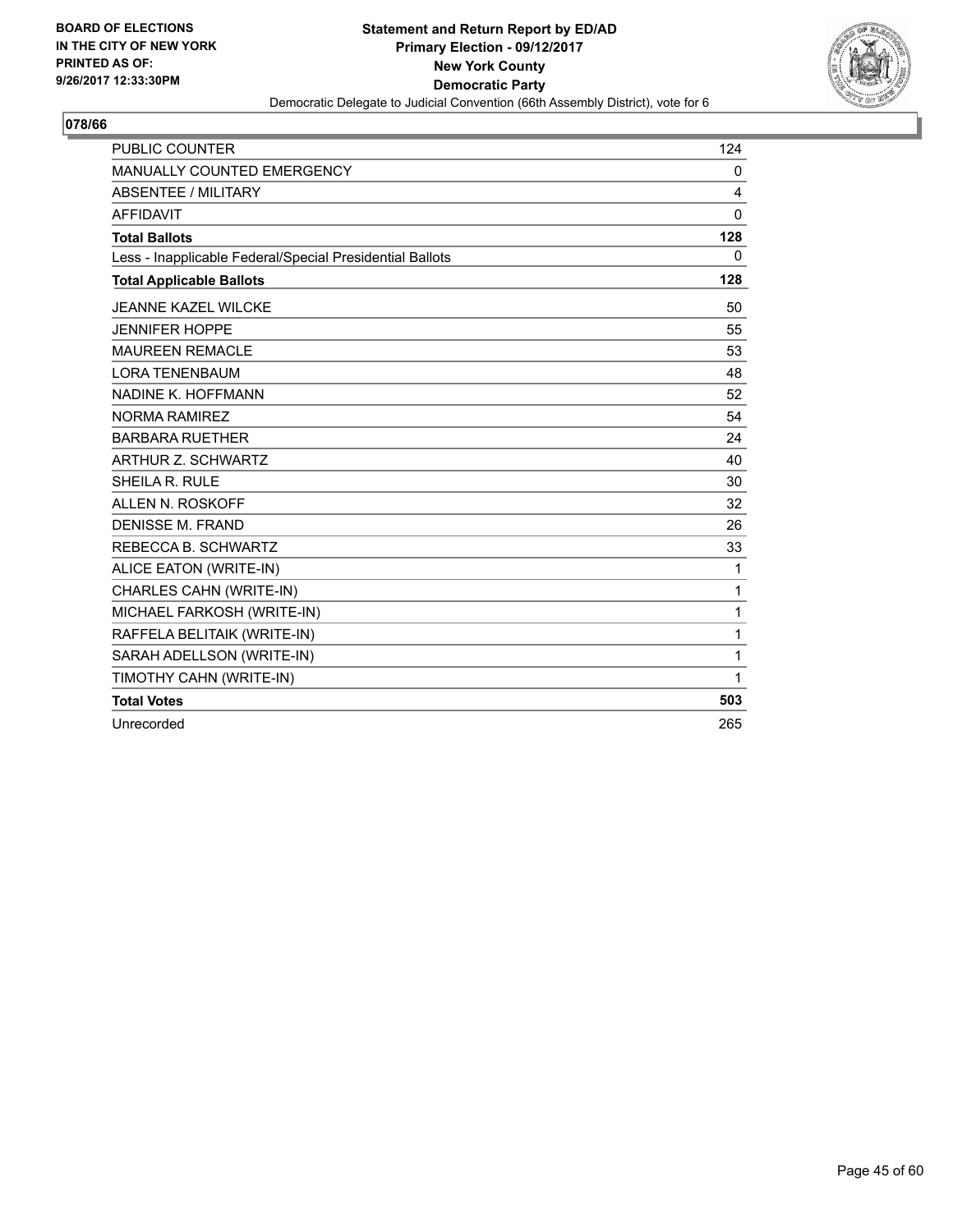

| <b>PUBLIC COUNTER</b>                                    | 129            |
|----------------------------------------------------------|----------------|
| MANUALLY COUNTED EMERGENCY                               | 0              |
| <b>ABSENTEE / MILITARY</b>                               | 5              |
| <b>AFFIDAVIT</b>                                         | $\overline{2}$ |
| <b>Total Ballots</b>                                     | 136            |
| Less - Inapplicable Federal/Special Presidential Ballots | 0              |
| <b>Total Applicable Ballots</b>                          | 136            |
| <b>JEANNE KAZEL WILCKE</b>                               | 59             |
| <b>JENNIFER HOPPE</b>                                    | 72             |
| <b>MAUREEN REMACLE</b>                                   | 57             |
| <b>LORA TENENBAUM</b>                                    | 62             |
| NADINE K. HOFFMANN                                       | 74             |
| NORMA RAMIRFZ                                            | 64             |
| <b>BARBARA RUETHER</b>                                   | 28             |
| ARTHUR Z. SCHWARTZ                                       | 39             |
| SHEILA R. RULE                                           | 37             |
| ALLEN N. ROSKOFF                                         | 30             |
| <b>DENISSE M. FRAND</b>                                  | 27             |
| REBECCA B. SCHWARTZ                                      | 32             |
| MICHAEL PASTOR (WRITE-IN)                                | 1              |
| THOMAS DUANE (WRITE-IN)                                  | 1              |
| UNATTRIBUTABLE WRITE-IN (WRITE-IN)                       | 1              |
| WILLIAM HEINZEN (WRITE-IN)                               | 1              |
| <b>Total Votes</b>                                       | 585            |
| Unrecorded                                               | 231            |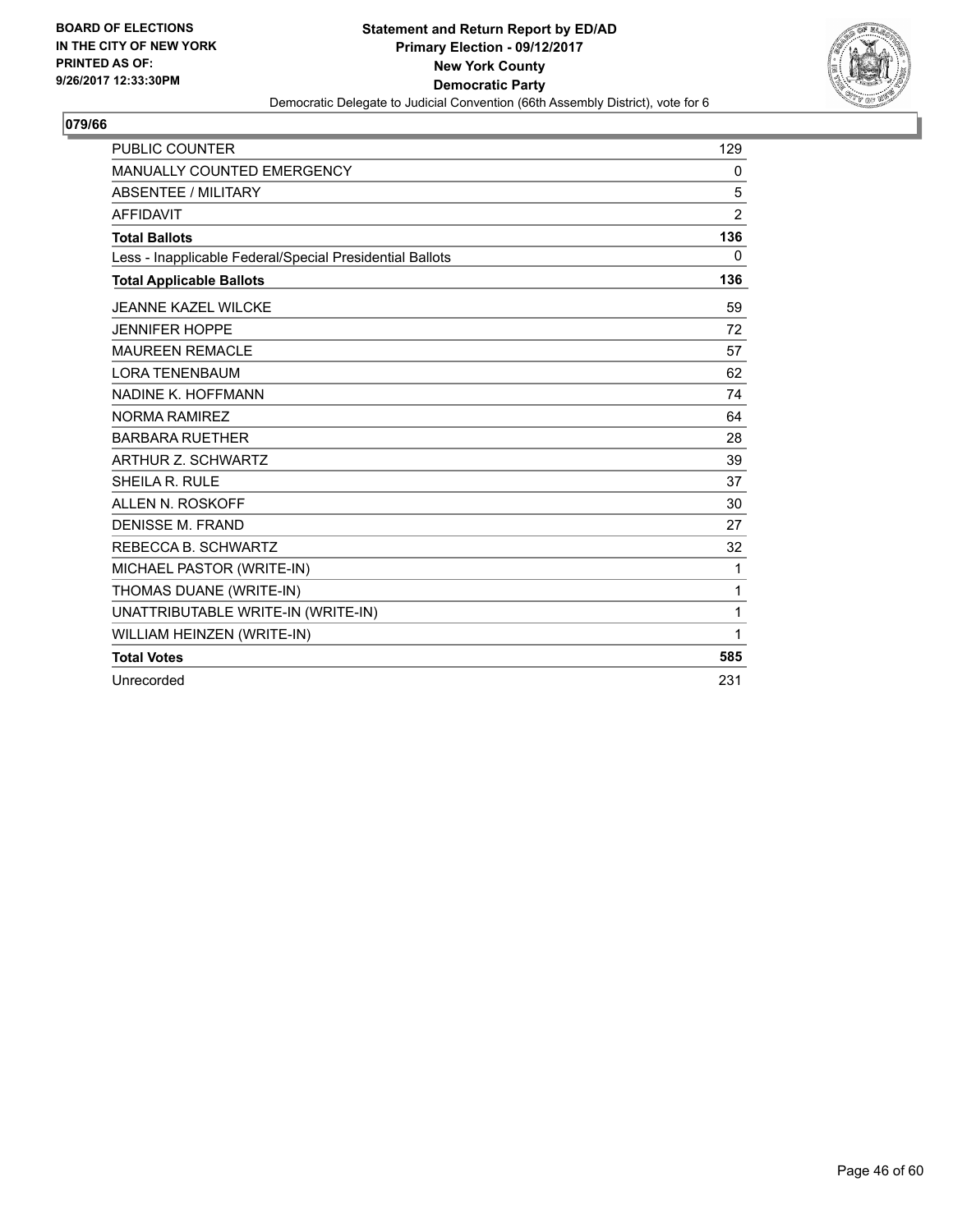

| <b>PUBLIC COUNTER</b>                                    | 188      |
|----------------------------------------------------------|----------|
| <b>MANUALLY COUNTED EMERGENCY</b>                        | 0        |
| <b>ABSENTEE / MILITARY</b>                               | 1        |
| <b>AFFIDAVIT</b>                                         | $\Omega$ |
| <b>Total Ballots</b>                                     | 189      |
| Less - Inapplicable Federal/Special Presidential Ballots | 0        |
| <b>Total Applicable Ballots</b>                          | 189      |
| <b>JEANNE KAZEL WILCKE</b>                               | 134      |
| <b>JENNIFER HOPPE</b>                                    | 131      |
| <b>MAUREEN REMACLE</b>                                   | 134      |
| <b>LORA TENENBAUM</b>                                    | 133      |
| NADINE K. HOFFMANN                                       | 138      |
| <b>NORMA RAMIREZ</b>                                     | 131      |
| <b>BARBARA RUETHER</b>                                   | 29       |
| ARTHUR Z. SCHWARTZ                                       | 31       |
| SHEILA R. RULE                                           | 27       |
| ALLEN N. ROSKOFF                                         | 28       |
| DENISSE M. FRAND                                         | 27       |
| REBECCA B. SCHWARTZ                                      | 35       |
| <b>Total Votes</b>                                       | 978      |
| Unrecorded                                               | 156      |

| PUBLIC COUNTER                                           | 94             |
|----------------------------------------------------------|----------------|
| <b>MANUALLY COUNTED EMERGENCY</b>                        | 0              |
| <b>ABSENTEE / MILITARY</b>                               | $\overline{2}$ |
| <b>AFFIDAVIT</b>                                         | 0              |
| <b>Total Ballots</b>                                     | 96             |
| Less - Inapplicable Federal/Special Presidential Ballots | 0              |
| <b>Total Applicable Ballots</b>                          | 96             |
| <b>JEANNE KAZEL WILCKE</b>                               | 36             |
| <b>JENNIFER HOPPE</b>                                    | 39             |
| <b>MAUREEN REMACLE</b>                                   | 34             |
| <b>LORA TENENBAUM</b>                                    | 40             |
| NADINE K. HOFFMANN                                       | 40             |
| <b>NORMA RAMIREZ</b>                                     | 44             |
| <b>BARBARA RUETHER</b>                                   | 25             |
| <b>ARTHUR Z. SCHWARTZ</b>                                | 26             |
| <b>SHEILA R. RULE</b>                                    | 20             |
| ALLEN N. ROSKOFF                                         | 25             |
| DENISSE M. FRAND                                         | 23             |
| REBECCA B. SCHWARTZ                                      | 31             |
| <b>Total Votes</b>                                       | 383            |
| Unrecorded                                               | 193            |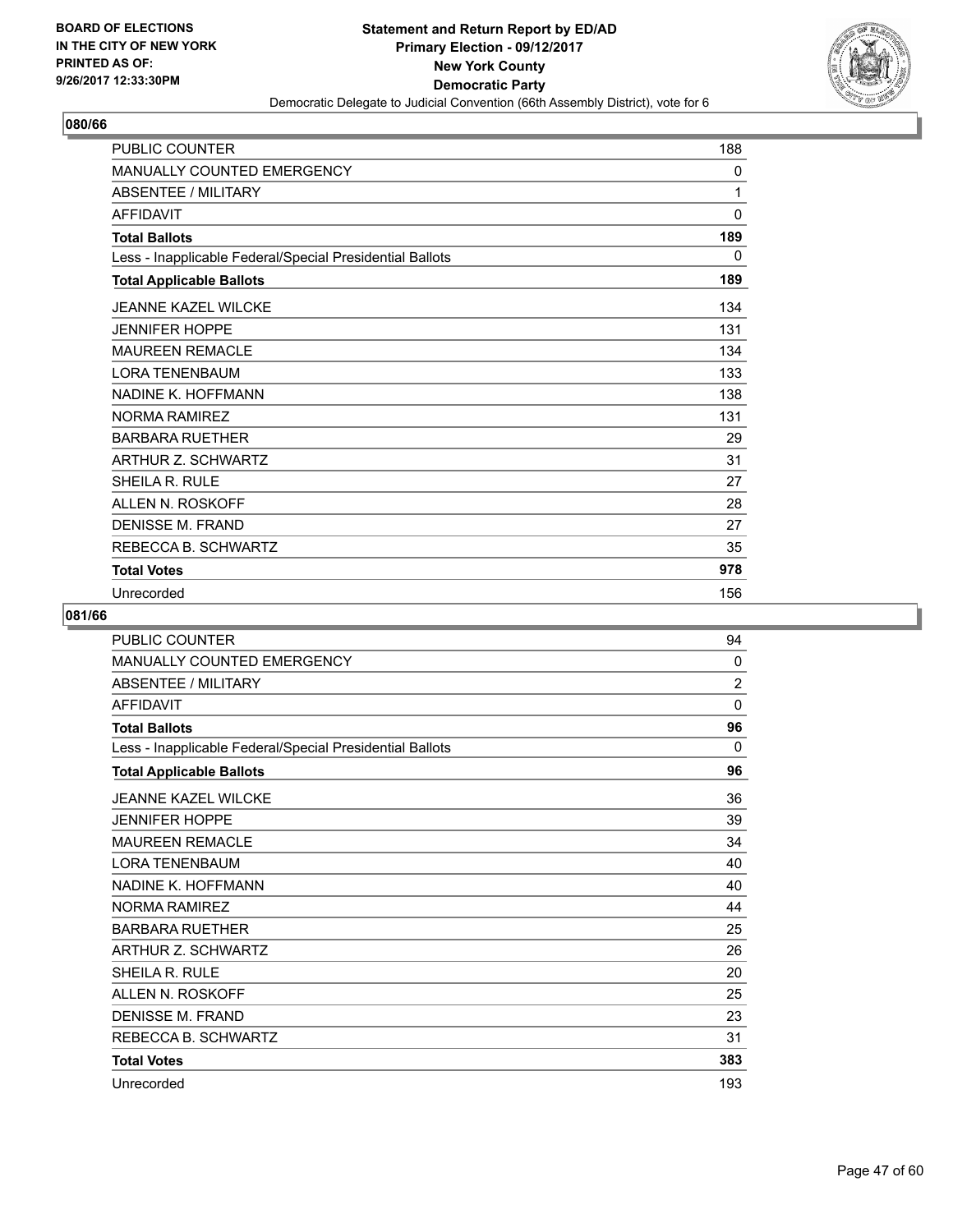

| <b>PUBLIC COUNTER</b>                                    | 51             |
|----------------------------------------------------------|----------------|
| <b>MANUALLY COUNTED EMERGENCY</b>                        | 0              |
| <b>ABSENTEE / MILITARY</b>                               | $\overline{2}$ |
| <b>AFFIDAVIT</b>                                         | 0              |
| <b>Total Ballots</b>                                     | 53             |
| Less - Inapplicable Federal/Special Presidential Ballots | $\Omega$       |
| <b>Total Applicable Ballots</b>                          | 53             |
| <b>JEANNE KAZEL WILCKE</b>                               | 29             |
| <b>JENNIFER HOPPE</b>                                    | 30             |
| <b>MAUREEN REMACLE</b>                                   | 27             |
| <b>LORA TENENBAUM</b>                                    | 26             |
| NADINE K. HOFFMANN                                       | 25             |
| <b>NORMA RAMIREZ</b>                                     | 28             |
| <b>BARBARA RUETHER</b>                                   | 18             |
| <b>ARTHUR Z. SCHWARTZ</b>                                | 17             |
| SHEILA R. RULE                                           | 13             |
| ALLEN N. ROSKOFF                                         | 11             |
| DENISSE M. FRAND                                         | 12             |
| REBECCA B. SCHWARTZ                                      | 13             |
| <b>Total Votes</b>                                       | 249            |
| Unrecorded                                               | 69             |

| <b>PUBLIC COUNTER</b>                                    | 105      |
|----------------------------------------------------------|----------|
| <b>MANUALLY COUNTED EMERGENCY</b>                        | 0        |
| <b>ABSENTEE / MILITARY</b>                               | 10       |
| <b>AFFIDAVIT</b>                                         | $\Omega$ |
| <b>Total Ballots</b>                                     | 115      |
| Less - Inapplicable Federal/Special Presidential Ballots | 0        |
| <b>Total Applicable Ballots</b>                          | 115      |
| <b>JEANNE KAZEL WILCKE</b>                               | 52       |
| <b>JENNIFER HOPPE</b>                                    | 64       |
| <b>MAUREEN REMACLE</b>                                   | 52       |
| <b>LORA TENENBAUM</b>                                    | 60       |
| NADINE K. HOFFMANN                                       | 61       |
| <b>NORMA RAMIREZ</b>                                     | 55       |
| <b>BARBARA RUETHER</b>                                   | 26       |
| ARTHUR Z. SCHWARTZ                                       | 28       |
| <b>SHEILA R. RULE</b>                                    | 33       |
| <b>ALLEN N. ROSKOFF</b>                                  | 28       |
| DENISSE M. FRAND                                         | 21       |
| REBECCA B. SCHWARTZ                                      | 29       |
| <b>Total Votes</b>                                       | 509      |
| Unrecorded                                               | 181      |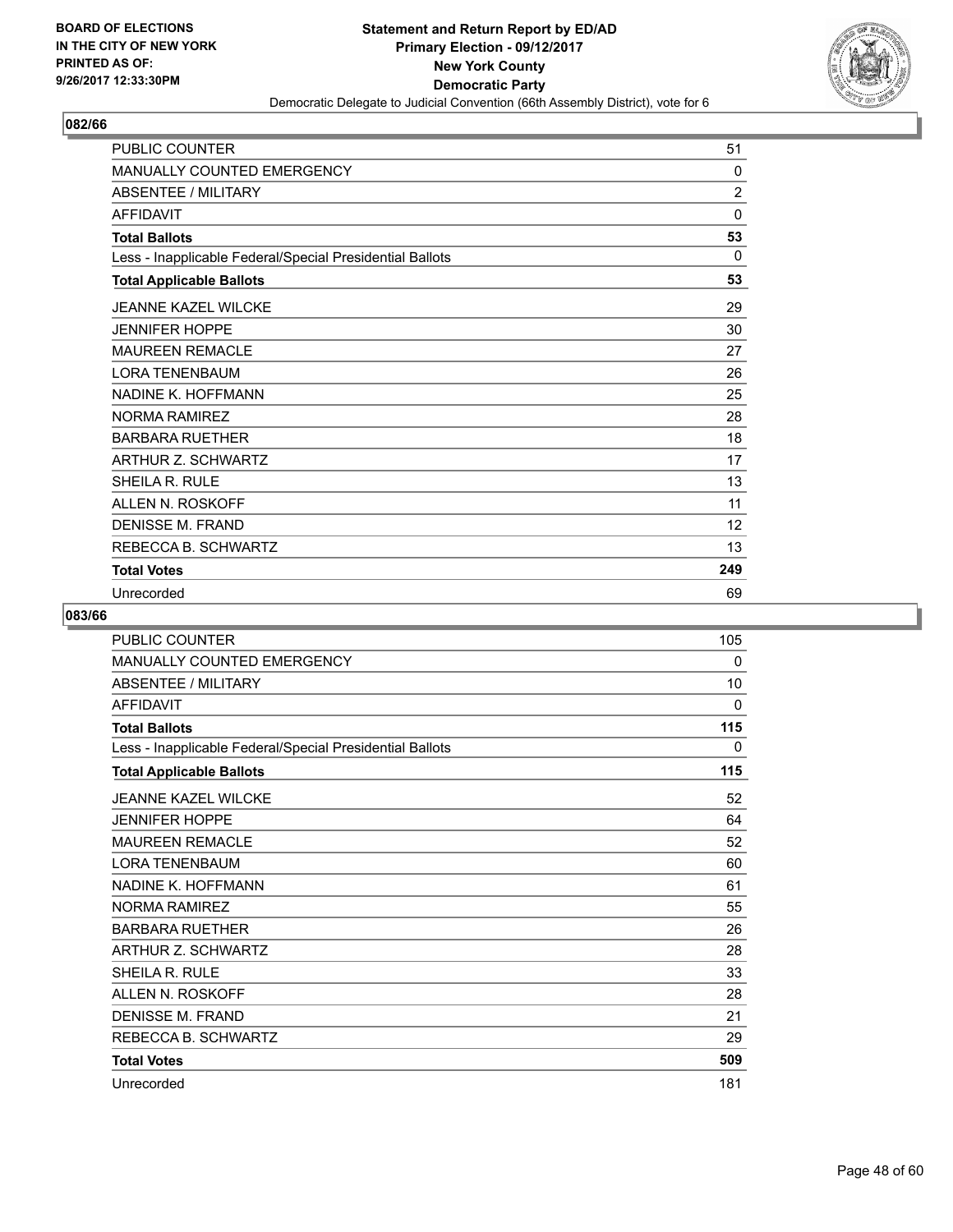

| <b>PUBLIC COUNTER</b>                                    | 156            |
|----------------------------------------------------------|----------------|
| <b>MANUALLY COUNTED EMERGENCY</b>                        | 0              |
| <b>ABSENTEE / MILITARY</b>                               | $\overline{2}$ |
| <b>AFFIDAVIT</b>                                         | $\Omega$       |
| <b>Total Ballots</b>                                     | 158            |
| Less - Inapplicable Federal/Special Presidential Ballots | 0              |
| <b>Total Applicable Ballots</b>                          | 158            |
| <b>JEANNE KAZEL WILCKE</b>                               | 57             |
| <b>JENNIFER HOPPE</b>                                    | 66             |
| <b>MAUREEN REMACLE</b>                                   | 55             |
| <b>LORA TENENBAUM</b>                                    | 60             |
| NADINE K. HOFFMANN                                       | 59             |
| <b>NORMA RAMIREZ</b>                                     | 56             |
| <b>BARBARA RUETHER</b>                                   | 44             |
| <b>ARTHUR Z. SCHWARTZ</b>                                | 60             |
| <b>SHEILA R. RULE</b>                                    | 49             |
| <b>ALLEN N. ROSKOFF</b>                                  | 40             |
| <b>DENISSE M. FRAND</b>                                  | 41             |
| REBECCA B. SCHWARTZ                                      | 54             |
| HAROLD ITZKOWITZ (WRITE-IN)                              | 1              |
| ROBERT WOLINSKY (WRITE-IN)                               | 1              |
| <b>Total Votes</b>                                       | 643            |
| Unrecorded                                               | 305            |

| <b>PUBLIC COUNTER</b>                                    | 105 |
|----------------------------------------------------------|-----|
| MANUALLY COUNTED EMERGENCY                               | 0   |
| <b>ABSENTEE / MILITARY</b>                               | 4   |
| <b>AFFIDAVIT</b>                                         | 1   |
| <b>Total Ballots</b>                                     | 110 |
| Less - Inapplicable Federal/Special Presidential Ballots | 0   |
| <b>Total Applicable Ballots</b>                          | 110 |
| <b>JEANNE KAZEL WILCKE</b>                               | 38  |
| <b>JENNIFER HOPPE</b>                                    | 47  |
| <b>MAUREEN REMACLE</b>                                   | 38  |
| <b>LORA TENENBAUM</b>                                    | 37  |
| NADINE K. HOFFMANN                                       | 40  |
| <b>NORMA RAMIREZ</b>                                     | 40  |
| <b>BARBARA RUFTHER</b>                                   | 34  |
| ARTHUR Z. SCHWARTZ                                       | 36  |
| SHEILA R. RULE                                           | 28  |
| ALLEN N. ROSKOFF                                         | 27  |
| <b>DENISSE M. FRAND</b>                                  | 22  |
| REBECCA B. SCHWARTZ                                      | 36  |
| <b>Total Votes</b>                                       | 423 |
| Unrecorded                                               | 237 |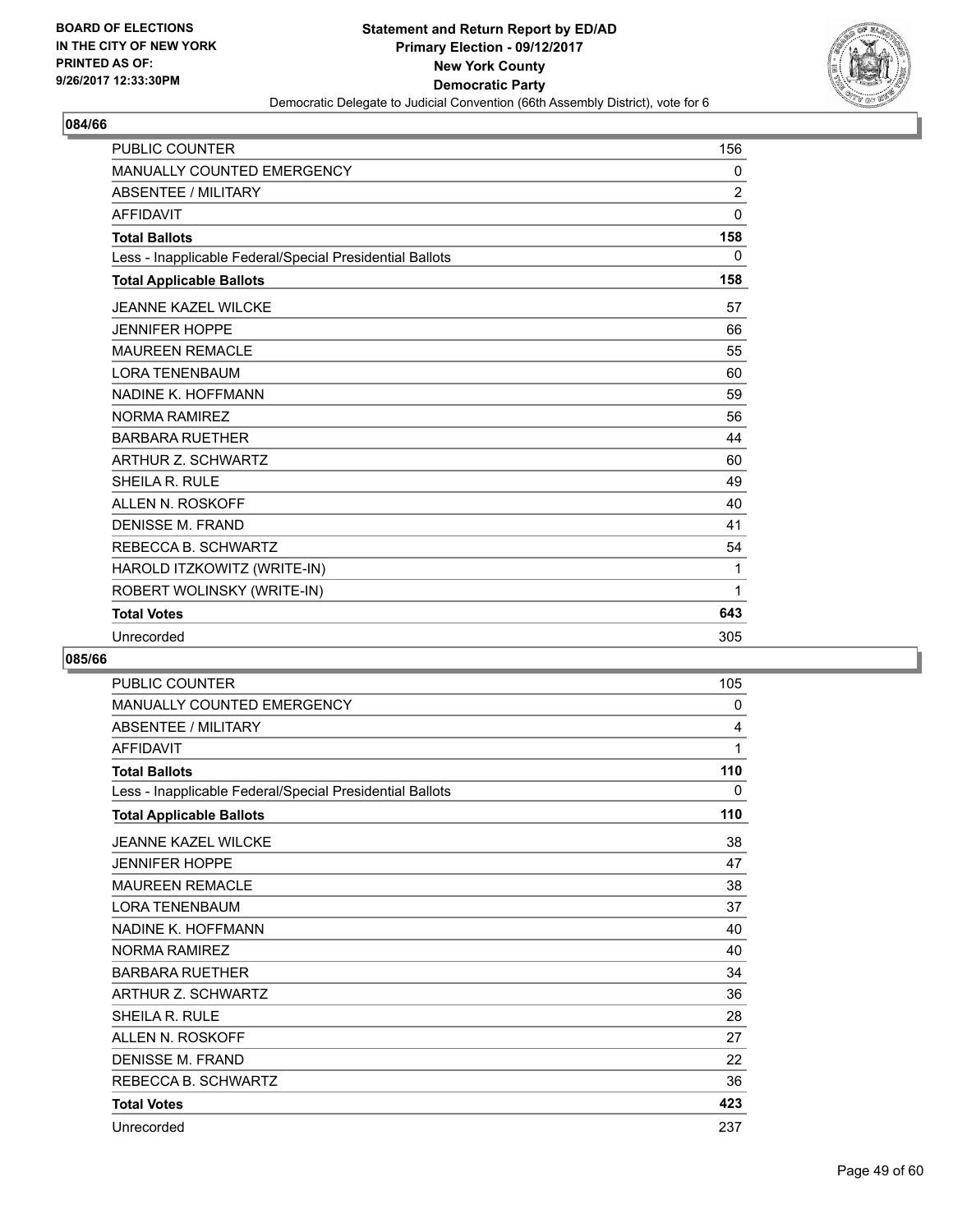

| <b>PUBLIC COUNTER</b>                                    | 109            |
|----------------------------------------------------------|----------------|
| <b>MANUALLY COUNTED EMERGENCY</b>                        | 0              |
| <b>ABSENTEE / MILITARY</b>                               | $\overline{2}$ |
| <b>AFFIDAVIT</b>                                         | 3              |
| <b>Total Ballots</b>                                     | 114            |
| Less - Inapplicable Federal/Special Presidential Ballots | 0              |
| <b>Total Applicable Ballots</b>                          | 114            |
| <b>JEANNE KAZEL WILCKE</b>                               | 41             |
| <b>JENNIFER HOPPE</b>                                    | 41             |
| <b>MAUREEN REMACLE</b>                                   | 33             |
| <b>LORA TENENBAUM</b>                                    | 43             |
| NADINE K. HOFFMANN                                       | 38             |
| NORMA RAMIRFZ                                            | 43             |
| <b>BARBARA RUETHER</b>                                   | 34             |
| <b>ARTHUR Z. SCHWARTZ</b>                                | 41             |
| SHEILA R. RULE                                           | 32             |
| ALLEN N. ROSKOFF                                         | 33             |
| DENISSE M. FRAND                                         | 30             |
| REBECCA B. SCHWARTZ                                      | 38             |
| TAMMY OLER (WRITE-IN)                                    | 1              |
| <b>Total Votes</b>                                       | 448            |
| Unrecorded                                               | 236            |

| <b>PUBLIC COUNTER</b>                                    | 126            |
|----------------------------------------------------------|----------------|
| MANUALLY COUNTED EMERGENCY                               | 0              |
| <b>ABSENTEE / MILITARY</b>                               | $\overline{7}$ |
| <b>AFFIDAVIT</b>                                         | $\mathbf 0$    |
| <b>Total Ballots</b>                                     | 133            |
| Less - Inapplicable Federal/Special Presidential Ballots | 0              |
| <b>Total Applicable Ballots</b>                          | 133            |
| <b>JEANNE KAZEL WILCKE</b>                               | 50             |
| <b>JENNIFER HOPPE</b>                                    | 57             |
| <b>MAUREEN REMACLE</b>                                   | 55             |
| <b>LORA TENENBAUM</b>                                    | 53             |
| NADINE K. HOFFMANN                                       | 50             |
| <b>NORMA RAMIREZ</b>                                     | 53             |
| <b>BARBARA RUETHER</b>                                   | 34             |
| <b>ARTHUR Z. SCHWARTZ</b>                                | 36             |
| SHEILA R. RULE                                           | 39             |
| <b>ALLEN N. ROSKOFF</b>                                  | 26             |
| <b>DENISSE M. FRAND</b>                                  | 36             |
| REBECCA B. SCHWARTZ                                      | 41             |
| UNATTRIBUTABLE WRITE-IN (WRITE-IN)                       | 4              |
| <b>Total Votes</b>                                       | 534            |
| Unrecorded                                               | 264            |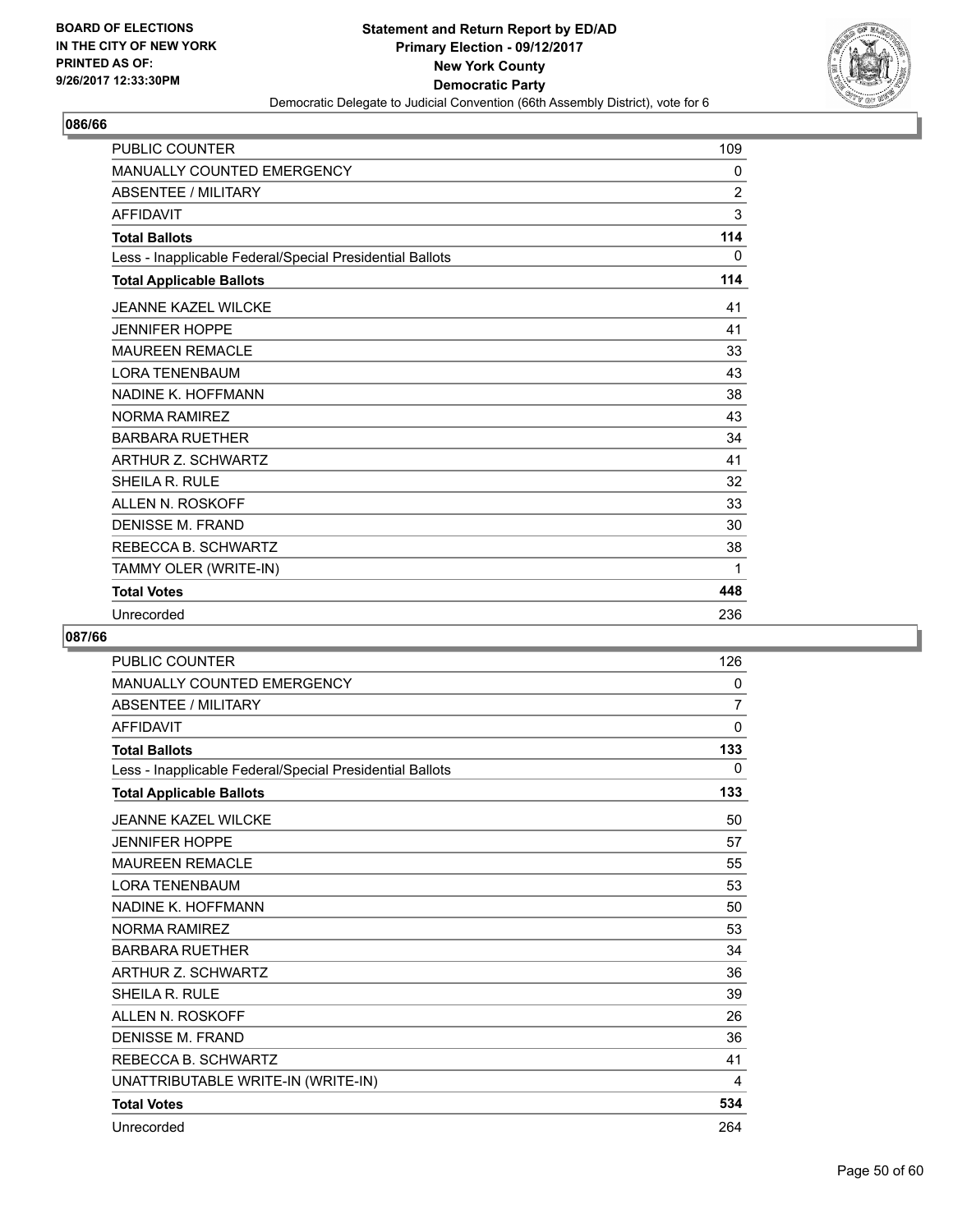

| <b>PUBLIC COUNTER</b>                                    | 93           |
|----------------------------------------------------------|--------------|
| MANUALLY COUNTED EMERGENCY                               | 0            |
| <b>ABSENTEE / MILITARY</b>                               | $\mathbf{1}$ |
| <b>AFFIDAVIT</b>                                         | $\Omega$     |
| <b>Total Ballots</b>                                     | 94           |
| Less - Inapplicable Federal/Special Presidential Ballots | $\mathbf{0}$ |
| <b>Total Applicable Ballots</b>                          | 94           |
| <b>JEANNE KAZEL WILCKE</b>                               | 32           |
| <b>JENNIFER HOPPE</b>                                    | 34           |
| <b>MAUREEN REMACLE</b>                                   | 29           |
| <b>LORA TENENBAUM</b>                                    | 33           |
| NADINE K. HOFFMANN                                       | 37           |
| <b>NORMA RAMIREZ</b>                                     | 37           |
| <b>BARBARA RUETHER</b>                                   | 34           |
| ARTHUR Z. SCHWARTZ                                       | 30           |
| SHEILA R. RULE                                           | 36           |
| ALLEN N. ROSKOFF                                         | 28           |
| <b>DENISSE M. FRAND</b>                                  | 32           |
| REBECCA B. SCHWARTZ                                      | 38           |
| COREY JOHNSON (WRITE-IN)                                 | 1            |
| JASMIN SANCHEZ (WRITE-IN)                                | 1            |
| JORGE VASQUEZ (WRITE-IN)                                 | 1            |
| JUAN PAGEN (WRITE-IN)                                    | 1            |
| KAI CHEN (WRITE-IN)                                      | 1            |
| MARGARET S. CHIN (WRITE-IN)                              | 1            |
| <b>Total Votes</b>                                       | 406          |
| Unrecorded                                               | 158          |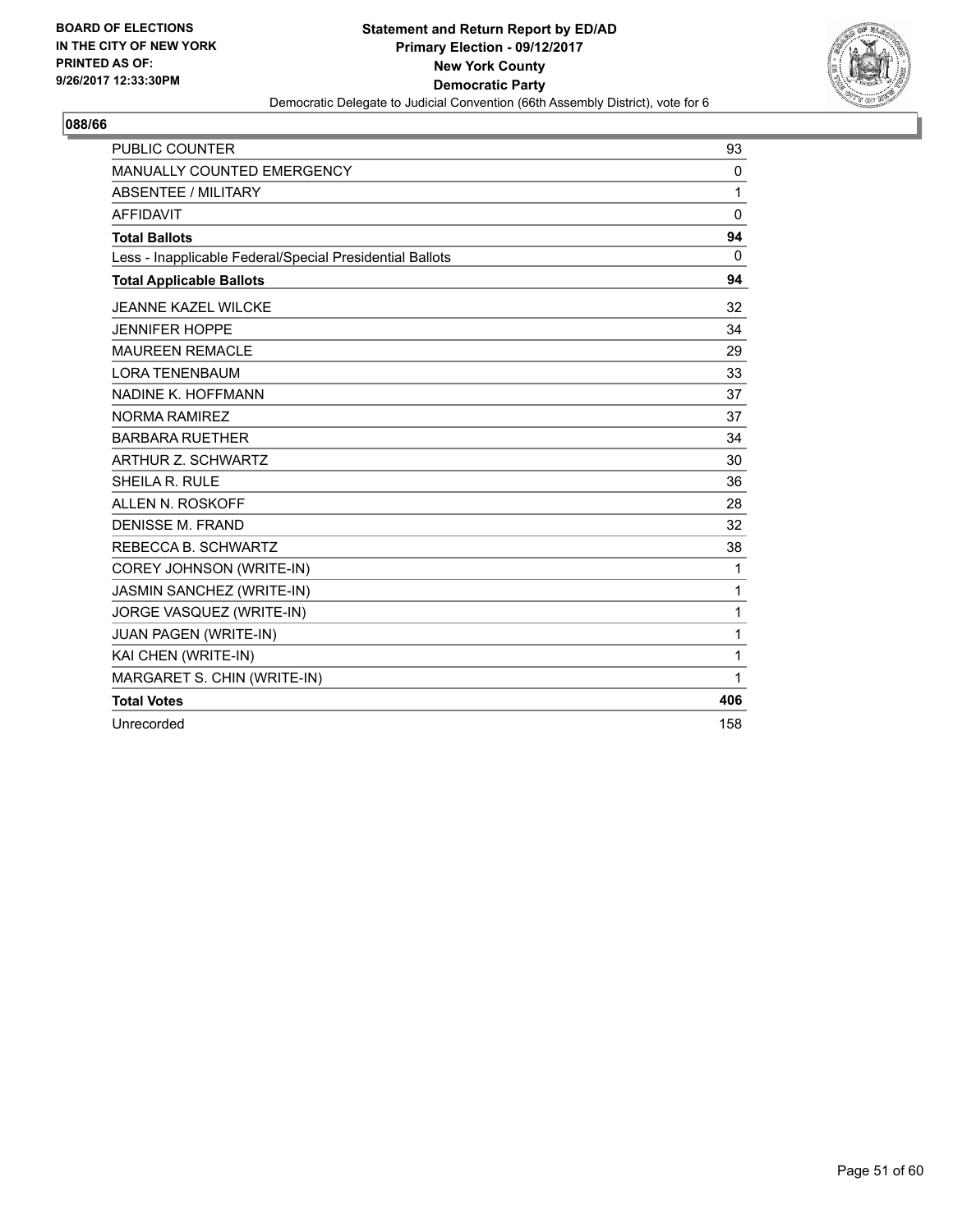

| <b>PUBLIC COUNTER</b>                                    | 120      |
|----------------------------------------------------------|----------|
| <b>MANUALLY COUNTED EMERGENCY</b>                        | 0        |
| <b>ABSENTEE / MILITARY</b>                               | 4        |
| <b>AFFIDAVIT</b>                                         | 1        |
| <b>Total Ballots</b>                                     | 125      |
| Less - Inapplicable Federal/Special Presidential Ballots | $\Omega$ |
| <b>Total Applicable Ballots</b>                          | 125      |
| <b>JEANNE KAZEL WILCKE</b>                               | 44       |
| <b>JENNIFER HOPPE</b>                                    | 48       |
| <b>MAUREEN REMACLE</b>                                   | 46       |
| <b>LORA TENENBAUM</b>                                    | 42       |
| NADINE K. HOFFMANN                                       | 53       |
| NORMA RAMIRFZ                                            | 51       |
| <b>BARBARA RUETHER</b>                                   | 36       |
| <b>ARTHUR Z. SCHWARTZ</b>                                | 46       |
| <b>SHEILA R. RULE</b>                                    | 38       |
| ALLEN N. ROSKOFF                                         | 36       |
| <b>DENISSE M. FRAND</b>                                  | 34       |
| REBECCA B. SCHWARTZ                                      | 42       |
| JULIA URBELIS (WRITE-IN)                                 | 1        |
| <b>JUSTIN PERRI (WRITE-IN)</b>                           | 1        |
| SASHA URBELIS (WRITE-IN)                                 | 1        |
| UNATTRIBUTABLE WRITE-IN (WRITE-IN)                       | 3        |
| WINSTON URBELIS (WRITE-IN)                               | 1        |
| <b>Total Votes</b>                                       | 523      |
| Unrecorded                                               | 227      |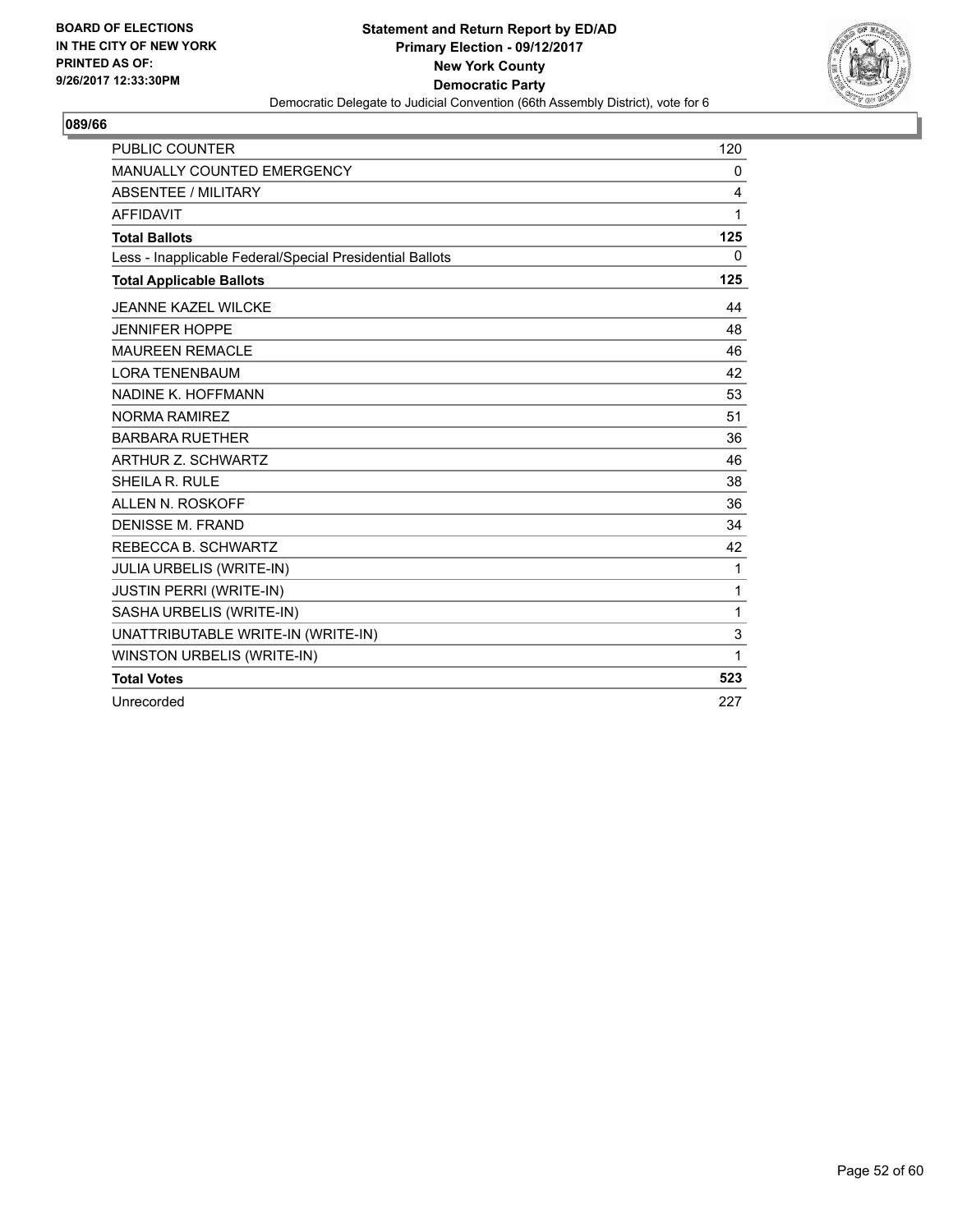

| <b>PUBLIC COUNTER</b>                                    | 50       |
|----------------------------------------------------------|----------|
| <b>MANUALLY COUNTED EMERGENCY</b>                        | 0        |
| <b>ABSENTEE / MILITARY</b>                               | 0        |
| <b>AFFIDAVIT</b>                                         | 0        |
| <b>Total Ballots</b>                                     | 50       |
| Less - Inapplicable Federal/Special Presidential Ballots | $\Omega$ |
| <b>Total Applicable Ballots</b>                          | 50       |
| <b>JEANNE KAZEL WILCKE</b>                               | 15       |
| <b>JENNIFER HOPPE</b>                                    | 20       |
| <b>MAUREEN REMACLE</b>                                   | 16       |
| <b>LORA TENENBAUM</b>                                    | 19       |
| NADINE K. HOFFMANN                                       | 19       |
| <b>NORMA RAMIREZ</b>                                     | 24       |
| <b>BARBARA RUETHER</b>                                   | 10       |
| <b>ARTHUR Z. SCHWARTZ</b>                                | 14       |
| SHEILA R. RULE                                           | 8        |
| ALLEN N. ROSKOFF                                         | 11       |
| DENISSE M. FRAND                                         | 6        |
| REBECCA B. SCHWARTZ                                      | 13       |
| <b>Total Votes</b>                                       | 175      |
| Unrecorded                                               | 125      |

#### **091/66**

| <b>PUBLIC COUNTER</b>                                    | 44       |
|----------------------------------------------------------|----------|
| <b>MANUALLY COUNTED EMERGENCY</b>                        | 0        |
| <b>ABSENTEE / MILITARY</b>                               | $\Omega$ |
| <b>AFFIDAVIT</b>                                         | $\Omega$ |
| <b>Total Ballots</b>                                     | 44       |
| Less - Inapplicable Federal/Special Presidential Ballots | 0        |
| <b>Total Applicable Ballots</b>                          | 44       |
| <b>JEANNE KAZEL WILCKE</b>                               | 12       |
| <b>JENNIFER HOPPE</b>                                    | 12       |
| <b>MAUREEN REMACLE</b>                                   | 9        |
| <b>LORA TENENBAUM</b>                                    | 10       |
| NADINE K. HOFFMANN                                       | 12       |
| <b>NORMA RAMIREZ</b>                                     | 12       |
| <b>BARBARA RUETHER</b>                                   | 13       |
| ARTHUR Z. SCHWARTZ                                       | 10       |
| <b>SHEILA R. RULE</b>                                    | 11       |
| ALLEN N. ROSKOFF                                         | 9        |
| <b>DENISSE M. FRAND</b>                                  | 10       |
| REBECCA B. SCHWARTZ                                      | 12       |
| <b>Total Votes</b>                                       | 132      |
| Unrecorded                                               | 132      |
| 092/66 COMBINED into: 070/66                             |          |
|                                                          |          |

**093/66 COMBINED into: 058/66**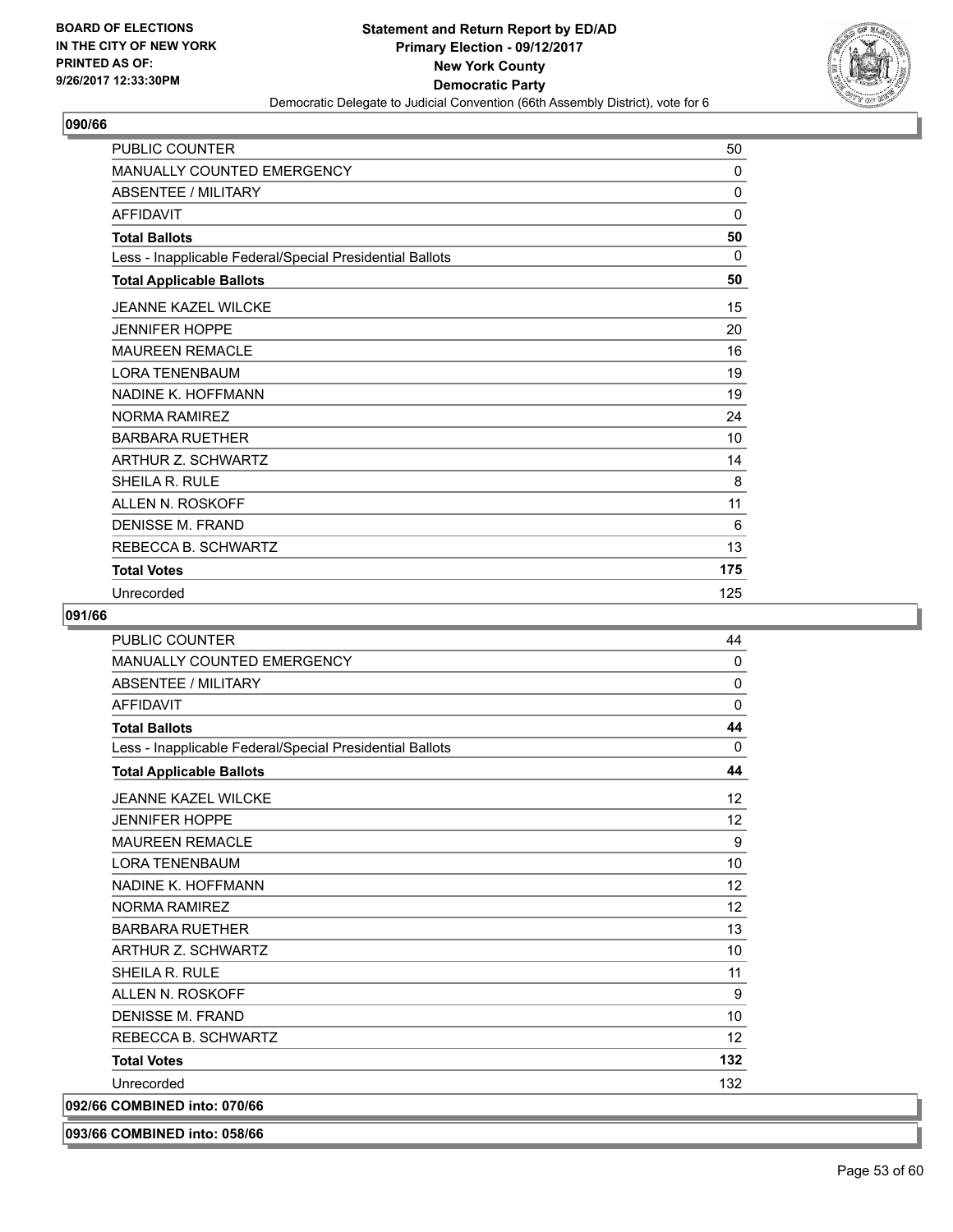

## **094/66 COMBINED into: 104/66**

#### **095/66 COMBINED into: 058/66**

| <b>PUBLIC COUNTER</b>                                    | 55       |
|----------------------------------------------------------|----------|
| <b>MANUALLY COUNTED EMERGENCY</b>                        | $\Omega$ |
| <b>ABSENTEE / MILITARY</b>                               | 3        |
| <b>AFFIDAVIT</b>                                         | $\Omega$ |
| <b>Total Ballots</b>                                     | 58       |
| Less - Inapplicable Federal/Special Presidential Ballots | 0        |
| <b>Total Applicable Ballots</b>                          | 58       |
| <b>JEANNE KAZEL WILCKE</b>                               | 18       |
| <b>JENNIFER HOPPE</b>                                    | 22       |
| <b>MAUREEN REMACLE</b>                                   | 20       |
| <b>LORA TENENBAUM</b>                                    | 19       |
| NADINE K. HOFFMANN                                       | 16       |
| <b>NORMA RAMIREZ</b>                                     | 23       |
| <b>BARBARA RUETHER</b>                                   | 20       |
| <b>ARTHUR Z. SCHWARTZ</b>                                | 19       |
| SHEILA R. RULE                                           | 20       |
| ALLEN N. ROSKOFF                                         | 16       |
| <b>DENISSE M. FRAND</b>                                  | 18       |
| REBECCA B. SCHWARTZ                                      | 17       |
| MONICA MUNN (WRITE-IN)                                   | 1        |
| <b>Total Votes</b>                                       | 229      |
| Unrecorded                                               | 119      |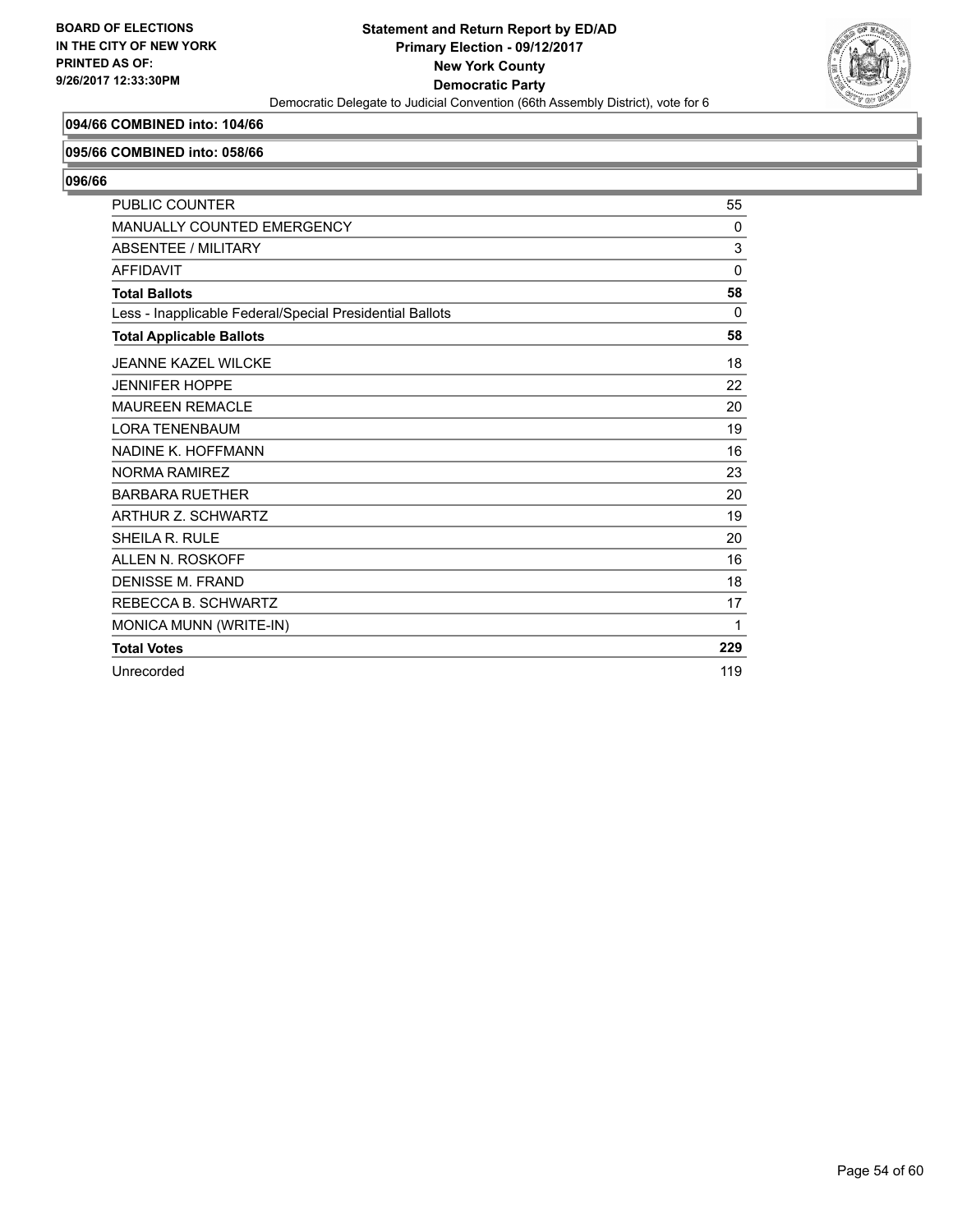

| <b>PUBLIC COUNTER</b>                                    | 76  |
|----------------------------------------------------------|-----|
| <b>MANUALLY COUNTED EMERGENCY</b>                        | 0   |
| <b>ABSENTEE / MILITARY</b>                               | 0   |
| <b>AFFIDAVIT</b>                                         | 1   |
| <b>Total Ballots</b>                                     | 77  |
| Less - Inapplicable Federal/Special Presidential Ballots | 0   |
| <b>Total Applicable Ballots</b>                          | 77  |
| <b>JEANNE KAZEL WILCKE</b>                               | 23  |
| <b>JENNIFER HOPPE</b>                                    | 32  |
| <b>MAUREEN REMACLE</b>                                   | 27  |
| <b>LORA TENENBAUM</b>                                    | 30  |
| NADINE K. HOFFMANN                                       | 29  |
| <b>NORMA RAMIREZ</b>                                     | 28  |
| <b>BARBARA RUETHER</b>                                   | 17  |
| ARTHUR Z. SCHWARTZ                                       | 19  |
| SHEILA R. RULE                                           | 18  |
| ALLEN N. ROSKOFF                                         | 16  |
| DENISSE M. FRAND                                         | 13  |
| REBECCA B. SCHWARTZ                                      | 19  |
| <b>Total Votes</b>                                       | 271 |
| Unrecorded                                               | 191 |

| PUBLIC COUNTER                                           | 103 |
|----------------------------------------------------------|-----|
| <b>MANUALLY COUNTED EMERGENCY</b>                        | 0   |
| <b>ABSENTEE / MILITARY</b>                               | 1   |
| <b>AFFIDAVIT</b>                                         | 0   |
| <b>Total Ballots</b>                                     | 104 |
| Less - Inapplicable Federal/Special Presidential Ballots | 0   |
| <b>Total Applicable Ballots</b>                          | 104 |
| <b>JEANNE KAZEL WILCKE</b>                               | 44  |
| <b>JENNIFER HOPPE</b>                                    | 48  |
| <b>MAUREEN REMACLE</b>                                   | 46  |
| <b>LORA TENENBAUM</b>                                    | 45  |
| NADINE K. HOFFMANN                                       | 49  |
| NORMA RAMIRFZ                                            | 55  |
| <b>BARBARA RUETHER</b>                                   | 14  |
| <b>ARTHUR Z. SCHWARTZ</b>                                | 19  |
| SHEILA R. RULE                                           | 14  |
| ALLEN N. ROSKOFF                                         | 15  |
| <b>DENISSE M. FRAND</b>                                  | 12  |
| REBECCA B. SCHWARTZ                                      | 14  |
| <b>Total Votes</b>                                       | 375 |
| Unrecorded                                               | 249 |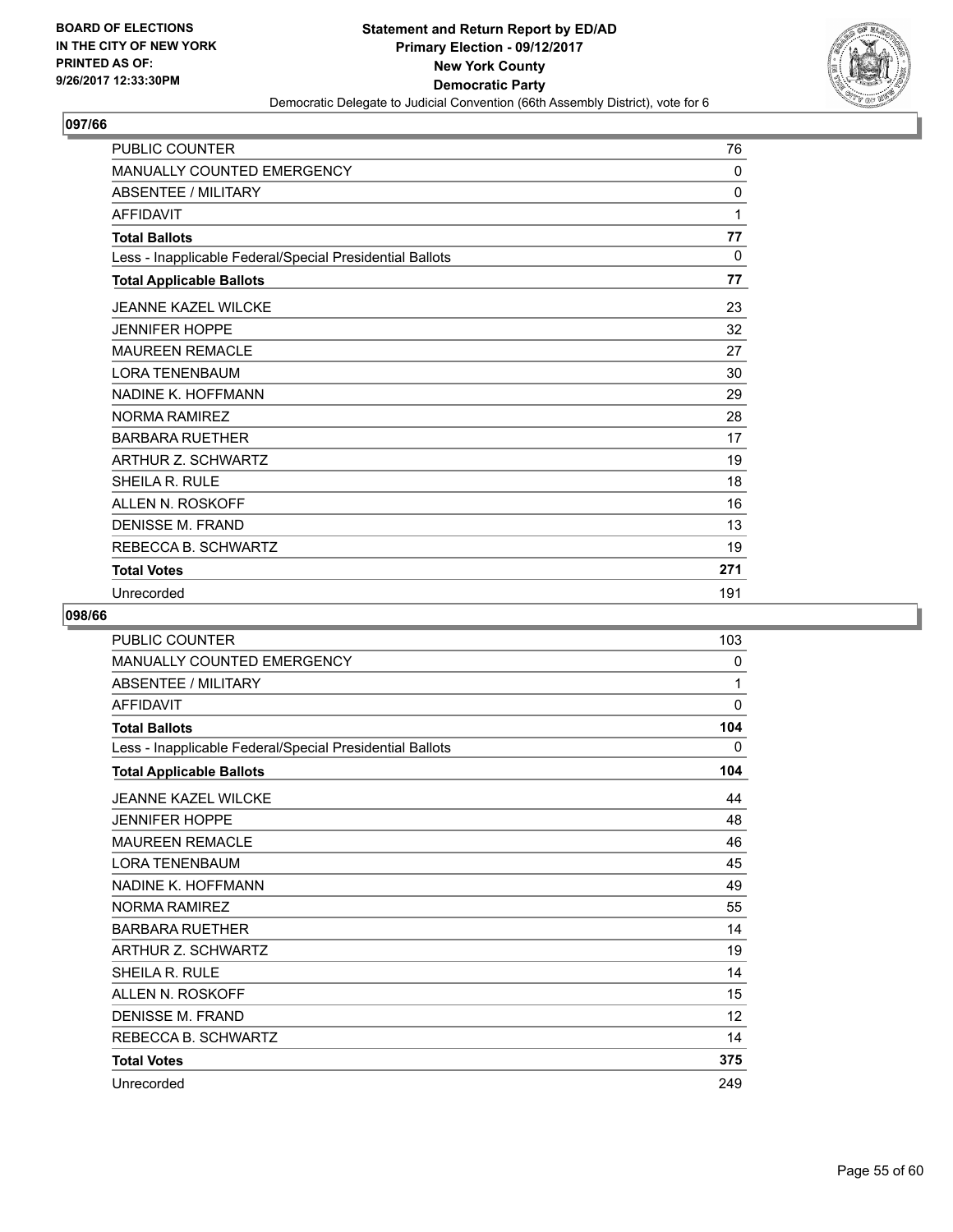

| <b>PUBLIC COUNTER</b>                                    | 67           |
|----------------------------------------------------------|--------------|
| MANUALLY COUNTED EMERGENCY                               | $\mathbf{0}$ |
| <b>ABSENTEE / MILITARY</b>                               | 3            |
| <b>AFFIDAVIT</b>                                         | 1            |
| <b>Total Ballots</b>                                     | 71           |
| Less - Inapplicable Federal/Special Presidential Ballots | 0            |
| <b>Total Applicable Ballots</b>                          | 71           |
| <b>JEANNE KAZEL WILCKE</b>                               | 25           |
| <b>JENNIFER HOPPE</b>                                    | 30           |
| <b>MAUREEN REMACLE</b>                                   | 30           |
| <b>LORA TENENBAUM</b>                                    | 32           |
| NADINE K. HOFFMANN                                       | 32           |
| <b>NORMA RAMIREZ</b>                                     | 28           |
| <b>BARBARA RUETHER</b>                                   | 16           |
| <b>ARTHUR Z. SCHWARTZ</b>                                | 14           |
| SHEILA R. RULE                                           | 13           |
| ALLEN N. ROSKOFF                                         | 12           |
| <b>DENISSE M. FRAND</b>                                  | 10           |
| REBECCA B. SCHWARTZ                                      | 20           |
| JODY SUSLER (WRITE-IN)                                   | 1            |
| <b>Total Votes</b>                                       | 263          |
| Unrecorded                                               | 163          |

| PUBLIC COUNTER                                           | 21             |
|----------------------------------------------------------|----------------|
| <b>MANUALLY COUNTED EMERGENCY</b>                        | $\Omega$       |
| <b>ABSENTEE / MILITARY</b>                               | 0              |
| <b>AFFIDAVIT</b>                                         | $\mathbf 0$    |
| <b>Total Ballots</b>                                     | 21             |
| Less - Inapplicable Federal/Special Presidential Ballots | $\Omega$       |
| <b>Total Applicable Ballots</b>                          | 21             |
| <b>JEANNE KAZEL WILCKE</b>                               | 9              |
| <b>JENNIFER HOPPE</b>                                    | 9              |
| <b>MAUREEN REMACLE</b>                                   | $\overline{7}$ |
| <b>LORA TENENBAUM</b>                                    | 8              |
| NADINE K. HOFFMANN                                       | $\overline{7}$ |
| <b>NORMA RAMIREZ</b>                                     | 10             |
| <b>BARBARA RUETHER</b>                                   | 5              |
| <b>ARTHUR Z. SCHWARTZ</b>                                | 5              |
| <b>SHEILA R. RULE</b>                                    | 6              |
| ALLEN N. ROSKOFF                                         | 4              |
| <b>DENISSE M. FRAND</b>                                  | $\overline{2}$ |
| REBECCA B. SCHWARTZ                                      | $\overline{2}$ |
| <b>Total Votes</b>                                       | 74             |
| Unrecorded                                               | 52             |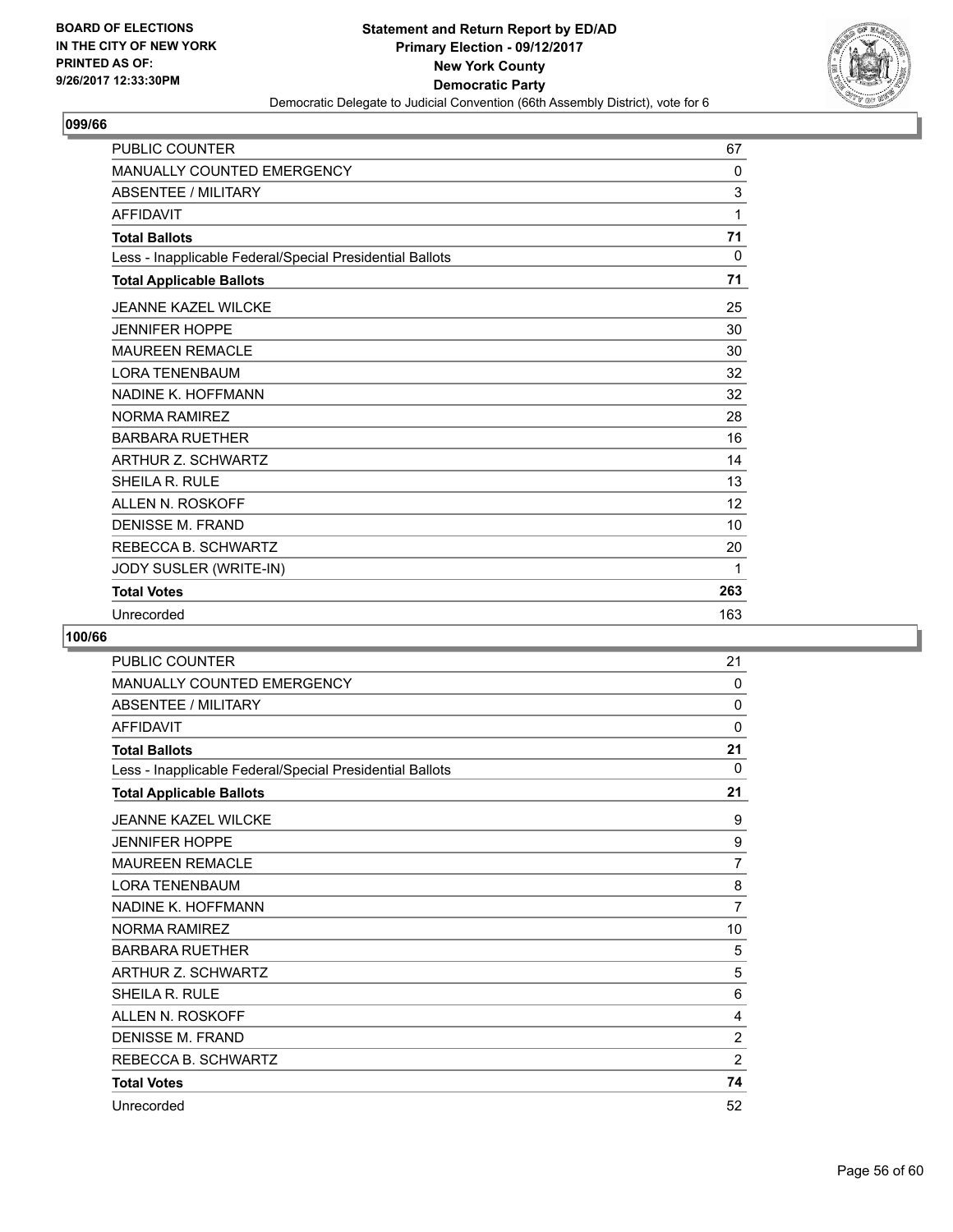

| <b>PUBLIC COUNTER</b>                                    | 69  |
|----------------------------------------------------------|-----|
| MANUALLY COUNTED EMERGENCY                               | 0   |
| <b>ABSENTEE / MILITARY</b>                               | 3   |
| <b>AFFIDAVIT</b>                                         | 1   |
| <b>Total Ballots</b>                                     | 73  |
| Less - Inapplicable Federal/Special Presidential Ballots | 0   |
| <b>Total Applicable Ballots</b>                          | 73  |
| <b>JEANNE KAZEL WILCKE</b>                               | 23  |
| <b>JENNIFER HOPPE</b>                                    | 25  |
| <b>MAUREEN REMACLE</b>                                   | 20  |
| <b>LORA TENENBAUM</b>                                    | 32  |
| NADINE K. HOFFMANN                                       | 33  |
| <b>NORMA RAMIREZ</b>                                     | 28  |
| <b>BARBARA RUETHER</b>                                   | 16  |
| ARTHUR Z. SCHWARTZ                                       | 20  |
| SHEILA R. RULE                                           | 21  |
| <b>ALLEN N. ROSKOFF</b>                                  | 16  |
| <b>DENISSE M. FRAND</b>                                  | 14  |
| REBECCA B. SCHWARTZ                                      | 29  |
| CONSTANCE CHRISTOPHER (WRITE-IN)                         | 1   |
| <b>Total Votes</b>                                       | 278 |
| Unrecorded                                               | 160 |

| <b>PUBLIC COUNTER</b>                                    | 118      |
|----------------------------------------------------------|----------|
| <b>MANUALLY COUNTED EMERGENCY</b>                        | 0        |
| <b>ABSENTEE / MILITARY</b>                               | 3        |
| <b>AFFIDAVIT</b>                                         | $\Omega$ |
| <b>Total Ballots</b>                                     | 121      |
| Less - Inapplicable Federal/Special Presidential Ballots | 0        |
| <b>Total Applicable Ballots</b>                          | 121      |
| <b>JEANNE KAZEL WILCKE</b>                               | 50       |
| <b>JENNIFER HOPPE</b>                                    | 42       |
| <b>MAUREEN REMACLE</b>                                   | 44       |
| <b>LORA TENENBAUM</b>                                    | 46       |
| NADINE K. HOFFMANN                                       | 54       |
| <b>NORMA RAMIREZ</b>                                     | 54       |
| <b>BARBARA RUETHER</b>                                   | 32       |
| <b>ARTHUR Z. SCHWARTZ</b>                                | 32       |
| <b>SHEILA R. RULE</b>                                    | 41       |
| <b>ALLEN N. ROSKOFF</b>                                  | 31       |
| <b>DENISSE M. FRAND</b>                                  | 36       |
| REBECCA B. SCHWARTZ                                      | 41       |
| JEFF METZLER (WRITE-IN)                                  | 1        |
| UNATTRIBUTABLE WRITE-IN (WRITE-IN)                       | 1        |
| <b>Total Votes</b>                                       | 505      |
| Unrecorded                                               | 221      |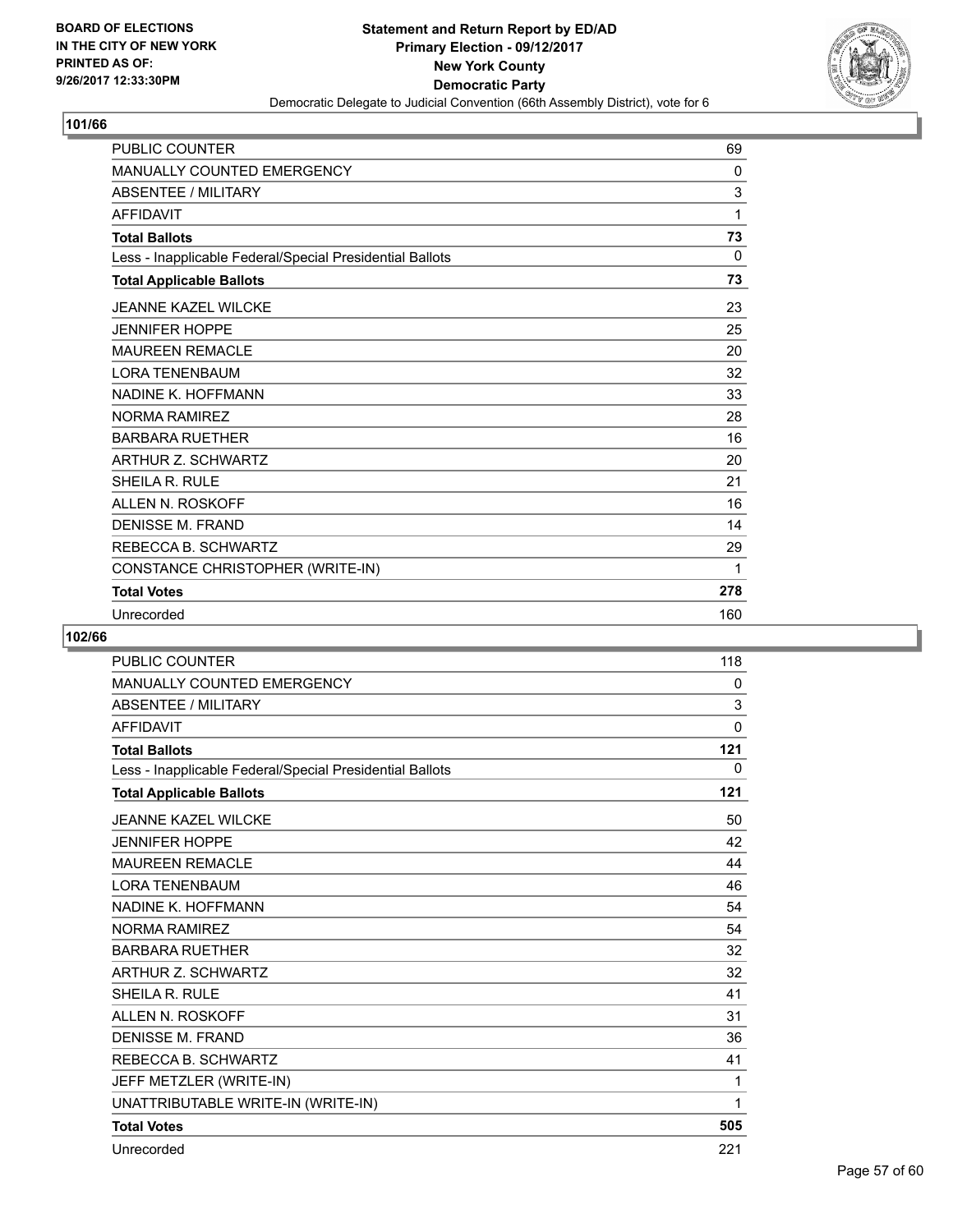

| <b>PUBLIC COUNTER</b>                                    | 79             |
|----------------------------------------------------------|----------------|
| <b>MANUALLY COUNTED EMERGENCY</b>                        | 0              |
| <b>ABSENTEE / MILITARY</b>                               | $\mathbf 0$    |
| <b>AFFIDAVIT</b>                                         | 1              |
| <b>Total Ballots</b>                                     | 80             |
| Less - Inapplicable Federal/Special Presidential Ballots | $\mathbf{0}$   |
| <b>Total Applicable Ballots</b>                          | 80             |
| JEANNE KAZEL WILCKE                                      | 23             |
| <b>JENNIFER HOPPE</b>                                    | 30             |
| <b>MAUREEN REMACLE</b>                                   | 28             |
| <b>LORA TENENBAUM</b>                                    | 36             |
| NADINE K. HOFFMANN                                       | 31             |
| NORMA RAMIREZ                                            | 31             |
| <b>BARBARA RUETHER</b>                                   | 15             |
| <b>ARTHUR Z. SCHWARTZ</b>                                | 21             |
| <b>SHEILA R. RULE</b>                                    | 18             |
| <b>ALLEN N. ROSKOFF</b>                                  | 19             |
| <b>DENISSE M. FRAND</b>                                  | 11             |
| REBECCA B. SCHWARTZ                                      | 21             |
| GARY L. STEIN (WRITE-IN)                                 | 1              |
| UNATTRIBUTABLE WRITE-IN (WRITE-IN)                       | $\overline{2}$ |
| <b>Total Votes</b>                                       | 287            |
| Unrecorded                                               | 193            |

| <b>PUBLIC COUNTER</b>                                    | 26           |
|----------------------------------------------------------|--------------|
| MANUALLY COUNTED EMERGENCY                               | $\Omega$     |
| <b>ABSENTEE / MILITARY</b>                               | $\mathbf{0}$ |
| <b>AFFIDAVIT</b>                                         | $\mathbf{0}$ |
| <b>Total Ballots</b>                                     | 26           |
| Less - Inapplicable Federal/Special Presidential Ballots | $\mathbf{0}$ |
| <b>Total Applicable Ballots</b>                          | 26           |
| <b>JEANNE KAZEL WILCKE</b>                               | 13           |
| <b>JENNIFER HOPPE</b>                                    | 17           |
| <b>MAUREEN REMACLE</b>                                   | 13           |
| <b>LORA TENENBAUM</b>                                    | 16           |
| NADINE K. HOFFMANN                                       | 16           |
| <b>NORMA RAMIREZ</b>                                     | 15           |
| <b>BARBARA RUFTHER</b>                                   | 5            |
| ARTHUR Z. SCHWARTZ                                       | 8            |
| SHEILA R. RULE                                           | 5            |
| ALLEN N. ROSKOFF                                         | 8            |
| <b>DENISSE M. FRAND</b>                                  | 6            |
| REBECCA B. SCHWARTZ                                      | 10           |
| <b>Total Votes</b>                                       | 132          |
| Unrecorded                                               | 24           |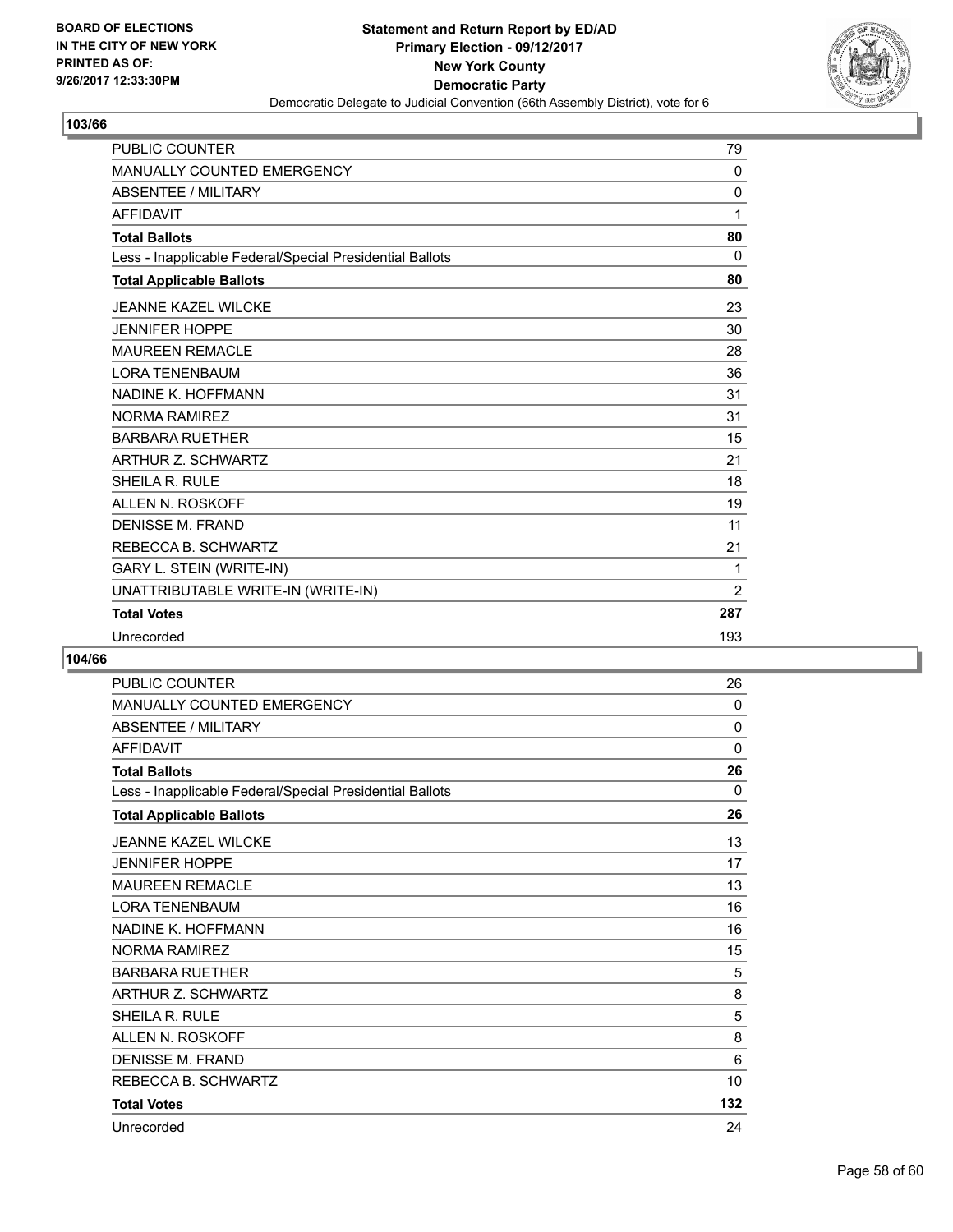

| <b>PUBLIC COUNTER</b>                                    | 92       |
|----------------------------------------------------------|----------|
| <b>MANUALLY COUNTED EMERGENCY</b>                        | 0        |
| <b>ABSENTEE / MILITARY</b>                               | 1        |
| <b>AFFIDAVIT</b>                                         | $\Omega$ |
| <b>Total Ballots</b>                                     | 93       |
| Less - Inapplicable Federal/Special Presidential Ballots | 0        |
| <b>Total Applicable Ballots</b>                          | 93       |
| JEANNE KAZEL WILCKE                                      | 34       |
| <b>JENNIFER HOPPE</b>                                    | 38       |
| <b>MAUREEN REMACLE</b>                                   | 35       |
| <b>LORA TENENBAUM</b>                                    | 35       |
| NADINE K. HOFFMANN                                       | 33       |
| <b>NORMA RAMIREZ</b>                                     | 36       |
| <b>BARBARA RUETHER</b>                                   | 12       |
| <b>ARTHUR Z. SCHWARTZ</b>                                | 8        |
| <b>SHEILA R. RULE</b>                                    | 16       |
| ALLEN N. ROSKOFF                                         | 7        |
| <b>DENISSE M. FRAND</b>                                  | 15       |
| REBECCA B. SCHWARTZ                                      | 15       |
| HERBERT MARCRILL (WRITE-IN)                              | 1        |
| UNATTRIBUTABLE WRITE-IN (WRITE-IN)                       | 1        |
| <b>Total Votes</b>                                       | 286      |
| Unrecorded                                               | 272      |

| <b>PUBLIC COUNTER</b>                                    | 59             |
|----------------------------------------------------------|----------------|
| <b>MANUALLY COUNTED EMERGENCY</b>                        | $\Omega$       |
| <b>ABSENTEE / MILITARY</b>                               | $\overline{2}$ |
| <b>AFFIDAVIT</b>                                         | 1              |
| <b>Total Ballots</b>                                     | 62             |
| Less - Inapplicable Federal/Special Presidential Ballots | 0              |
| <b>Total Applicable Ballots</b>                          | 62             |
| <b>JEANNE KAZEL WILCKE</b>                               | 25             |
| <b>JENNIFER HOPPE</b>                                    | 24             |
| <b>MAUREEN REMACLE</b>                                   | 20             |
| <b>LORA TENENBAUM</b>                                    | 23             |
| NADINE K. HOFFMANN                                       | 27             |
| <b>NORMA RAMIREZ</b>                                     | 30             |
| <b>BARBARA RUETHER</b>                                   | 11             |
| <b>ARTHUR Z. SCHWARTZ</b>                                | 8              |
| SHEILA R. RULE                                           | 10             |
| ALLEN N. ROSKOFF                                         | 8              |
| <b>DENISSE M. FRAND</b>                                  | 8              |
| REBECCA B. SCHWARTZ                                      | 15             |
| UNATTRIBUTABLE WRITE-IN (WRITE-IN)                       | 1              |
| <b>Total Votes</b>                                       | 210            |
| Unrecorded                                               | 162            |